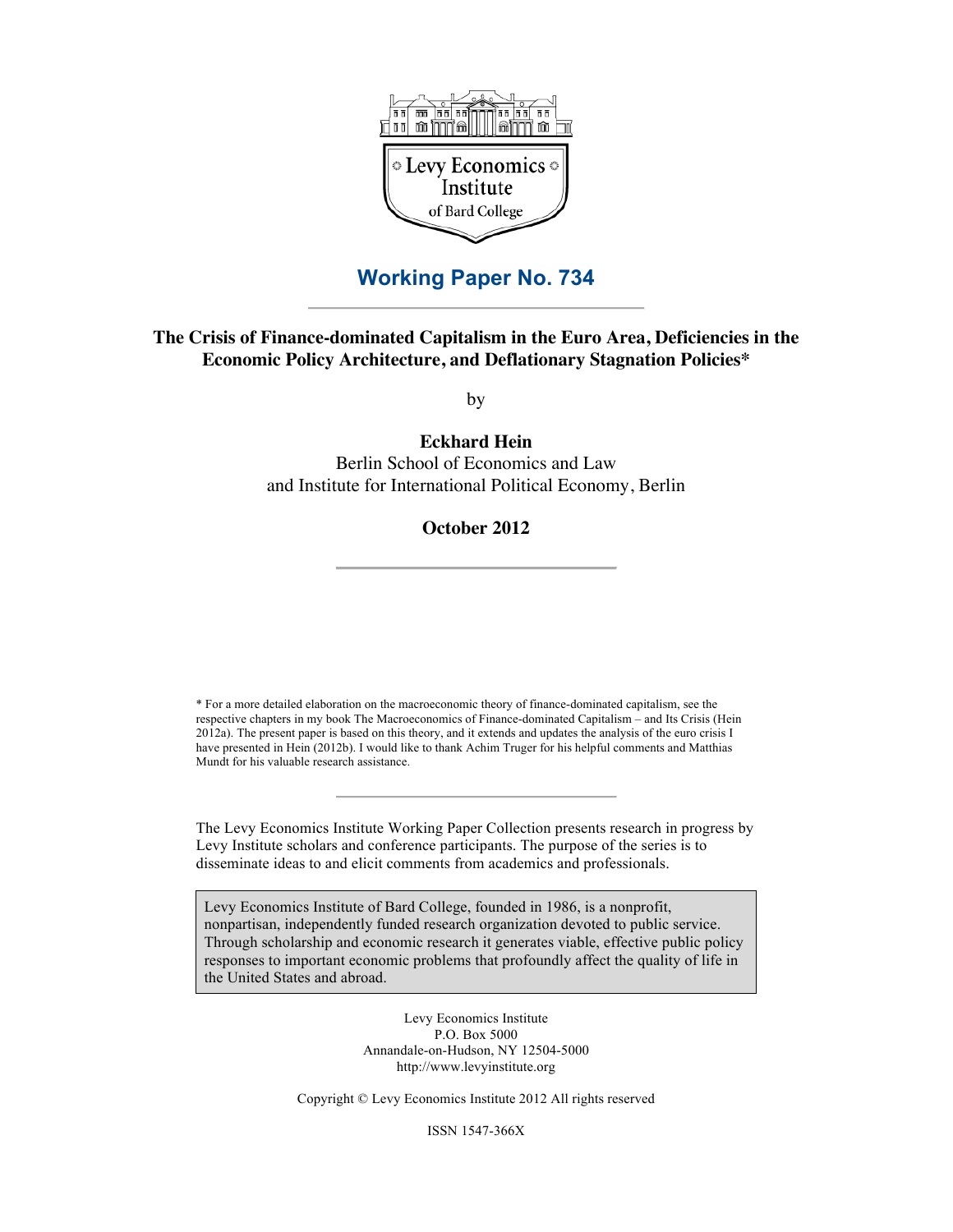### **ABSTRACT**

In this paper the euro crisis is interpreted as the latest episode in the crisis of finance-dominated capitalism. For 11 initial Euro area countries, the major features of finance-dominated capitalism are analyzed; specifically, the increasing inequality of income distribution and the rising imbalances of current accounts. Against this background, the euro crisis and the economic policy reactions of European governments and institutions are examined. It is shown that deflationary stagnation policies have prevailed since 2010, resulting in massive real GDP losses; some improvement in the price competitiveness of the crisis countries but considerable and persistent current account imbalances; reductions in government deficit–to-GDP ratios but continuously rising trends in gross government debt–to-GDP ratios; a risk of further recession for the euro area as a whole—and the increasing threat of the euro's ultimate collapse. Therefore, an alternative macroeconomic policy approach tackling the basic contradictions of finance-dominated capitalism and the deficiencies of European economic policy institutions and strategies—in particular, the lack of (1) an institution convincingly guaranteeing public debt and (2) a stable and sustainable financing mechanism for acceptable current account imbalances—is outlined.

**Keywords**: Finance-dominated Capitalism; Distribution; Financial and Economic Crisis; European Economic Policies

**JEL Classifications**: E25, E58, E61, E63, E64, E65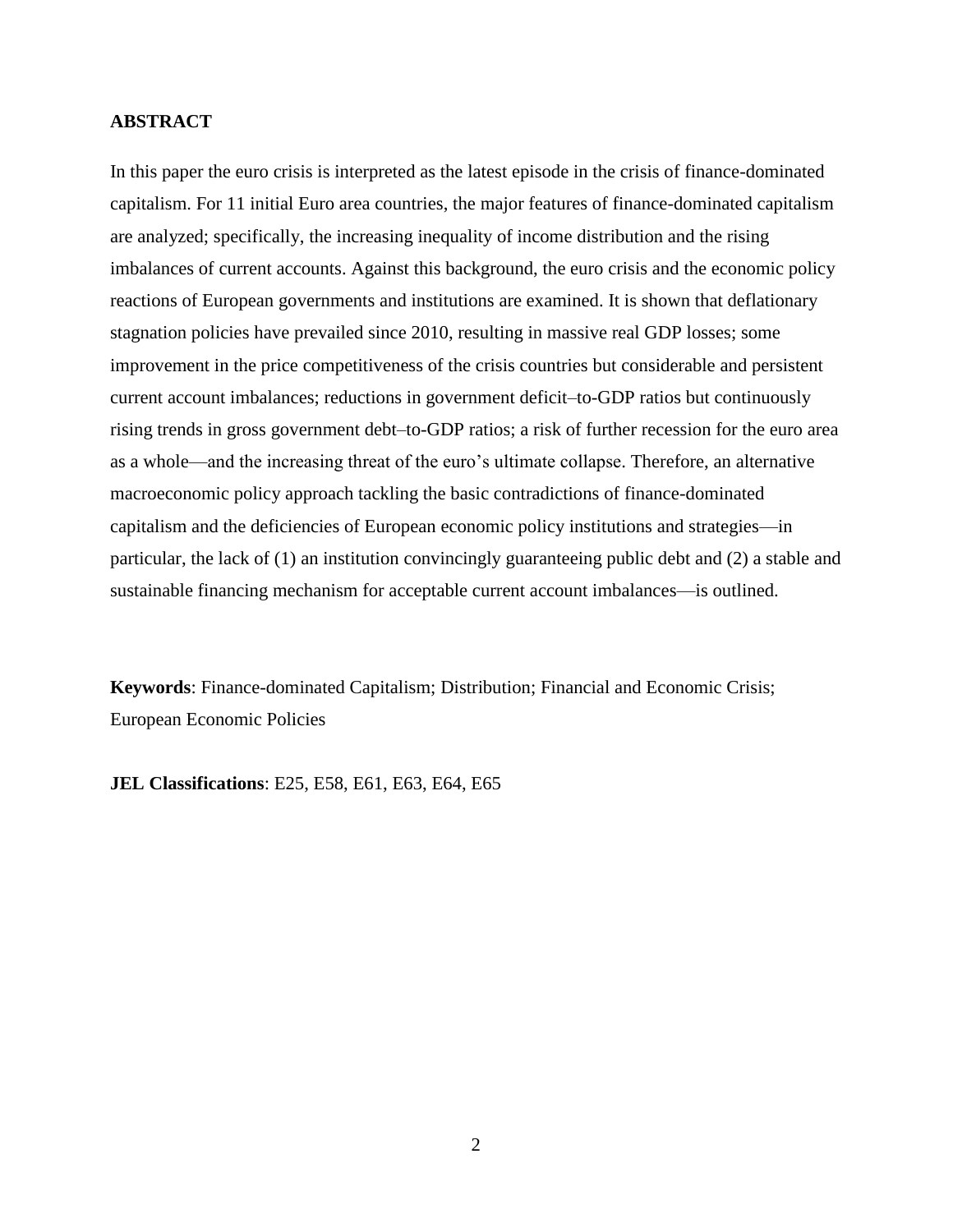#### **1. INTRODUCTION**

In this paper we interpret the recent crises which have struck the European Union (EU) and the Euro area as the most recent episode of the crisis of finance-dominated capitalism. Since the early 1980s, the following major characteristics of finance-dominated capitalism have developed, to different degrees in different countries (Hein, 2012a): the de-regulation of national and international goods, labor and financial markets, in particular, the re-distribution of income at the expense of (low) wages, and rising imbalances of current accounts at the global level and at regional levels, in particular within the Euro area since the introduction of the euro in 1999. Starting with the collapse of the subprime mortgage market in the US in 2007, which gained momentum with by the breakdown of Lehmann Brothers in 2008 and which led to the Great Recession at the world scale in 2008/09, the crisis of finance-dominated capitalism could be observed, with the euro-crisis since 2010 as the latest episode. This crisis is threatening the further existence of the euro because of two major deficiencies in the specific architecture of economic policy making in the Euro area. First, the explicit guarantee of public debt of member countries by the monetary authority of the currency union, the European Central Bank (ECB), is excluded from the treaties and regulations of the EU. Therefore, member country governments issue debt in a common currency, the euro, but not in their own currency, in the sense that their own central bank would guarantee the monetisation of this debt if required. Second, stable and sustainable fiscal transfers among member countries have also been ruled out by the treaties, so that government debt of a single member country is not guaranteed by the community of member country governments as a whole. Since there also have been no efficient mechanisms to prevent the building up of external macroeconomic imbalances across the Euro area countries, theses imbalances meant increasing indebtedness of domestic sectors of current account deficit economies denominated in the common currency. In the course of the crisis these two institutional deficiencies became obvious and would have required rapid institutional change. However, this is not what happened, because European economic policy makers, dominated by the key current account surplus economy, Germany, rather narrowly, have interpreted the crisis as a public debt crisis caused by irresponsible governments in the countries initially affected by the crisis. The reaction therefore has been imposing austerity policies on the countries in calamities. This has prolonged the crisis in these countries, threatens to cause another recession for the Euro area as a whole in 2012/13 and is imposing deflationary stagnation pressures on the Euro area and finally risks the collapse of the euro.

1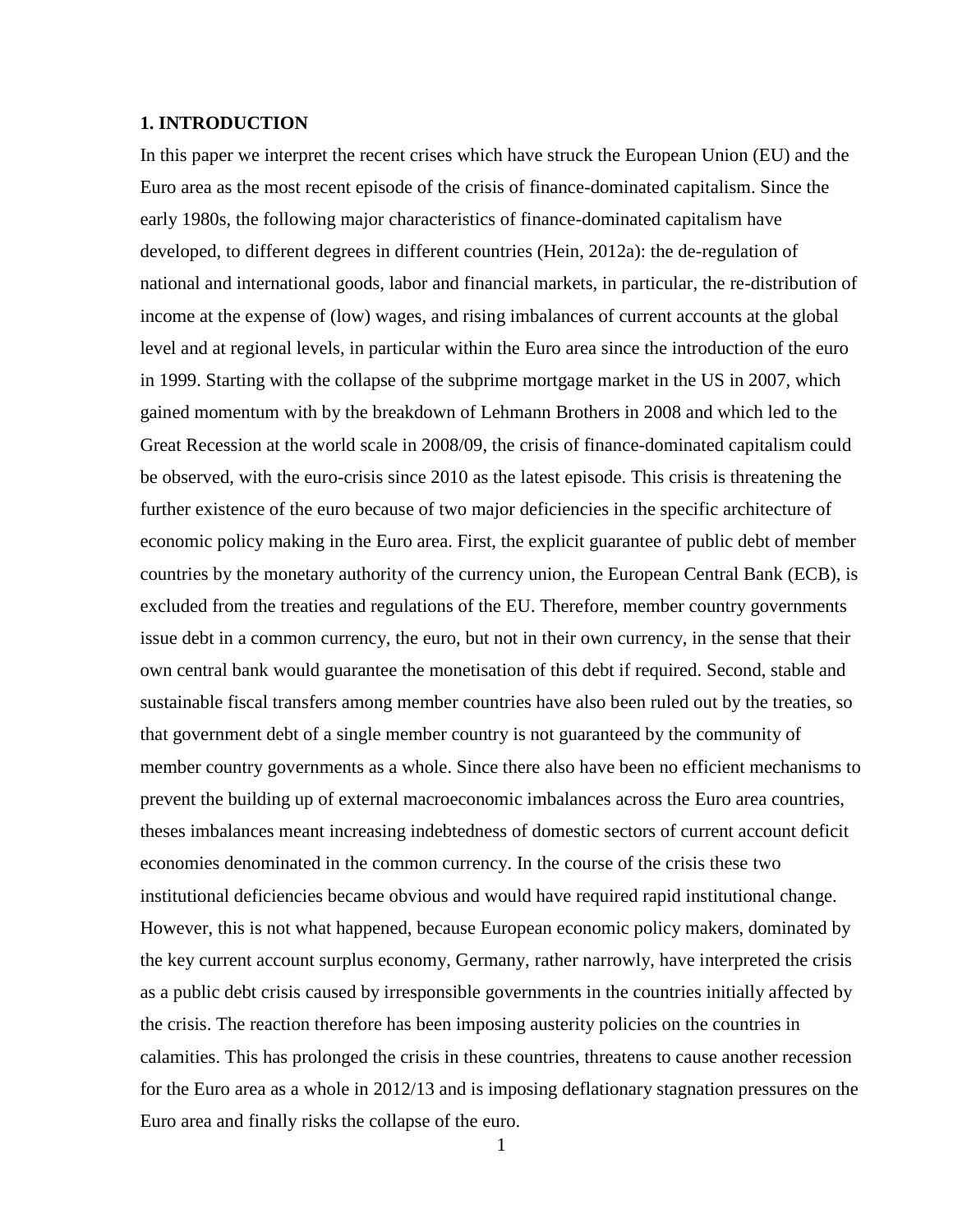In what follows we provide an alternative interpretation of the euro-crisis as a specific and systemic crisis of finance-dominated capitalism in the Euro area, and we outline the basics of an alternative economic policy strategy without being able to go into too much detail. In Section 2 we start with an overview over the development of income distribution in the important initial 11 Euro area countries (EU-12, excluding Luxemburg): Austria, Belgium, Finland, France, Germany, Greece, Ireland, Italy, the Netherlands, Portugal, and Spain. We derive a typology of macroeconomic developments before the crisis focussing on two extreme types, the "debt-led consumption boom" type and the "export-led mercantilist" type, and sketch the concomitant current account imbalances in the Euro area as a whole. Section 3 deals with the euro-crisis, its interpretation by the dominant economic policy makers, the misguided policy responses and their results so far. Finally, in Section 4 we finally draft an alternative macroeconomic policy approach aiming at overcoming the deficiencies of the present economic policy architecture and economic policy making in the Euro area. The last section sums up and concludes.

# **2. FINANCE-DOMINATED CAPITALISM IN THE EURO AREA: RISING INEQUALITY AND MACROECONOMIC IMBALANCES**

Three main channels through which finance-dominated capitalism may have contributed to redistribution of income at the expense of (low) wage incomes can be identified (Hein, 2011b, 2012a). First, the sectoral composition of the economy may change in favour of the high profit share financial corporations and at the expense of the non-financial corporate sector and the government sector with lower or zero profit shares. Second, overhead costs, in particular top management salaries and interest payments, as well as profit claims imposed on the corporate sector by shareholders may increase. This causes the mark-up on direct unit labor costs in pricing of firms in incompletely competitive markets to rise and the share of (direct) labor income to fall, because the mark-up has to cover overhead costs and profit claims. Third, the bargaining power of workers and trade unions may be weakened, triggered by shareholder value orientation and short-termism of management, increasing relevance of the financial sector with weak trade unions relative to the non-financial and the government sector with stronger trade unions, the threat-effect of liberalisation and globalisation of finance and trade, deregulation of the labor market, and downsizing or abandoning government demand management policies. The

2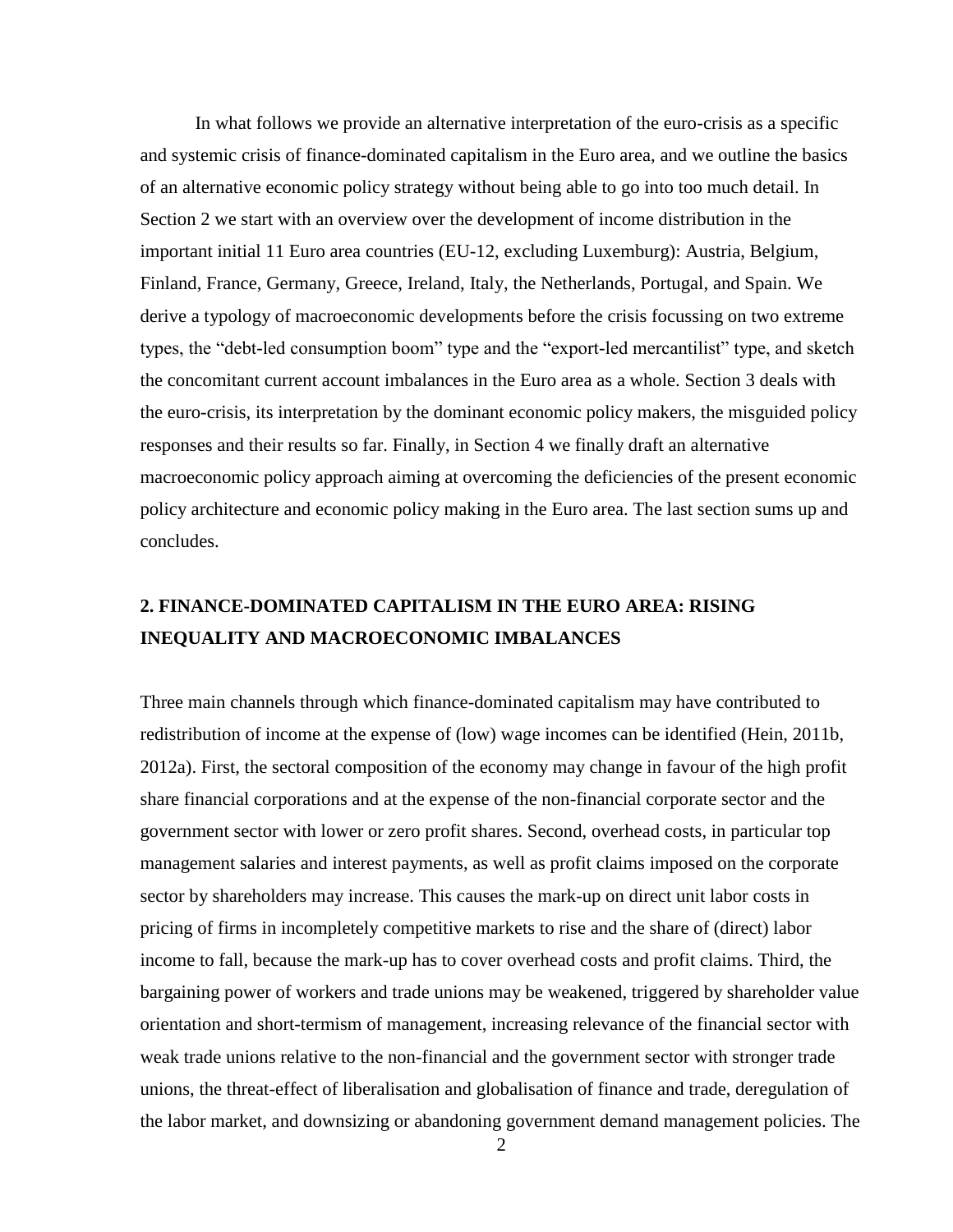result is a tendency of the labor income share to fall and a tendency of personal/household inequality of income to rise. As can be seen from Figure 1 and Table 1, this is indeed what can be observed in the countries which form the core of the Euro area. The labor income share showed a tendency to fall in each of the countries from the early 1990s until 2007, the year before the Great Recession. The Gini coefficient before taxes as a measure of inequality of personal or household market income increased for most of the countries for which data are available from the mid-1980s/mid 1990s until the late 2000s, with the Netherlands being the only exception. And the Gini coefficient after taxes as a measure of inequality of disposable income increased in many countries. However, Belgium, France, Greece, Ireland and Spain did not have to face such an increase.

#### **Figure 1**

**Labour income share as percentage of GDP at current factor cost, 1991-2012** Source: European Commission (2012a)



Note: Values for 2012 are European Commission forecasts.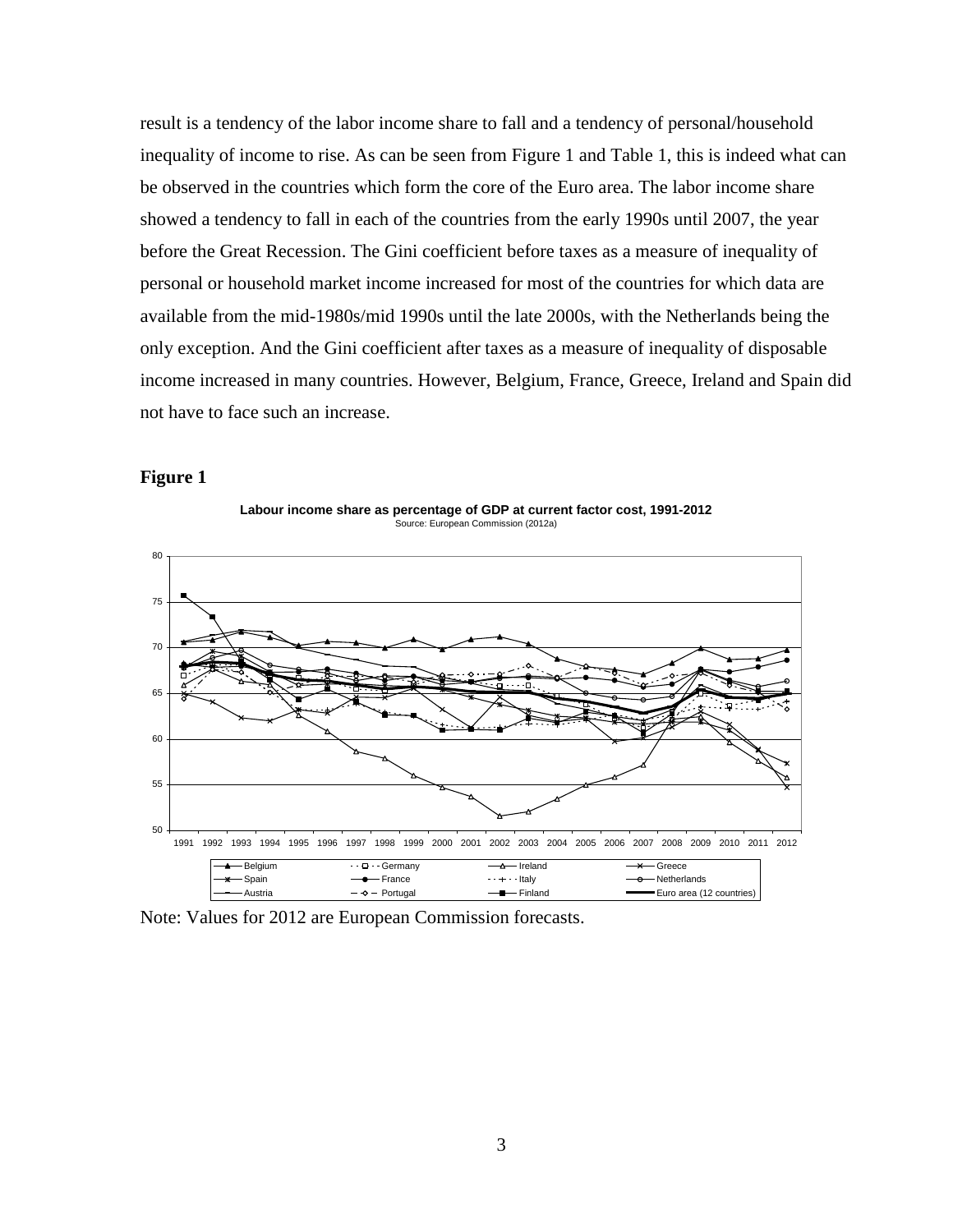## **Table 1**

| Gini coefficient before taxes for households' market income                                                   |                      |                               |                      |                      |               |               |                                                                             |
|---------------------------------------------------------------------------------------------------------------|----------------------|-------------------------------|----------------------|----------------------|---------------|---------------|-----------------------------------------------------------------------------|
| Country                                                                                                       | mid-<br>80s          | around<br>1990                | mid-90s              | around<br>2000       | mid-<br>2000s | late<br>2000s | Change<br>from mid-<br>80s/around<br>1990/mid<br>90s<br>until late<br>2000s |
|                                                                                                               |                      |                               |                      |                      |               |               |                                                                             |
| Austria                                                                                                       | $\ddotsc$            | $\ddot{\phantom{0}}$          | $\ldots$             | $\ddotsc$            | 0.433         | 0.472         | $\ddot{\phantom{0}}$                                                        |
| Belgium                                                                                                       | 0.449                | $\ddot{\phantom{a}}$          | 0.472                | 0.464                | 0.494         | 0.469         | 0.020                                                                       |
| Finland                                                                                                       | 0.387                | $\ddot{\phantom{a}}$          | 0.479                | 0.478                | 0.483         | 0.465         | 0.078                                                                       |
| France                                                                                                        | $\ddot{\phantom{a}}$ | $\ddot{\phantom{a}}$          | 0.473                | 0.490                | 0.485         | 0.483         | 0.010                                                                       |
| Germany                                                                                                       | 0.439                | 0.429                         | 0.459                | 0.471                | 0.499         | 0.504         | 0.065                                                                       |
| Greece                                                                                                        | 0.426                | $\ddotsc$                     | 0.446                | 0.466                | 0.454         | 0.436         | 0.010                                                                       |
| Ireland                                                                                                       | $\ddotsc$            | $\ddotsc$                     | $\ddot{\phantom{0}}$ | $\ddot{\phantom{0}}$ | $\ddotsc$     | $\ddotsc$     |                                                                             |
| Italy                                                                                                         | 0.420                | 0.437                         | 0.508                | 0.516                | 0.557         | 0.534         | 0.114                                                                       |
| Netherlands                                                                                                   | 0.473                | 0.474                         | 0.484                | 0.424                | 0.426         | 0.426         | $-0.047$                                                                    |
| Portugal                                                                                                      | $\ddotsc$            | 0.436                         | 0.49                 | 0.479                | 0.542         | 0.521         | 0.085                                                                       |
| Spain                                                                                                         | $\ddot{\phantom{a}}$ |                               |                      |                      |               | 0.461         |                                                                             |
| Gini coefficient after taxes for households' disposable income                                                |                      |                               |                      |                      |               |               |                                                                             |
| Country                                                                                                       | mid-<br>80s          | around<br>1990                | mid-90s              | around<br>2000       | mid-<br>2000s | late<br>2000s | Change<br>mid-<br>80s/around<br>1990 until<br>late 2000s                    |
| Austria                                                                                                       | 0.236                |                               | 0.238                | 0.252                | 0.265         | 0.261         | 0.025                                                                       |
| Belgium                                                                                                       | 0.274                | $\ddotsc$                     | 0.287                | 0.289                | 0.271         | 0.259         | $-0.015$                                                                    |
| Finland                                                                                                       | 0.209                | $\ddotsc$                     | 0.218                | 0.247                | 0.254         | 0.259         | 0.050                                                                       |
| France                                                                                                        | 0.300                | $\ddot{\phantom{a}}$<br>0.290 | 0.277                | 0.287                | 0.288         | 0.293         | $-0.007$                                                                    |
| Germany                                                                                                       | 0.251                | 0.256                         | 0.266                | 0.264                | 0.285         | 0.295         | 0.044                                                                       |
| Greece                                                                                                        | 0.336                |                               | 0.336                | 0.345                | 0.321         | 0.307         | $-0.029$                                                                    |
| Ireland                                                                                                       | 0.331                | $\ddotsc$                     | 0.324                | 0.304                | 0.314         | 0.293         | $-0.038$                                                                    |
|                                                                                                               | 0.309                | $\ddotsc$<br>0.297            | 0.348                | 0.343                | 0.352         | 0.337         | 0.028                                                                       |
| Italy                                                                                                         |                      |                               |                      |                      |               |               |                                                                             |
| Netherlands                                                                                                   | 0.272                | 0.292                         | 0.297                | 0.292                | 0.284         | 0.294         | 0.022                                                                       |
| Portugal                                                                                                      |                      | 0.329                         | 0.359                | 0.356                | 0.385         | 0.353         | 0.024                                                                       |
| Spain                                                                                                         | 0.371                | 0.337                         | 0.343                | 0.342                | 0.319         | 0.317         | $-0.054$                                                                    |
| Note: Gini coefficient is based on equivalised household income<br>Source: OECD (2012), author's calculations |                      |                               |                      |                      |               |               |                                                                             |

Against the background of rising inequality in personal income distribution in many countries and falling labor income shares in all the countries in our data set in the era of financedominated capitalism or "financialization", different "types of capitalism under financialization"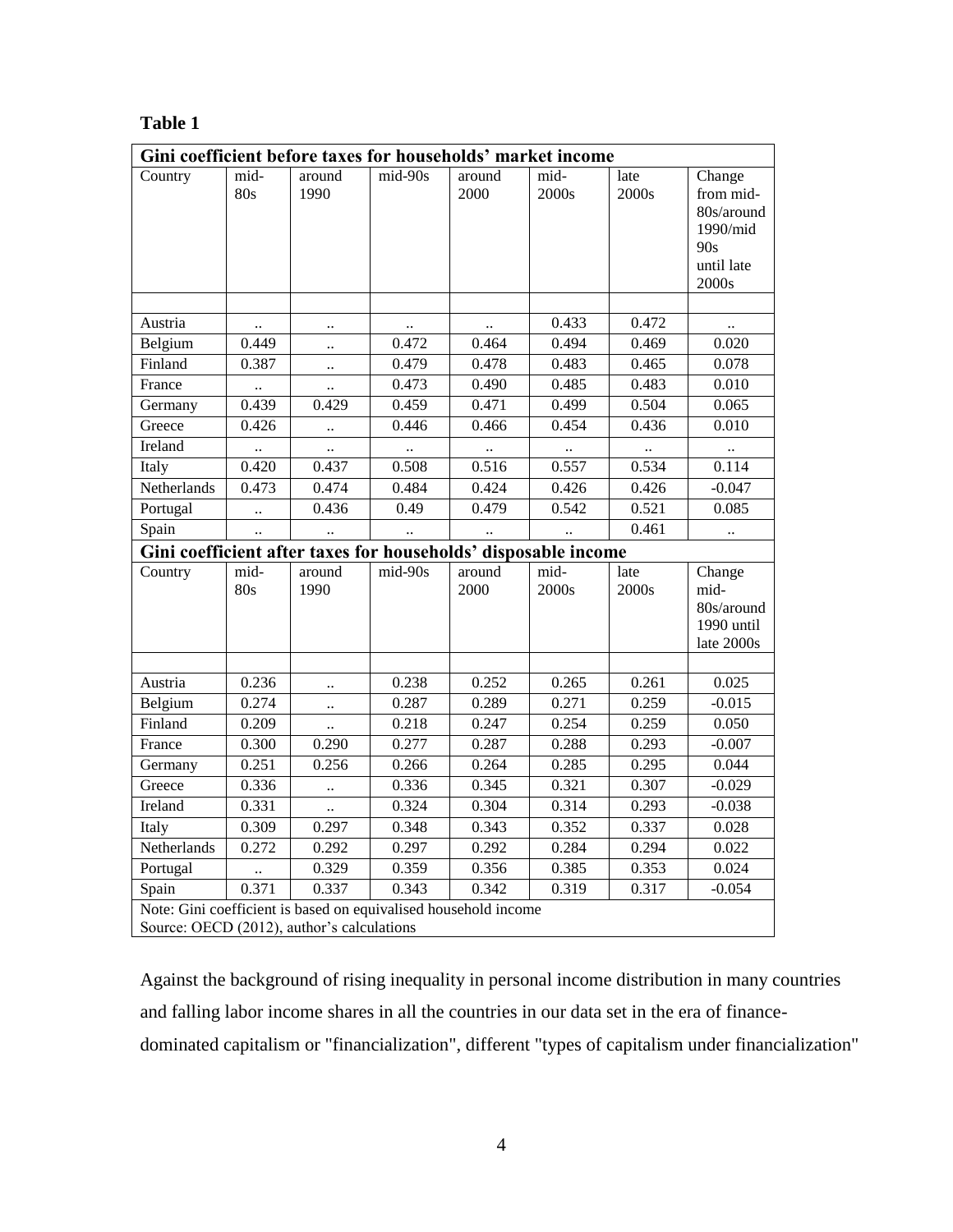have developed in the Euro area,<sup>1</sup> which are complementary and which have fed rising current account imbalances within the Euro area since its inception, as can be seen in Figure 2.



#### **Figure 2**

 $\overline{a}$ 

Source: European Commission (2012a), author's calculations

The current account of the Euro area as a whole, as for the initial Euro area (EU-12), has been roughly balanced in the period from 1999 – 2007 (European Commission 2012a), so that in the aggregate current account surplus member countries have their respective deficit counterparts within the Euro area. Of course, individual Euro area member countries also have surpluses or deficits vis-à-vis the non-Euro area rest of the world. But these roughly cancel out for the Euro area in the aggregate.

Distinguishing the types of capitalism under financialization for the Euro area, first, we have the debt-led consumption boom type; second, there has developed a counterpart, the export-led mercantilist type; and third, in between these two extremes we have the domestic demand-led type. In the debt-led consumption boom type it is debt-financed consumption

Note: Values for 2012 are European Commission forecasts.

<sup>&</sup>lt;sup>1</sup> For similar analyses for the global scale see Bibow (2008), Fitoussi/Stiglitz (2009), UNCTAD (2009), van Treeck (2009), Wade (2009), Hein/Truger (2011), Hein (2012a, chapter 6), Stockhammer (2010a, 2010b), and Hein/Mundt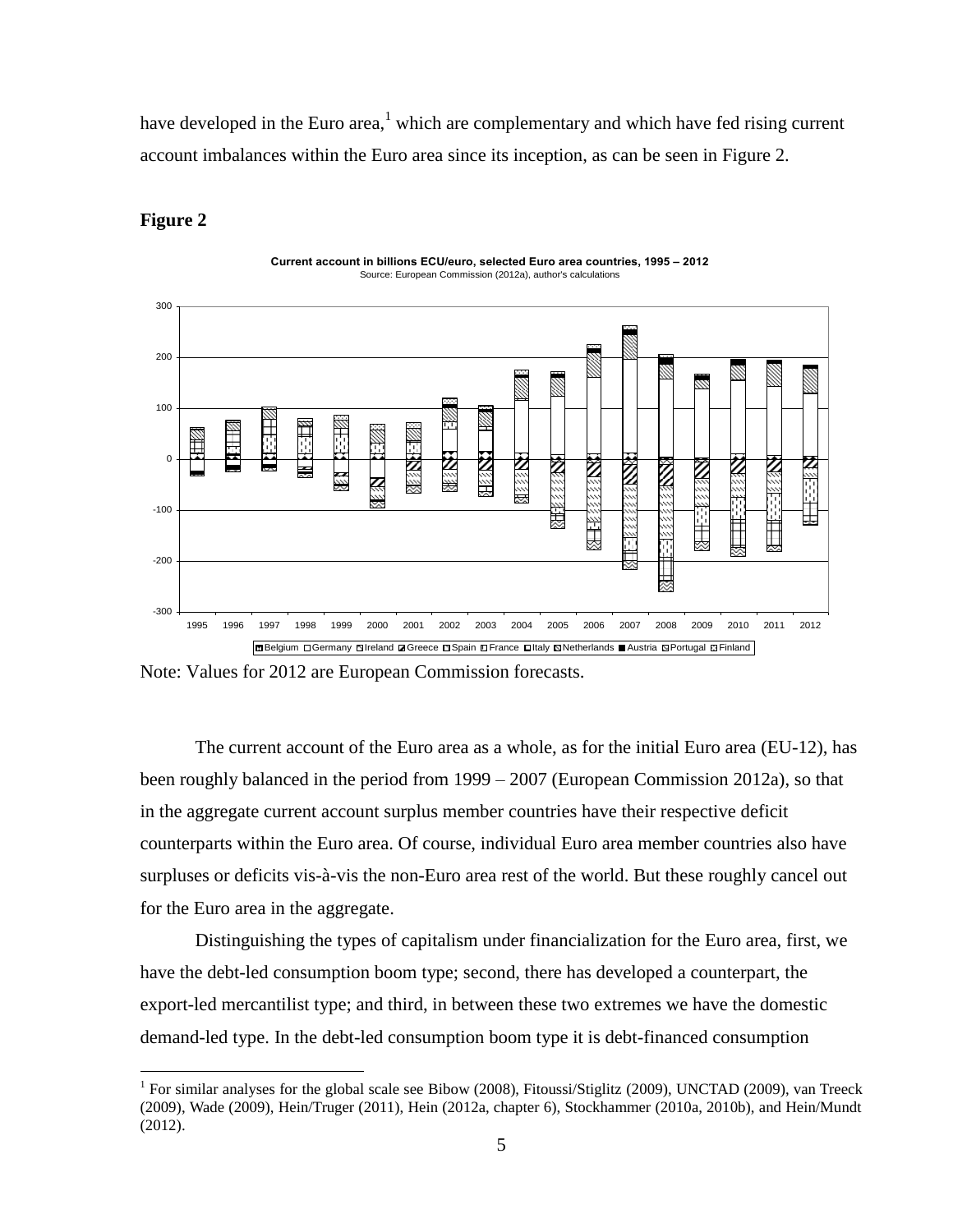demand which allows for flourishing aggregate demand and the realisation of rising profits against the background of redistribution at the expense of (low) labor incomes and stagnating real investment, which is another feature of finance-dominated capitalism.<sup>2</sup> In the export-led mercantilist type it is export surpluses which stabilise aggregate demand and take care of the realisation of profits.<sup>3</sup> The third type, the domestic demand-led type, can neither rely on export surpluses, which distinguishes it from the second type, nor on flourishing debt-financed consumption, which distinguishes it from the first type. We take average values for the period from 1999 until 2007 to distinguish these types and to allocate the Euro area countries examined in this paper for the period before the Great Recession.

In the period from 1999 until 2007, the debt-led consumption boom type can be found in Greece, Ireland, and Spain (Table 2a). All these economies have seen considerable increases in residential property prices and/or in wealth-income ratios in the period considered here (BIS, 2010; Girouard et al., 2007; Hein, 2012b). This increase in notional wealth, together with liberalised financial markets and weakened conditions of creditworthiness, was conducive to soaring consumption demand and hence considerable growth contributions of private consumption and domestic demand. Relatively high real GDP growth as compared to the export-led mercantilist countries, but negative financial balances (as a share of nominal GDP) of the private household sector and thus increasing private household debt were the consequences. This also translated into negative balances of the private sector as a whole – with the corporate sector being in surplus in all countries of this group except Spain. The public sector contributed to the negative domestic financial balance in Greece, but not in Ireland nor in Spain. Since aggregate domestic expenditures exceeded national income, these countries had to run current account deficits (i.e., the financial balances of the external sectors were positive for each of the countries pursuing the debt-led consumption boom type of development). In particular Greece and Spain had to rely on the inflow of foreign financial resources. Strong domestic demand growth in the debt-led consumption boom countries was accompanied by negative growth contributions of the balance of goods and services in these countries but Ireland, where the

 $2$  On the depressing effects of finance-dominated capitalism, or financialization, on investment in real capital stock, productivity growth and thus potential growth of the economy see Hein (2012, chapters 3 and 4) and the references provided there.

Note that from national accounting we obtain: Gross profits net of taxes = Gross investment + Export surplus + Government budget deficit – Worker's saving + Capitalists' consumption (Kalecki, 1971, p. 82).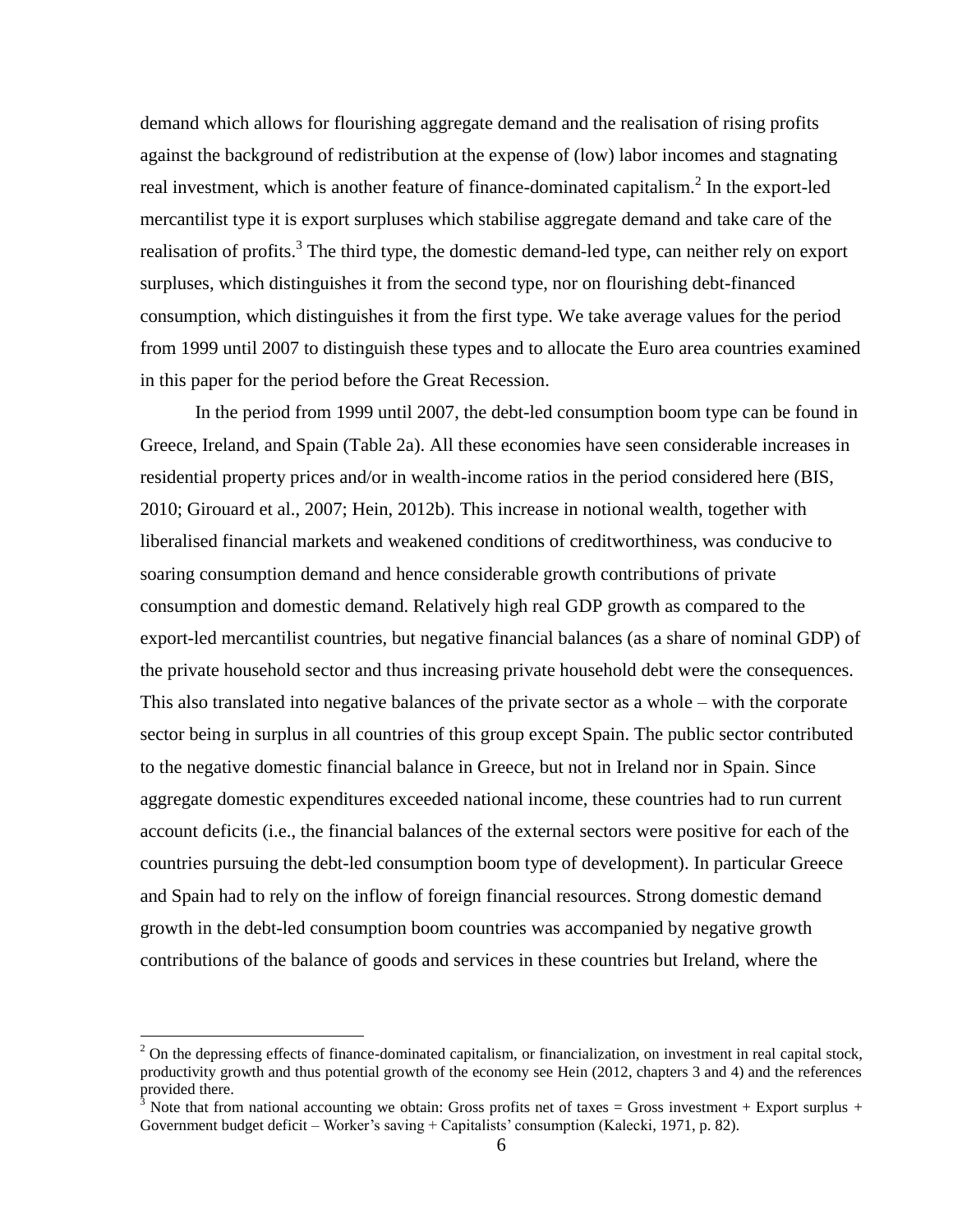growth contribution of external demand was positive, too.<sup>4</sup> For these countries, above Euro area average unit labor cost growth and inflation accompanied by nominal appreciation of the euro, and thus a loss of competitiveness of domestic producers indicated by positive rates of change in the real effective exchange rate have contributed to the deficits in the balance of goods and services and in the current account. The debt-led consumption boom economies were thus the Euro area demand engines in the period before the Great Recession.

| l'able | я |
|--------|---|
|--------|---|

| Key macroeconomic variables for "debt-led consumption boom" economies,<br>average values, 1999 – 2007 |               |                |              |  |  |
|-------------------------------------------------------------------------------------------------------|---------------|----------------|--------------|--|--|
|                                                                                                       | <b>Greece</b> | <b>Ireland</b> | <b>Spain</b> |  |  |
| Annual change in labor income share, as percentage of                                                 |               |                |              |  |  |
| GDP at current factor costs                                                                           | $-0.5$        | $-0.1$         | $-0.5$       |  |  |
|                                                                                                       |               |                |              |  |  |
| Financial balances of external sector as a share of nominal                                           |               |                |              |  |  |
| GDP, percent                                                                                          | 11.7          | 1.4            | 5.7          |  |  |
| Financial balances of public sector as share of nominal                                               |               |                |              |  |  |
| GDP, percent                                                                                          | $-5.3$        | 1.6            | 0.2          |  |  |
| Financial balance of private sector as a share of nominal                                             |               |                |              |  |  |
| GDP, percent                                                                                          | $-6.4$        | $-3.0$         | $-5.9$       |  |  |
| Financial balance of private household sector as a share                                              |               |                |              |  |  |
| of nominal GDP, percent <sup>a)</sup>                                                                 | $-9.3$        | $-6.3^{b)}$    | $-1.1$       |  |  |
| Financial balance of the corporate sector as a share of                                               |               |                |              |  |  |
| nominal GDP, percent                                                                                  | 2.9           | $3.3^{b}$      | $-4.7$       |  |  |
|                                                                                                       |               |                |              |  |  |
| Real GDP growth, percent                                                                              | 4.1           | 6.6            | 3.7          |  |  |
| Growth contribution of domestic demand including stocks,                                              |               |                |              |  |  |
| percentage points                                                                                     | 4.8           | 5.3            | 4.8          |  |  |
| Growth contribution of private consumption, percentage                                                |               |                |              |  |  |
| points                                                                                                | 2.6           | 2.9            | 2.3          |  |  |
| Growth contribution of public consumption, percentage                                                 |               |                |              |  |  |
| points                                                                                                | 0.7           | 0.9            | 0.9          |  |  |
| Growth contribution of gross fixed capital formation,                                                 |               |                |              |  |  |
| percentage points                                                                                     | 1.5           | 1.5            | 1.6          |  |  |
| Growth contribution of the balance of goods and services,                                             |               |                |              |  |  |
| percentage points                                                                                     | $-0.8$        | 1.3            | $-1.0$       |  |  |

<sup>&</sup>lt;sup>4</sup> In the case of Ireland, the current account deficit (and the positive financial balance of the external sector) was not due to a deficit in external trade but rather a deficit in the flows of primary incomes. Although the balance of goods and services in Ireland was positive, we have not included it into the export-led mercantilist group of countries discussed below, because Ireland, as the other debt-led consumption boom countries, showed a negative balance of the private household sector and the private sector as a whole accompanied by high growth contributions of private consumption. Surpluses in the balance of goods and services were thus required in order to meet the payment commitments associated with the negative balance of primary incomes and to avoid an even larger deficit in the current account, to which the consumption boom and the related deficits of the private household sector contributed considerably.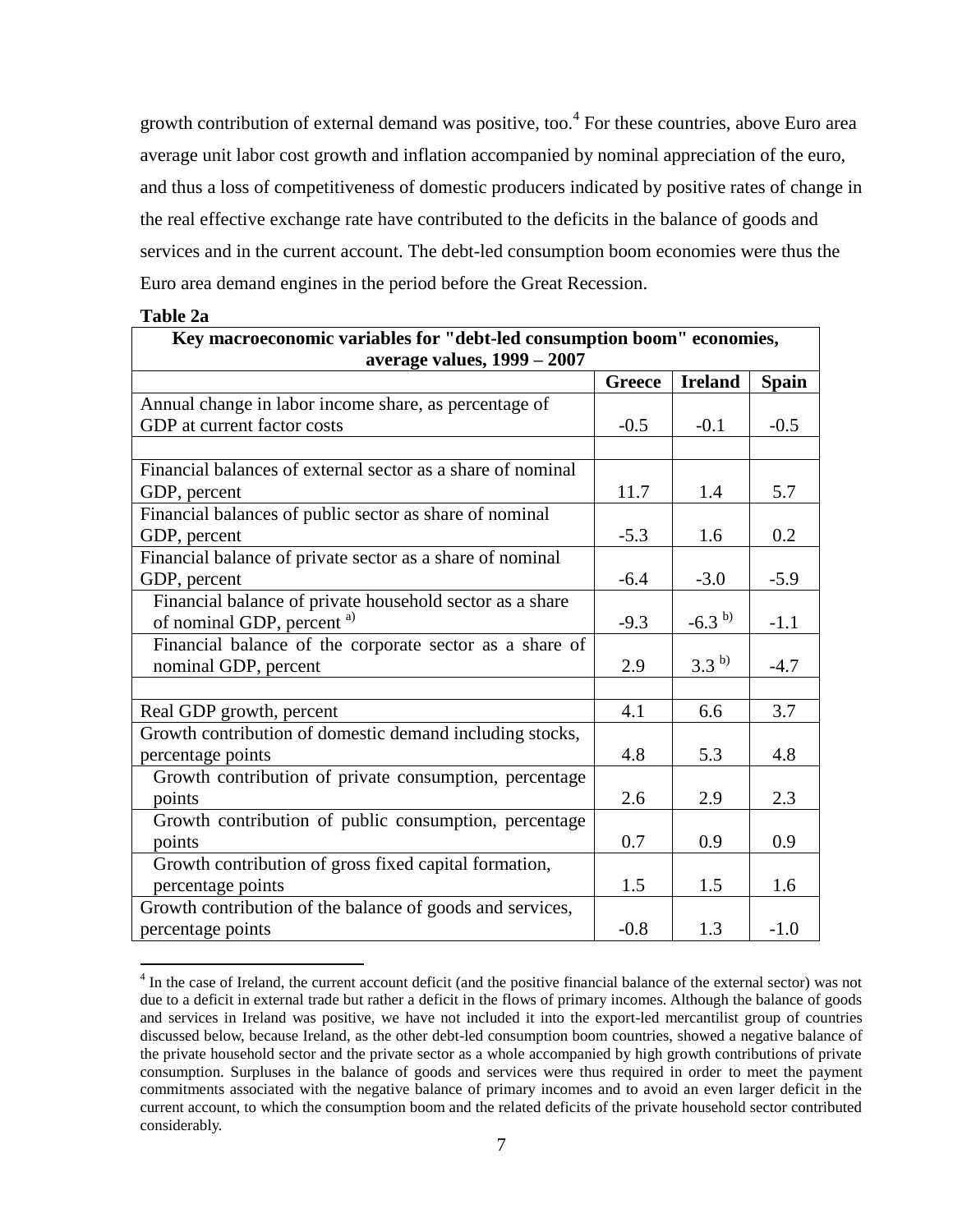| Net exports of goods and services as a share of nominal      |         |      |        |
|--------------------------------------------------------------|---------|------|--------|
| GDP, percent                                                 | $-11.5$ | 13.4 | $-3.8$ |
|                                                              |         |      |        |
| Growth rate of nominal unit labor costs, percent             | 2.6     | 3.6  | 3.0    |
| Inflation (HCPI growth rate), percent                        | 3.2     | 3.4  | 3.1    |
| Growth rate of nominal effective exchange rates (relative    |         |      |        |
| to 35 countries), percent                                    | 1.1     | 0.9  | 0.7    |
| Growth rate of real effective exchange rates (relative to 35 |         |      |        |
| countries), percent                                          | 0.8     | 27   |        |
|                                                              |         |      |        |

Note: <sup>a)</sup> adjusted such that private household plus corporate balances sum up to private sector balance,  $\frac{b}{c}$  average value for 2002-2007 Source: European Commission (2012a), author's calculations

The counterparts to the debt-led consumption boom economies at the Euro area level were the export-led mercantilist economies. This group consists of Austria, Belgium, Finland, Germany, and the Netherlands (Table 2b). These economies were characterised by surpluses in their balances of goods and services and in their current accounts, which means that the financial balances of the respective external sectors were in deficit. Although some of these countries (Belgium, Finland, the Netherlands) had seen considerable increases in wealth-income ratios and/or in residential property prices, whereas others had not (Austria, Germany) (BIS, 2010; Girouard et al., 2007; Hein, 2012b), financial balances of private households remained in surplus, with the exception of Finland.<sup>5</sup> However, also in Finland, as in the other countries in this cluster, the financial balances of the private sectors were strongly positive. Growth contributions of private consumption and domestic demand were moderate, as for Austria, Finland, Belgium, and the Netherlands, or very weak, as in the case of Germany, and these countries relied considerably on the positive growth contributions of net exports. The basis for external surpluses were thus relatively weak domestic demand, on the one hand, but also low unit labor cost growth and low inflation, on the other hand. For export-led mercantilist countries the real effective exchange rate increased to a lesser extent than in the debt-led consumption boom countries, or even declined as in Austria and Germany, implying an increase in price competitiveness of the former relative to the latter. The export-led mercantilist countries thus benefitted from regional demand being driven by the debt-led consumption boom countries. However, following this model came at a price: GDP growth in the export-led countries

<sup>&</sup>lt;sup>5</sup> Finland indeed seems to share some of the characteristics of the debt-led consumption boom type. We have nonetheless included it into the export-led mercantilist group, because of its strong export and current account surpluses.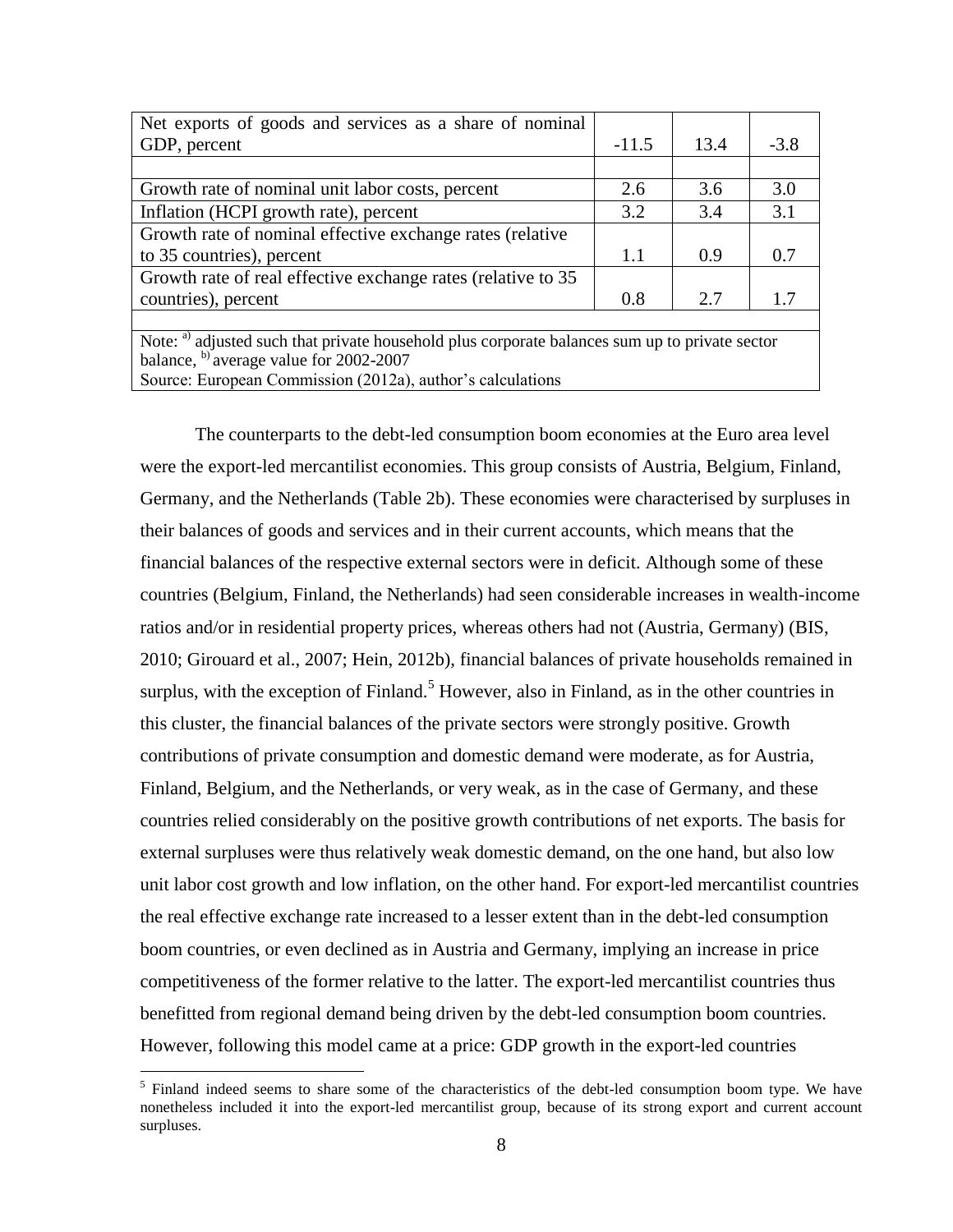remained below GDP growth in the debt-led economies, and in particular the more closed large economy of Germany performed even worse than the smaller economies of Austria, Finland, Belgium and the Netherlands.

## **Table 2b**

| Key macroeconomic variables for "export-led mercantilist" economies, average<br>values, 1999 – 2007 |                |                |        |                        |                  |  |
|-----------------------------------------------------------------------------------------------------|----------------|----------------|--------|------------------------|------------------|--|
|                                                                                                     | <b>Austria</b> | <b>Belgium</b> |        | <b>Finland Germany</b> | Nether-<br>lands |  |
| Annual change in labor income share,                                                                |                |                |        |                        |                  |  |
| as percentage of GDP at current factor                                                              |                |                |        |                        |                  |  |
| costs                                                                                               | $-0.7$         | $-0.3$         | $-0.2$ | $-0.5$                 | $-0.3$           |  |
|                                                                                                     |                |                |        |                        |                  |  |
| Financial balances of external sector as                                                            |                |                |        |                        |                  |  |
| a share of nominal GDP, percent                                                                     | $-1.5$         | $-4.4$         | $-6.1$ | $-2.7$                 | $-6.8$           |  |
| Financial balances of public sector as                                                              |                |                |        |                        |                  |  |
| share of nominal GDP, percent                                                                       | $-1.8$         | $-0.4$         | 3.8    | $-2.2$                 | $-0.5$           |  |
| Financial balance of private sector as a                                                            |                |                |        |                        |                  |  |
| share of nominal GDP, percent                                                                       | 3.2            | 4.8            | 2.3    | 4.9                    | 7.3              |  |
| Financial<br>private<br>balance<br>of                                                               |                |                |        |                        |                  |  |
| household sector as a share of                                                                      |                |                |        |                        |                  |  |
| nominal GDP, percent <sup>a)</sup>                                                                  | 4.3            | 4.2            | $-2.3$ | 5.2                    | 0.1              |  |
| Financial balance of the corporate                                                                  |                |                |        |                        |                  |  |
| sector as a share of nominal GDP,                                                                   |                |                |        |                        |                  |  |
| percent                                                                                             | $-1.2$         | 0.6            | 4.7    | $-0.2$                 | 7.0              |  |
|                                                                                                     |                |                |        |                        |                  |  |
| Real GDP growth, percent                                                                            | 2.6            | 2.3            | 3.6    | 1.7                    | 2.5              |  |
| Growth contribution of domestic                                                                     |                |                |        |                        |                  |  |
| demand including stocks, percentage                                                                 |                |                |        |                        |                  |  |
| points                                                                                              | 1.6            | 1.9            | 2.8    | 0.8                    | 2.0              |  |
| contribution<br>of<br>private<br>Growth                                                             |                |                |        |                        |                  |  |
| consumption, percentage points                                                                      | 0.9            | 0.8            | 1.7    | 0.5                    | $0.8\,$          |  |
| contribution<br>public<br>Growth<br>of                                                              |                |                |        |                        |                  |  |
| consumption, percentage points                                                                      | 0.3            | 0.4            | 0.3    | 0.1                    | 0.7              |  |
| Growth contribution of gross fixed                                                                  |                |                |        |                        |                  |  |
| capital formation, percentage points                                                                | 0.3            | 0.6            | 0.7    | 0.2                    | 0.4              |  |
| Growth contribution of the balance of                                                               |                |                |        |                        |                  |  |
| goods and services, percentage points                                                               | 0.8            | 0.4            | 0.7    | 0.9                    | 0.5              |  |
| Net exports of goods and services as a                                                              |                |                |        |                        |                  |  |
| share of nominal GDP, percent                                                                       | 3.5            | 4.3            | 7.1    | 3.8                    | 6.7              |  |
|                                                                                                     |                |                |        |                        |                  |  |
| Growth rate of nominal unit labor                                                                   |                |                |        |                        |                  |  |
| costs, percent                                                                                      | 0.5            | 1.6            | 1.1    | $-0.1$                 | 2.2              |  |
| Inflation (HCPI growth rate), percent <sup>a)</sup>                                                 | 1.7            | 2.0            | 1.6    | 1.6                    | 2.4              |  |
| Growth rate of nominal effective                                                                    | 0.6            | 0.6            | 0.8    | 0.8                    | 0.5              |  |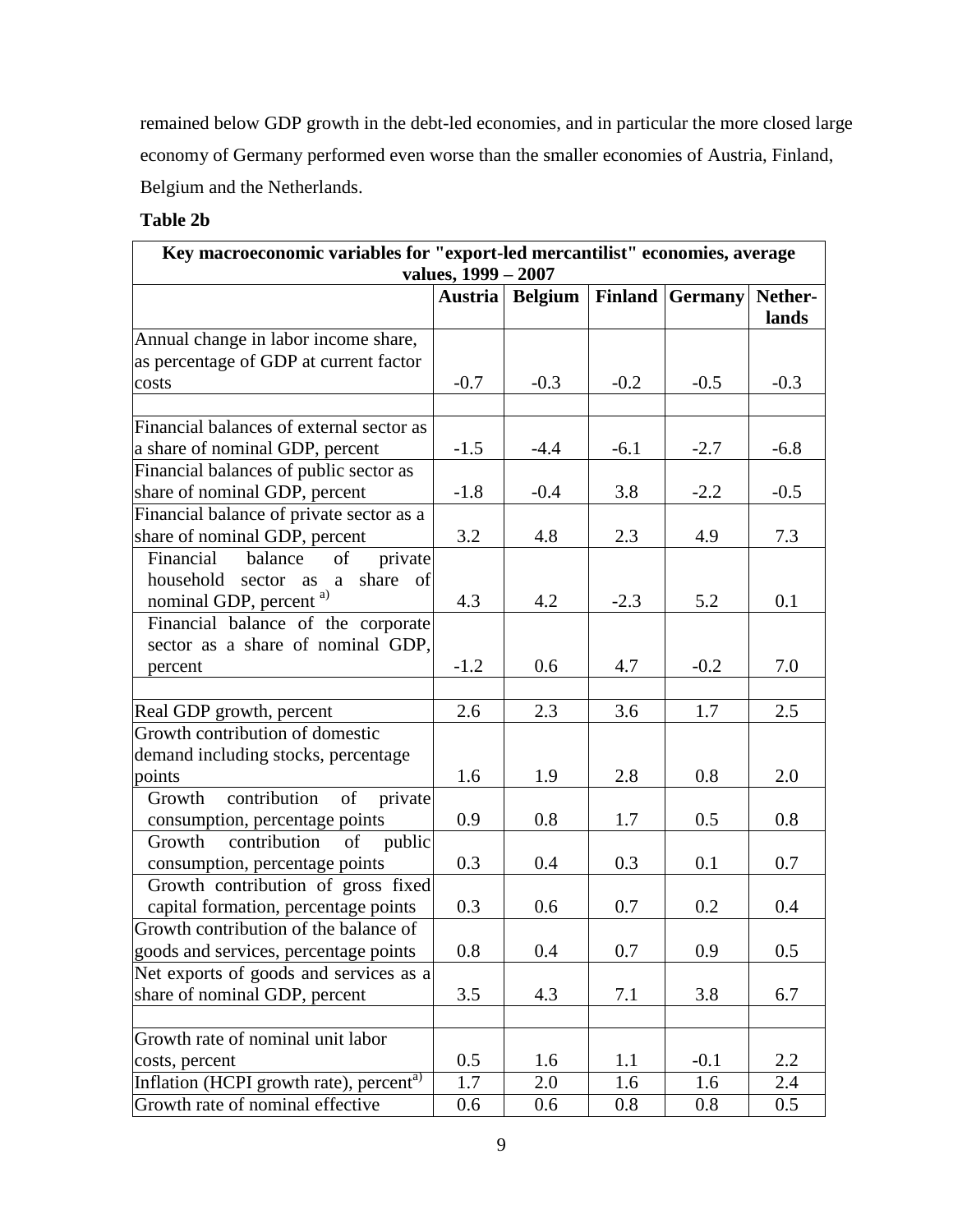| exchange rates (relative to 35            |        |     |     |        |  |
|-------------------------------------------|--------|-----|-----|--------|--|
| countries), percent                       |        |     |     |        |  |
| Growth rate of real effective exchange    |        |     |     |        |  |
| rates (relative to 35 countries), percent | $-0.7$ | 0.4 | 0.0 | $-1.5$ |  |
|                                           |        |     |     |        |  |

Note: a) adjusted such that private household plus corporate balances sum up to private sector balance

Source: European Commission (2012a), author's calculations

## **Table 2c**

| Key macroeconomic variables for "domestic demand-led" economies, average |                     |              |          |              |  |  |  |
|--------------------------------------------------------------------------|---------------------|--------------|----------|--------------|--|--|--|
|                                                                          | values, 1999 - 2007 |              |          |              |  |  |  |
|                                                                          | <b>France</b>       | <b>Italy</b> | Portugal | <b>EU-12</b> |  |  |  |
| Annual change in labor income share, as                                  |                     |              |          |              |  |  |  |
| percentage of GDP at current factor costs                                | $-0.1$              | $-0.1$       | $-0.1$   | $-0.3$       |  |  |  |
|                                                                          |                     |              |          |              |  |  |  |
| Financial balances of external sector as a                               |                     |              |          |              |  |  |  |
| share of nominal GDP, percent                                            | $-0.5$              | 0.4          | 9.4      | $-0.5$       |  |  |  |
| Financial balances of public sector as                                   |                     |              |          |              |  |  |  |
| share of nominal GDP, percent                                            | $-2.7$              | $-2.9$       | $-4.1$   | $-1.9$       |  |  |  |
| Financial balance of private sector as a                                 |                     |              |          |              |  |  |  |
| share of nominal GDP, percent                                            | 3.2                 | 2.4          | $-5.3$   | 2.4          |  |  |  |
| Financial balance of private household                                   |                     |              |          |              |  |  |  |
| sector as a share of nominal GDP,                                        |                     |              |          |              |  |  |  |
| percent <sup>a)</sup>                                                    | 3.8                 | 3.8          | 0.4      | $\cdots$     |  |  |  |
| Financial balance of the corporate sector                                |                     |              |          |              |  |  |  |
| as a share of nominal GDP, percent                                       | $-0.7$              | $-1.2$       | $-5.6$   | $\ddots$     |  |  |  |
|                                                                          |                     |              |          |              |  |  |  |
| Real GDP growth, percent                                                 | 2.2                 | 1.5          | 1.8      | 2.2          |  |  |  |
| Growth contribution of domestic demand                                   |                     |              |          |              |  |  |  |
| including stocks, percentage points                                      | 2.5                 | 1.7          | 1.9      | 2.1          |  |  |  |
| contribution<br>Growth<br>of<br>private                                  |                     |              |          |              |  |  |  |
| consumption, percentage points                                           | 1.4                 | 0.7          | 1.4      | 1.1          |  |  |  |
| contribution<br>public<br>Growth<br>of                                   |                     |              |          |              |  |  |  |
| consumption, percentage points                                           | 0.4                 | 0.4          | 0.4      | 0.4          |  |  |  |
| Growth contribution of gross fixed                                       |                     |              |          |              |  |  |  |
| capital formation, percentage points                                     | 0.7                 | 0.5          | 0.0      | 0.6          |  |  |  |
| Growth contribution of the balance of                                    |                     |              |          |              |  |  |  |
| goods and services, percentage points                                    | $-0.3$              | $-0.1$       | $-0.1$   | 0.1          |  |  |  |
| Net exports of goods and services as a                                   |                     |              |          |              |  |  |  |
| share of nominal GDP, percent                                            | 0.4                 | 0.6          | $-9.0$   | 1.6          |  |  |  |
|                                                                          |                     |              |          |              |  |  |  |
| Growth rate of nominal unit labor costs,                                 |                     |              |          |              |  |  |  |
| percent                                                                  | 1.8                 | 2.3          | 2.7      | 1.5          |  |  |  |
| Inflation (HCPI growth rate), percent                                    | 1.8                 | 2.3          | 2.9      | 2.1          |  |  |  |
| Growth rate of nominal effective                                         | 0.7                 | 0.9          | 0.4      | $1.5^{b}$    |  |  |  |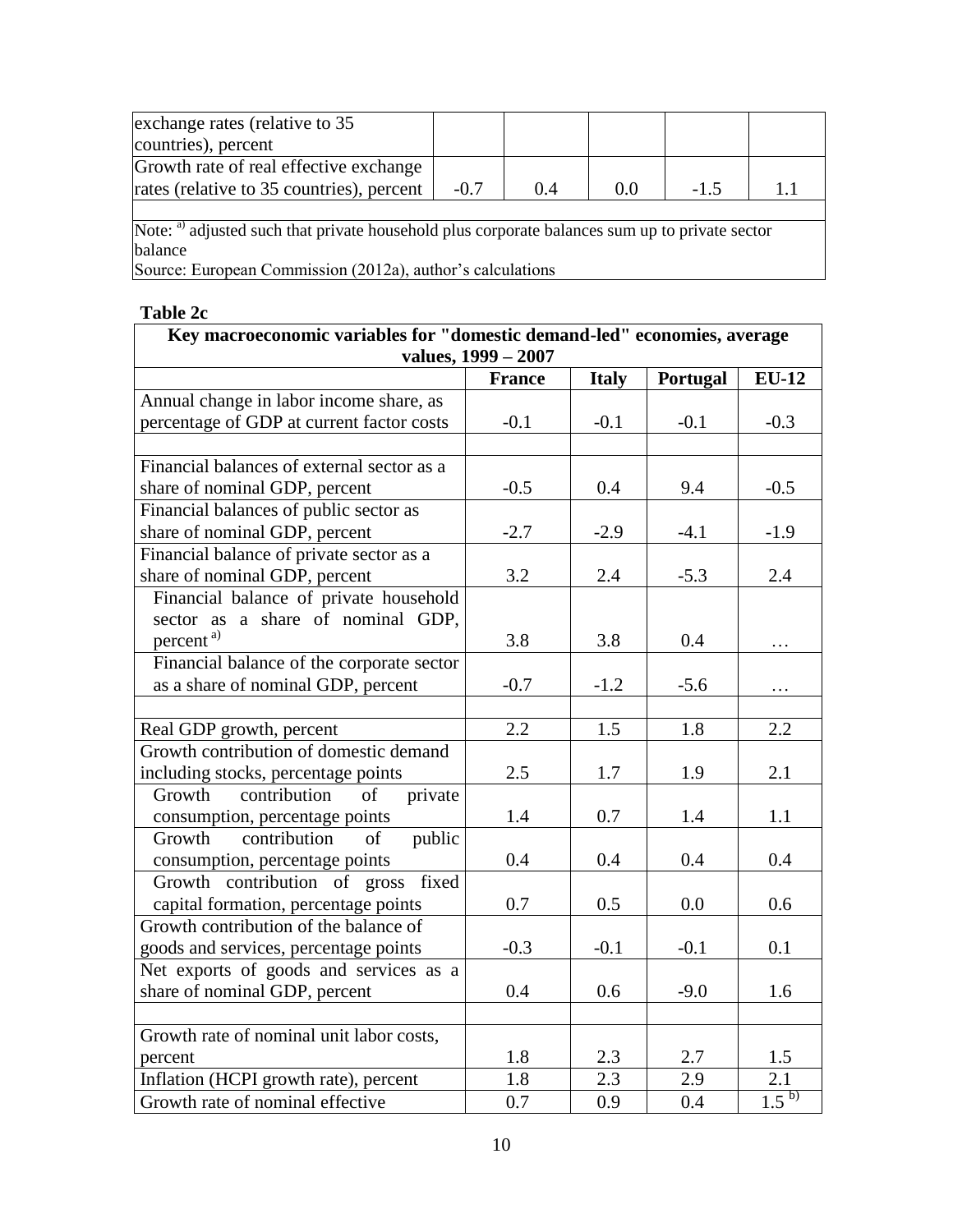| exchange rates (relative to 35 countries),                                                                 |     |     |    |            |
|------------------------------------------------------------------------------------------------------------|-----|-----|----|------------|
| percent                                                                                                    |     |     |    |            |
| Growth rate of real effective exchange                                                                     |     |     |    |            |
| rates (relative to 35 countries), percent                                                                  | 0.6 | 1.2 | 12 | $(1, 3^b)$ |
| Notes: <sup>a)</sup> adjusted such that private household plus corporate balances sum up to private sector |     |     |    |            |
| balance, b) relative to 21 countries                                                                       |     |     |    |            |
| Source: European Commission (2012a), author's calculations                                                 |     |     |    |            |

In the period before the Great Recession, France, Italy and Portugal can neither be considered to have been debt-led consumption boom economies nor export-led mercantilist economies. Growth was rather domestic demand-led. The same characteristics hold for the EU-12 as a whole. Although France and Italy saw significant increases in net wealth-income ratios and in residential property prices, whereas Portugal did not (BIS, 2010; Girouard et al., 2007; Hein, 2012b), financial balances of private households remained positive in the three countries. The corporate sector had negative balances in these countries and together with negative public sector balances this meant considerable current account deficits in Portugal, whereas in France and Italy the current accounts were roughly balanced on average over the period considered here. Growth in these countries was driven by domestic demand and the growth contribution of net exports remained close to zero in the cases of Italy and Portugal, or took small negative values in the case of France. Net exports remained positive for France and Italy, but were highly negative for Portugal. Considering nominal unit labor cost growth and inflation reveals that even France, although being perfectly in line with the ECB inflation target of "below, but close to 2 percent", lost price competitiveness relative to most of the export-led mercantilist economies, in particular relative to Germany. In Italy and Portugal unit labor costs growth and inflation were well above the ECB target and the average rate of inflation of the EU-12 suggesting severe problems of price competitiveness in these countries, as indicated by the increases in the real effective exchange rates. Real GDP growth in the domestic demand-led economies remained low in Italy and Portugal, but France managed to perform better than Germany and grew at a similar rate as Belgium.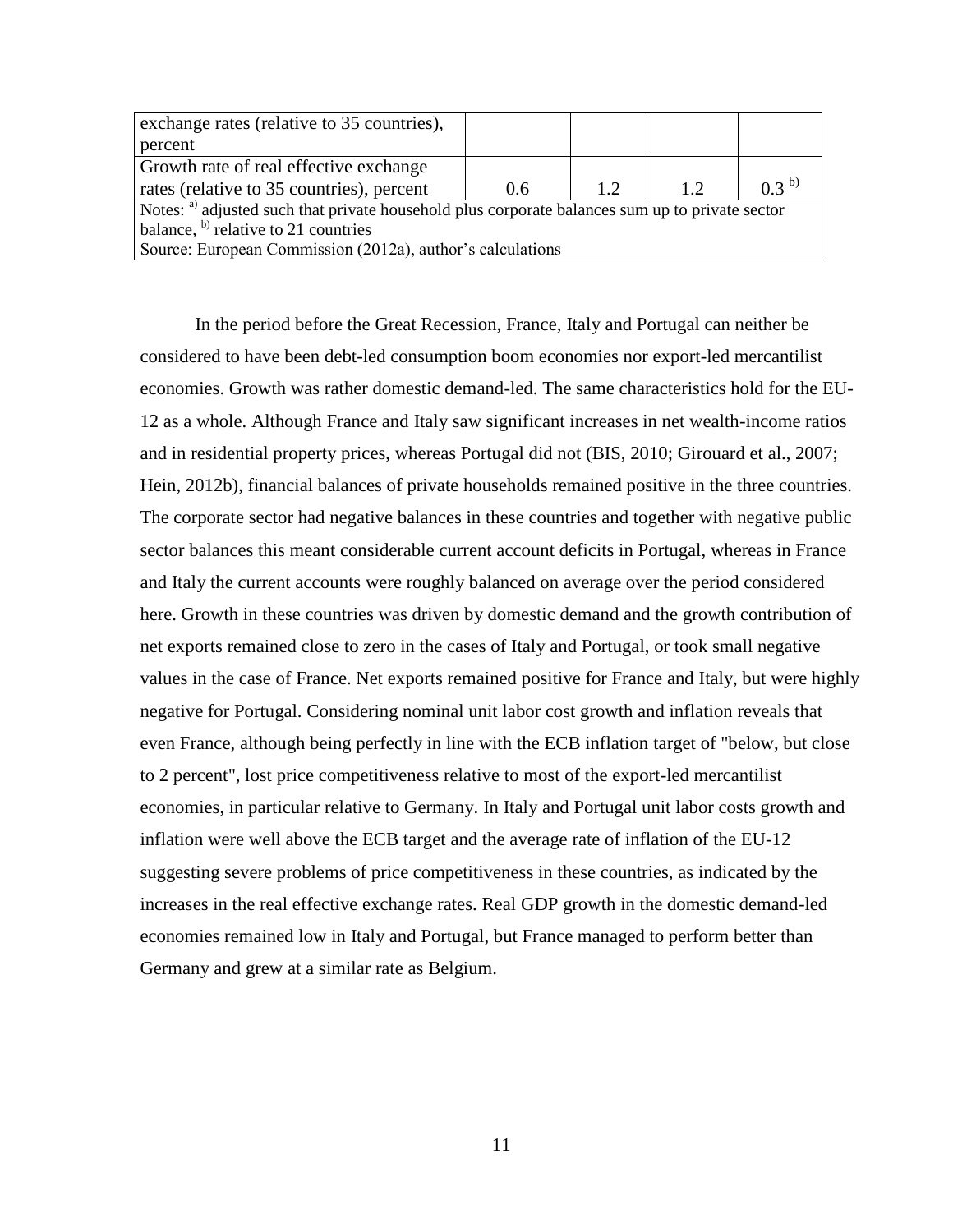### **3. EURO CRISES AND DEFLATIONARY STAGNATION POLICIES**

When the Great Recession hit the European economies in 2008/09, the three types of capitalism under financialization outlined in the previous section were affected and real GDP declined in all of the countries in our data set, in some of them considerably (Figure 3). In the course of the crisis government deficits increased in order to stabilise the private economic and financial sectors and government gross debt-GDP ratios jumped up (Figures 4 and 5).



**Figure 3**

Note: Values for 2012 are based on European Commission forecasts.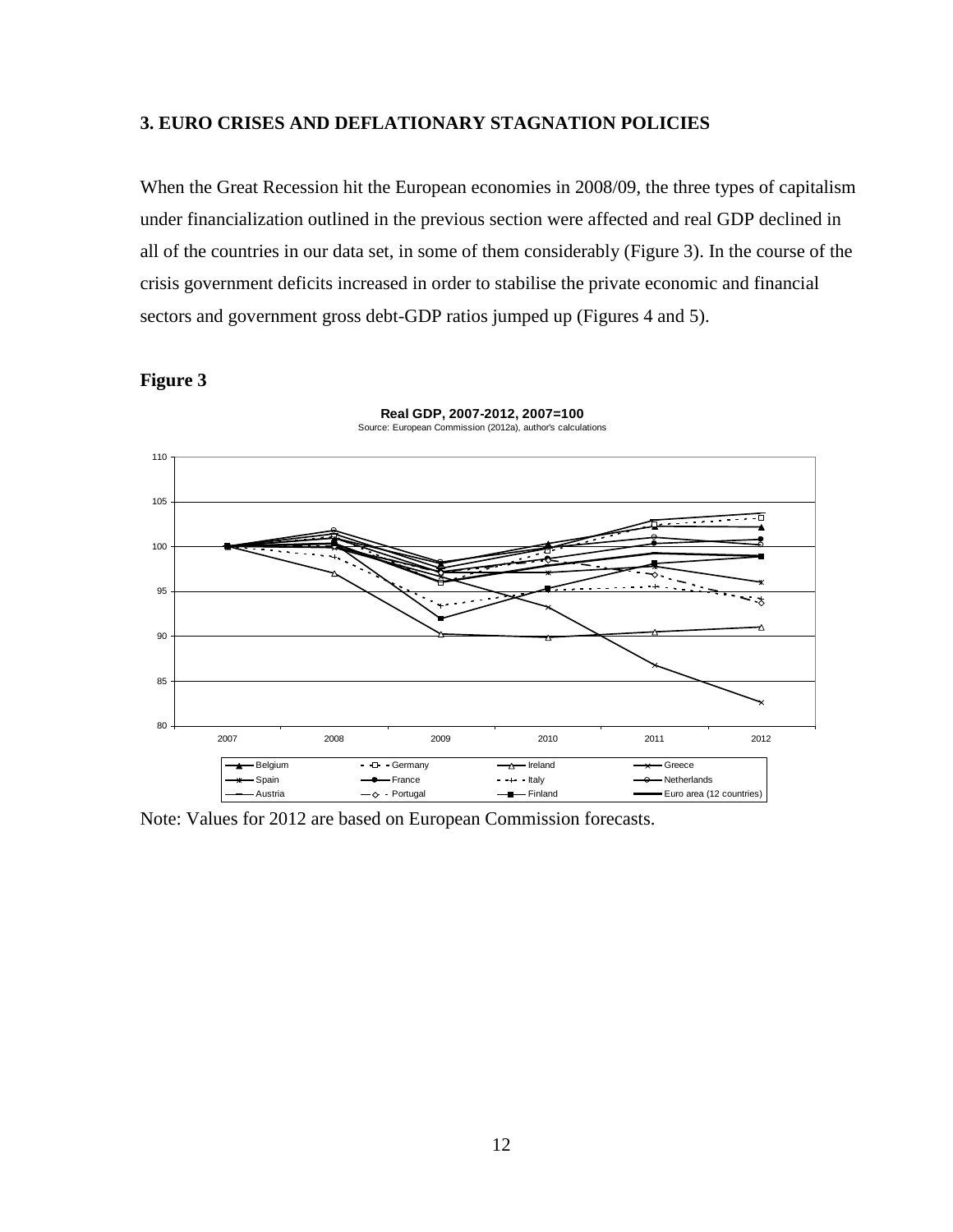### **Figure 4**



Source: European Commission (2012a), author's calculations

Note: Values for 2012 are based on European Commission forecasts.

#### **Figure 5**



**General government gross consolidated debt relative to GDP, in percent, 1995-2012** Source: European Commission (2012a), author's calculations

Note: Values for 2012 are based on European Commission forecasts.

These empirical developments seem to be one of the reasons why the current euro-crisis is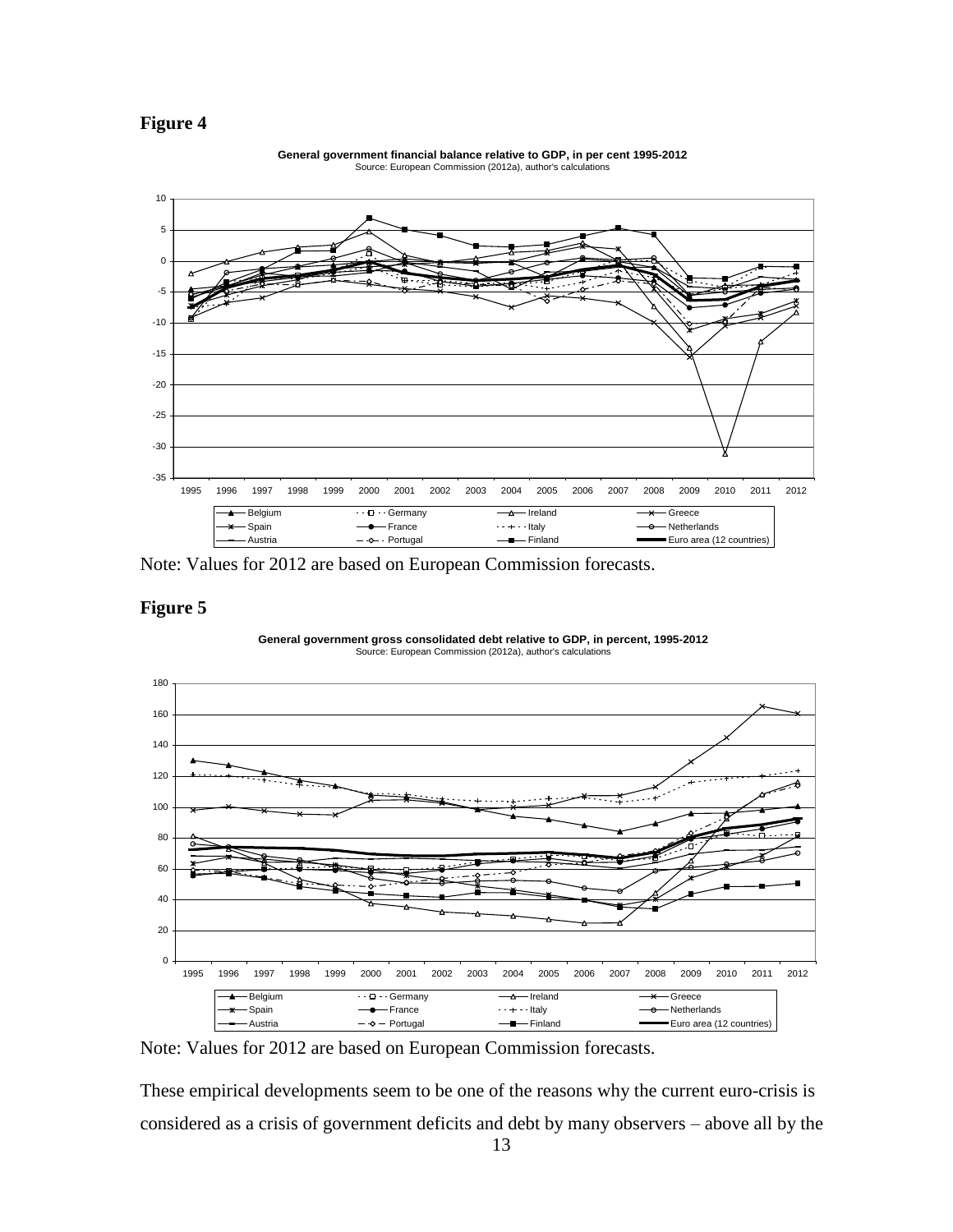dominant economic policy makers in Germany, the European Commission and the European Council.<sup>6</sup> Superficially, this view seems to have some merits: Since the start of the global financial crisis in 2007 the spreads of government bond yields of Euro area member countries relative to the benchmark German bonds increased, most notably for Greece, Ireland and Portugal (Figure 6). This development continued, especially for Ireland and Greece and particularly so in mid-2009. In spring 2010, the development escalated dramatically again in the Greek case. Emergency measures had to be taken in order to prevent a Greek government default. However, the relief provided by the rescue package for Greece ( $\epsilon$  110 Billion) by the Euro area countries and the IMF, and by the European Financial Stability Mechanism (EFSM) and the European Financial Stability Facility (EFSF) set up subsequently to prevent further problems for other governments, proved to be very short-lived.<sup>7</sup> In October 2010, spreads for Irish government bonds increased dramatically again so that in November of the same year, the Irish government finally decided to request assistance by the EFSM, the EFSF and the IMF ( $\epsilon$ 85 Billion). In spring 2011, the Portuguese government had to do the same ( $\epsilon$  78 Billion). And in the course of 2011, the Greek government debt problem worsened again, such that in late 2011 a more than 50 percent voluntary loss of private holdings of Greek government debt and an increase and extension of the rescue package were agreed, using the EFSF as a financing vehicle.

<sup>&</sup>lt;sup>6</sup> See for example the argument of the German Federal Ministry of Finance (2011) in the German Stability Programme submitted to the European Commission and the European Council (2011a) in its proposal for the Euro Plus Pact.

<sup>7</sup> See European Commission (2012b) for information on the Greek Loan Facility and European Commission (2012c) for information on the European Financial Stability Mechanism (EFSM), the European Financial Stability Facility (EFSF) and the rescue packages provided for Ireland and Portugal. On the EFSF operations see also EFSF (2012a).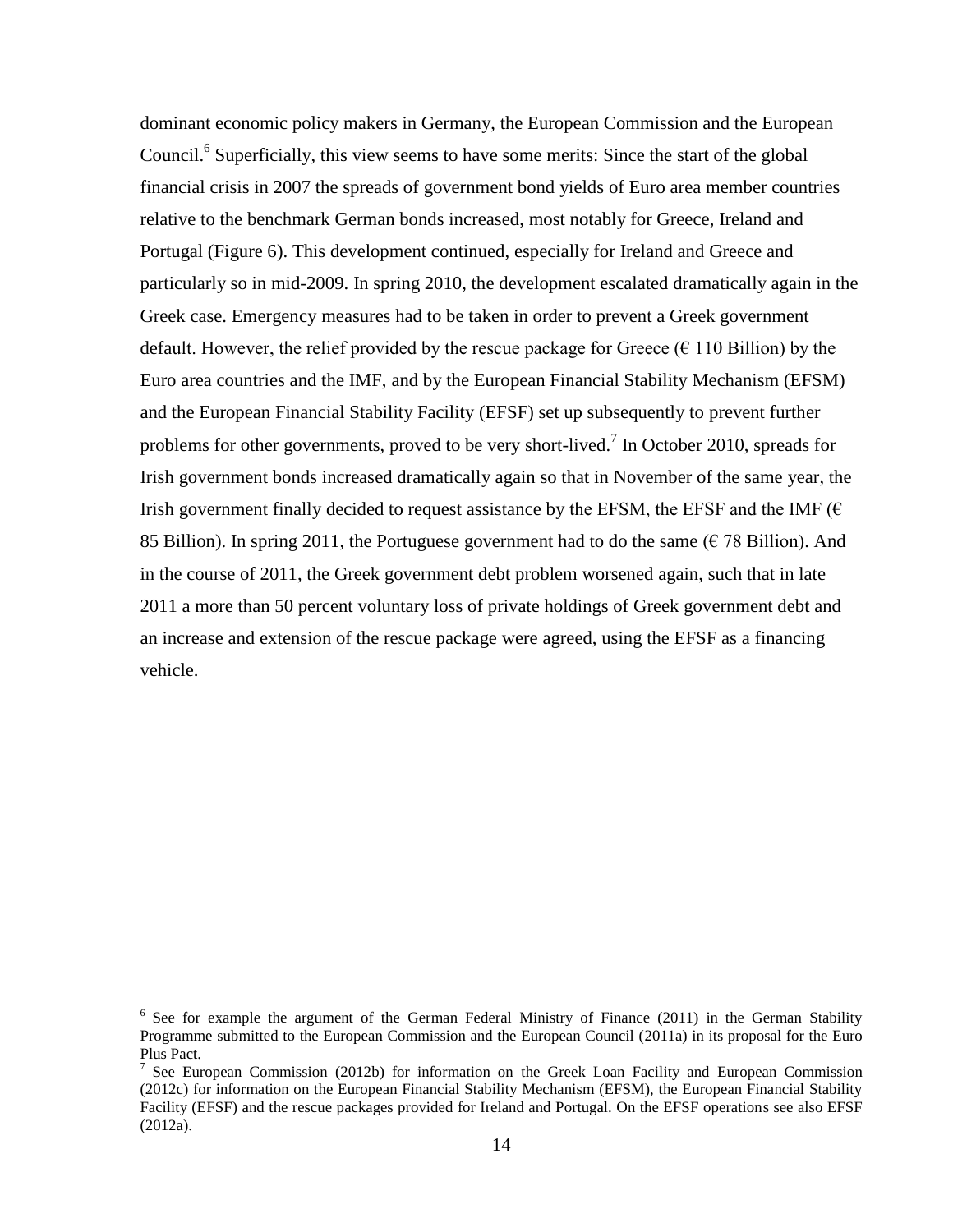#### **Figure 6**

 $\overline{a}$ 



Source: European Central Bank (2012a)

Although mainstream economics and economic policy debates see the high and rising government debts as the main reason for the crisis and consider the failure of the Stability and Growth Pact (SGP) to contain government deficits and debt to be the most important problem to be tackled in the Euro area, some important emergency measures have been taken to stabilise financial markets and prevent government defaults. These are, first, the introduction of the European Financial Stability Facility (EFSF) as well as the European Financial Stabilisation Mechanism (EFSM), as we have already mentioned above, and finally the European Stability Mechanism (ESM). Second, the stabilization tools of the EFSF and ESM have been gradually extended, such that the EFSF and then the ESM have been (will be) allowed to finance recapitalization of financial institutions through loans to governments and to intervene into secondary government bond markets under certain conditions.<sup>8</sup> Third, and maybe more importantly, the interventions of the ECB into secondary government bonds markets, buying **10-year government bond yields, January 2007**<br> **10-year government bond yields, January 2007**<br> **10-year government density of the state of the state of the state of the state of the state of the state of the state of the** 

 $8$  See for example the agreements of the meeting of the heads of state or government of the Euro area and EU institutions in July 2011 (Council of the EU, 2011b). The Euro area summit in June 2012 has even proposed the direct recapitalisation of banks by the ESM, provided that a European banking supervision is establishes: "When an effective single supervisory mechanism is established, involving the ECB, for banks in the euro area the ESM could, following a regular decision, have the possibility to recapitalize banks directly." (European Council, 2012b,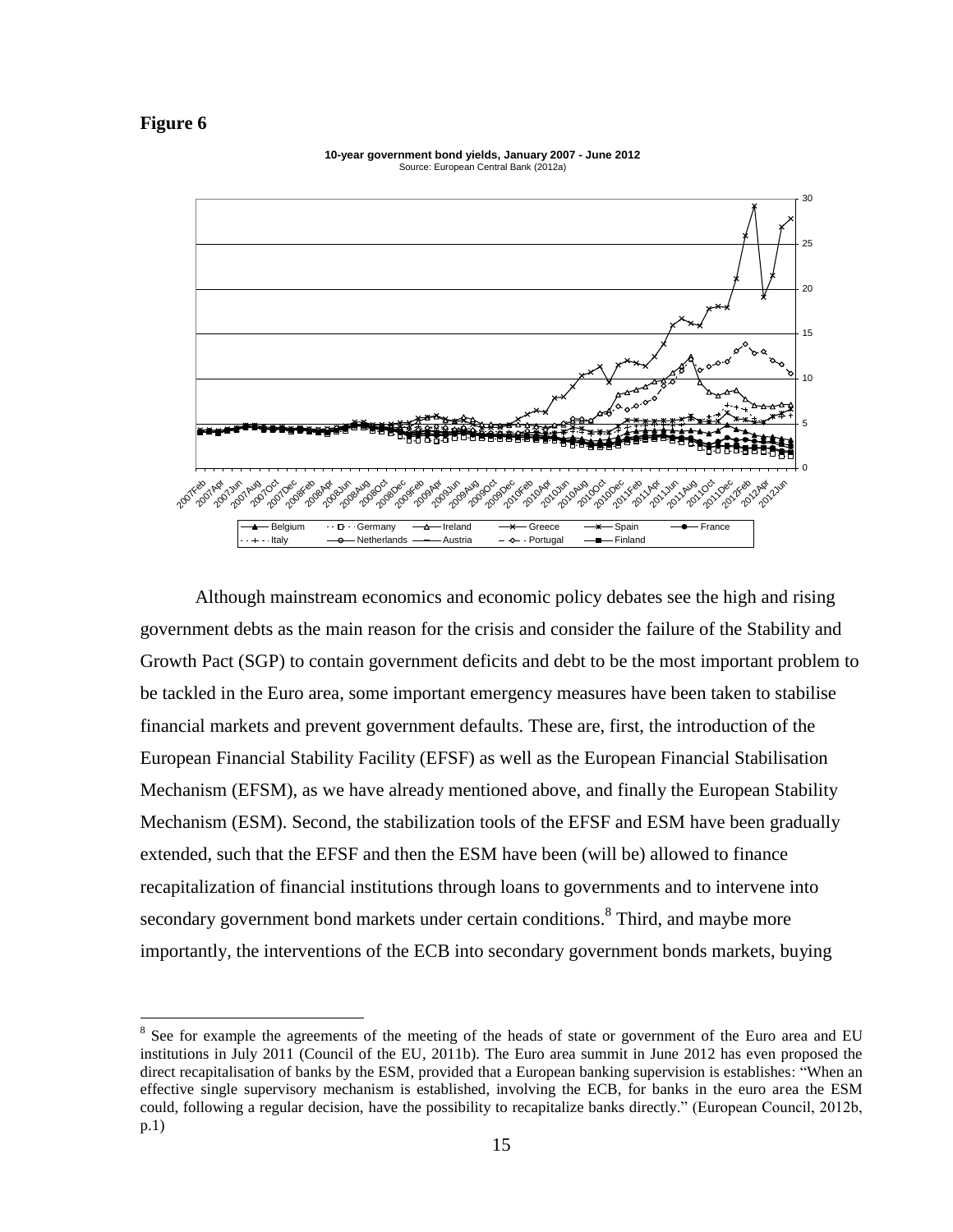government debt of those countries which are in trouble, have so far prevented a collapse of these markets and have provided some relief for the countries under attack.<sup>9</sup>

But these measures have been far from solving the major institutional deficiencies, which are the lack of an explicit guarantee of public debt of member countries by the ECB and the lack of a stable and sustainable internal financing mechanism of current account imbalances. For example, the meeting of the European Council (2011b) in December 2011 did not even consider the proposal of Eurobonds (or Stability Bonds) put forward by the European Commission (2011) which could have been a first step towards the remedy of the problems. And the ECB has been criticized again and again for its interventions into the secondary government bond market, in particular by major German economists, central bankers and policy makers.

Furthermore, the rescue measures for the member countries in trouble have been combined with the requirements of restrictive fiscal and wage policies as conditions to get access to the rescue packages mentioned above, with a tighter SGP, a new "Euro Plus Pact", and a new "Fiscal Compact".<sup>10</sup> For example, in March 2011, the European Council (2011a, p. 2) "endorsed the priorities for fiscal consolidation and structural reform. It underscored the need to give priority to restoring sound budgets and fiscal sustainability, reducing unemployment through labor market reforms and making new efforts to enhance growth". In particular, the European Council (2011a, p. 2) requires reductions of the structural budget deficits of "well above 0.5 percent of GDP" for 2012 in most countries, in order to restore "confidence".<sup>11</sup> The Euro Plus Pact agreed upon at that meeting is mainly targeted at improving competitiveness by means of monitoring wage setting, in particular in the public sector, at labor market reforms increasing "flexicurity", promoting life-long learning and reducing taxes on low-paid labor, and at improving sustainability of public finances by means of extending effective retirement ages, reducing early retirement and implementing fiscal rules (i.e., "debt brakes") into national legislation.

 $9^9$  For information on these interventions see ECB (2011b).

<sup>&</sup>lt;sup>10</sup> See the agreements of the meeting of the Economic and Financial Affairs Council (ECOFIN) on 15 March 2011 (Council of the EU, 2011a), the conclusions of the meeting of the European Council (2011a) on 24/25 March 2011, the statement by the heads of state or government of the Euro area and EU institutions on 21 July 2011 (Council of the EU, 2011b), and state by the Euro area heads of state and governments on 9 December 2011 (European Council, 2011b).

 $11$  See also the agreement of the ECOFIN regarding the reform of the SGP and the surveillances of economic policies (Council of the EU, 2011a).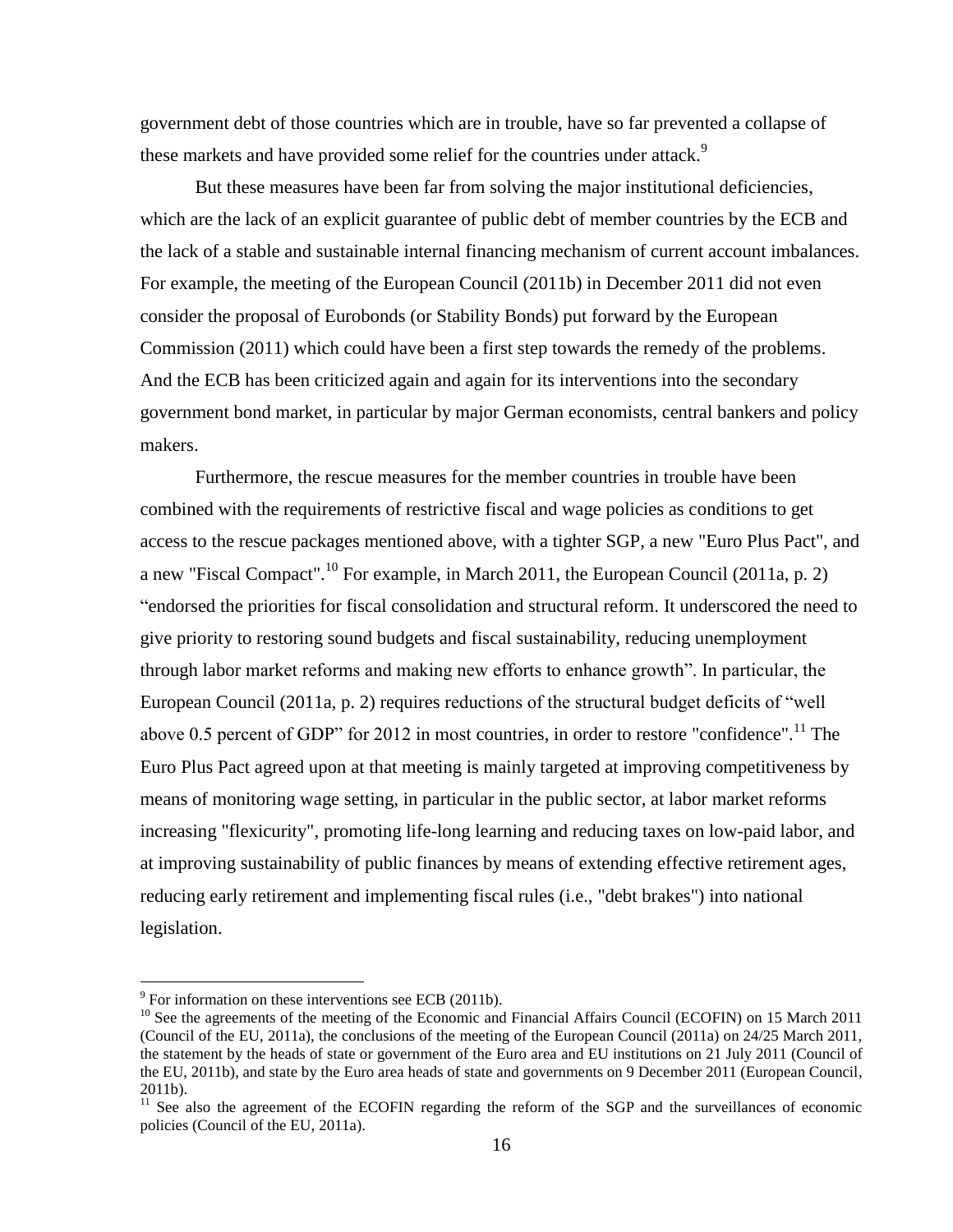This approach was underlined by the agreement of the Euro area heads of state and governments in December 2011 on the Fiscal Compact (European Council, 2011b).<sup>12</sup> This Fiscal Compact reinforces the target of balanced or in surplus government budgets (i.e., structural deficits should not exceed 0.5 percent of GDP). This target is to be introduced into the constitutions of the contracting member countries. Furthermore, deviations from this target are to trigger automatic correction mechanisms. Such automatism, including sanctions imposed by the European Commission, shall also be applied if a country breaches the 3 percent of GDP limit for its government deficit, unless a qualified majority of the Euro area member states is opposed. Furthermore, it has been agreed to reduce government debt exceeding the 60 percent of GDP threshold by 1/20 per year, irrespective of the macroeconomic conditions.

Far from addressing the two major institutional problems of the Euro area pointed out above, the focus of European policy makers on government deficits and debt as a cause of the crisis also does not meet the facts, if we take a closer look at the pre-crisis period since 1999 and remind ourselves of a simple accounting identity:

(1)

Public sector financial balance

- Privatesector financial balance
- Foreignsector financial balance

 $= 0$ 

 $\overline{a}$ 

Out of the so-called crisis ridden GIPS countries, the dynamic debt-led consumption boom economies of Ireland (Figure 7) and Spain (Figure 8) had seen considerable surpluses in the public sector financial balances (see also Table 2a) and government gross debt-GDP ratios well below the 60 percent threshold of the Treaty and the SGP (Figure 5). It was the private sector which had huge deficits which were balanced by large external sector surpluses and hence current account deficits against the rest of the world. When the crisis hit, the private sector balances quickly turned into surplus and governments stabilising the economy had to accept dramatic increases in government deficits. Therefore, the government deficits which occurred in the course of the crisis turn out to be a consequence of unsustainable private and external sector balances before the crisis, given the two institutional deficiencies of the Euro area in the first place.

<sup>&</sup>lt;sup>12</sup> The Treaty on Stability, Coordination and Governance in the Economic and Monetary Union on the Fiscal Compact is an inter-governmental contract of 25 EU member states, because the UK and the Czech Republic refrained from joining this treaty (European Council, 2012a).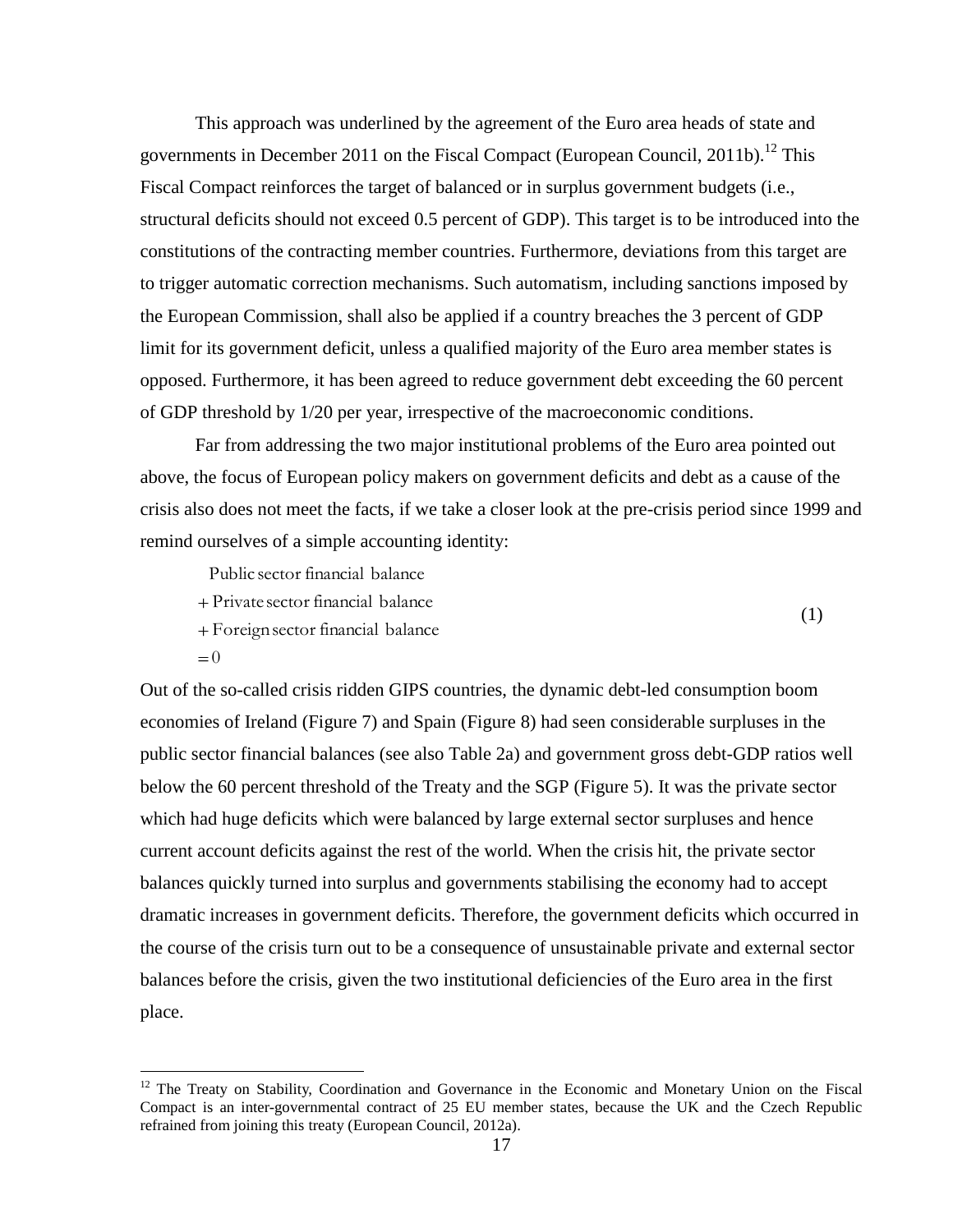



Note: Values for 2012 are based on European Commission forecasts.





Note: Values for 2012 are based on European Commission forecasts.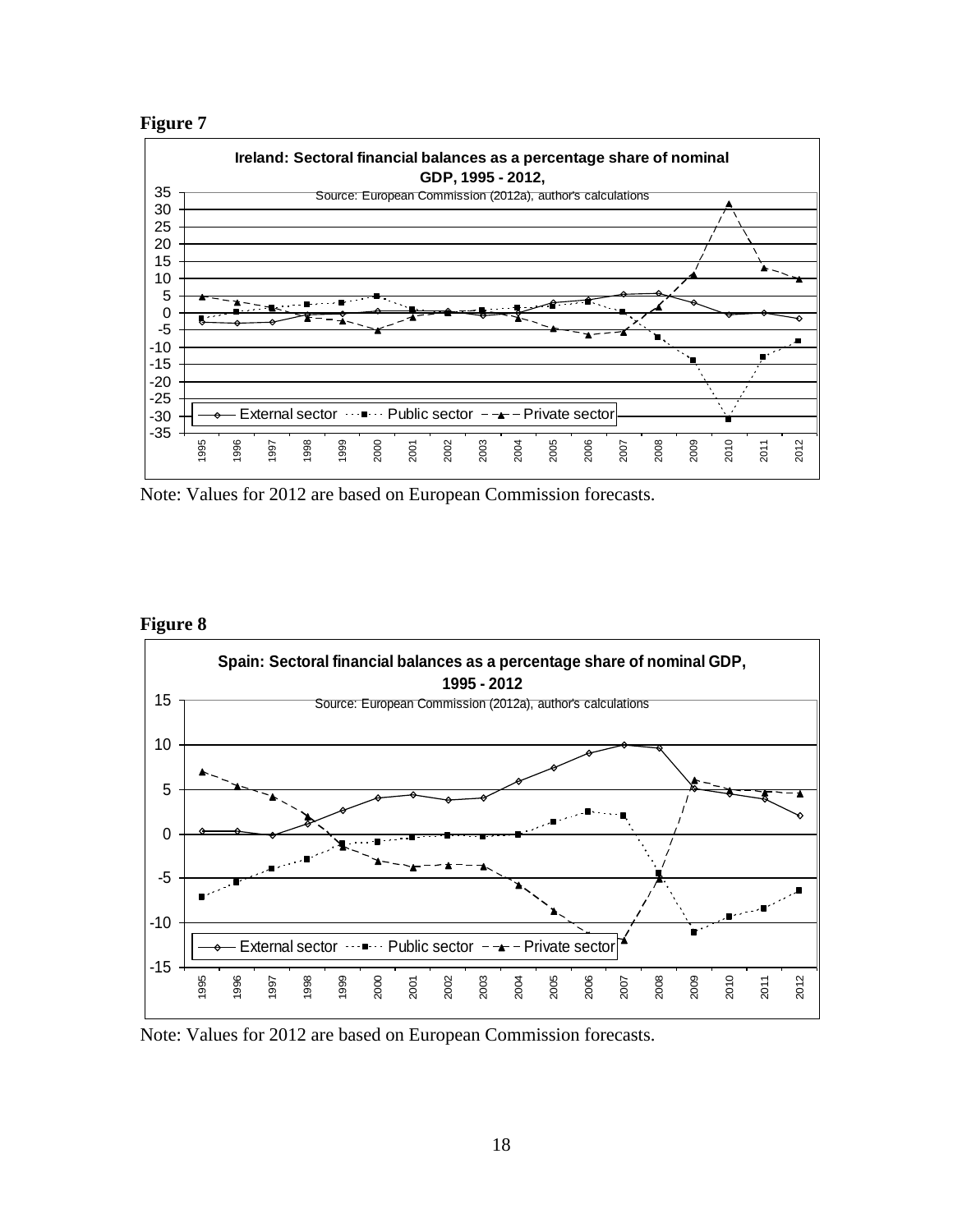For the two other EU-12 economies currently included in the rescue packages, Greece (Figure 9), a debt-led consumption boom type, and Portugal (Figure 10), a domestic demand-led type of economy before the crisis, both the private sector and the government sector continuously ran deficits after the introduction of the euro. Before the crisis, those deficits had to be financed by capital inflows and hence considerable current account deficits. In the course of the financial and economic crises, in both countries the government stepped in to prevent the economy from collapsing when the private sector reduced deficits or began to run surpluses again, leading to rising public deficits.



**Figure 9**

Note: Values for 2012 are based on European Commission forecasts.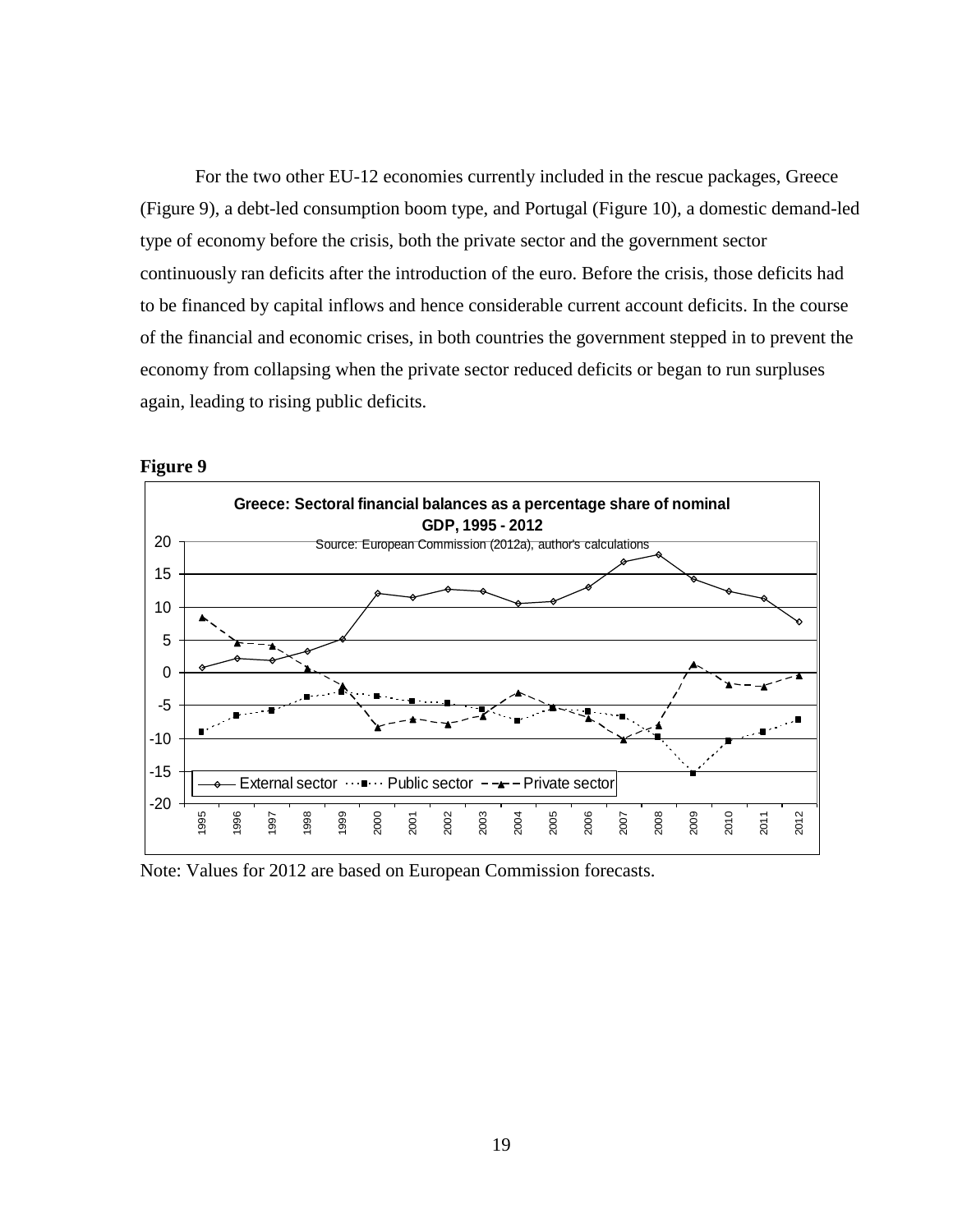

 $\overline{a}$ 



Note: Values for 2012 are based on European Commission forecasts.

Taking a broader perspective, under the given institutional architecture the current eurocrisis is rooted in private deficits and current account imbalances and was not caused by excessive public deficits.<sup>13</sup> In the four countries outlined above, the private sector tended to spend more than its income. This was associated with government surpluses (Ireland, Spain) or amplified by government deficits (Portugal, Greece), which led to very high and rising current account deficits in the four countries. Since the current account of the Euro area as a whole, and also the EU-12 considered here, was roughly balanced in the period before the crisis, the counterparts to the current account deficit countries can be found within the Euro area or the EU-12, respectively. These are the export-led mercantilist countries of the Euro area identified in Section 2 (Table 2b), with Germany (Figure 11) as the largest Euro area country being the most important one.<sup>14</sup>

 $13$  For similar explanations see Uxo et al. (2011) and Stockhammer (2011).

<sup>&</sup>lt;sup>14</sup> For a more detailed analysis and critique of the mercantilist macroeconomic policy strategy in Germany and its implications for the imbalances in the Euro area see Hein and Truger (2007, 2009, 2010) and Cesaratto and Stirati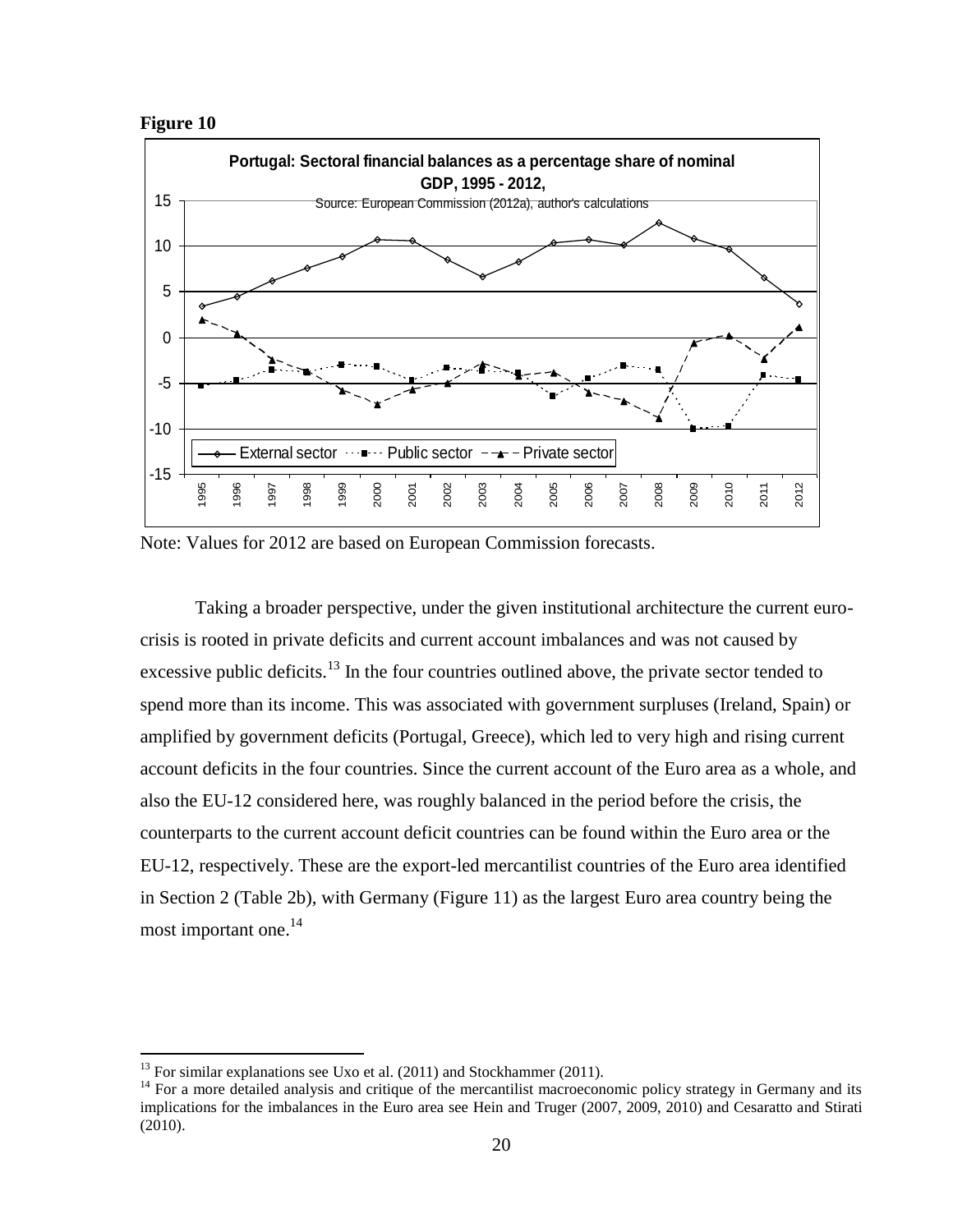



Note: Values for 2012 are based on European Commission forecasts.

Since the economic policy responses towards the crisis have neither addressed the deficiencies in economic policy architecture of the Euro area nor correctly identified the true causes of the crisis, given these deficiencies, it is not surprising that the outcomes of these policies have been disastrous so far. Until 2012 real GDP of the EU-12 has not yet recovered to its pre-crisis level in 2007 (Figure 3). Finland, Italy, Spain, Portugal, Ireland and in particular Greece are way below their respective pre-crisis levels. Out of this group, only Finland and Ireland have seen a rising real GDP trend since 2010, whereas the other countries have faced almost continuously shrinking or stagnating real GDP since the start of the crisis.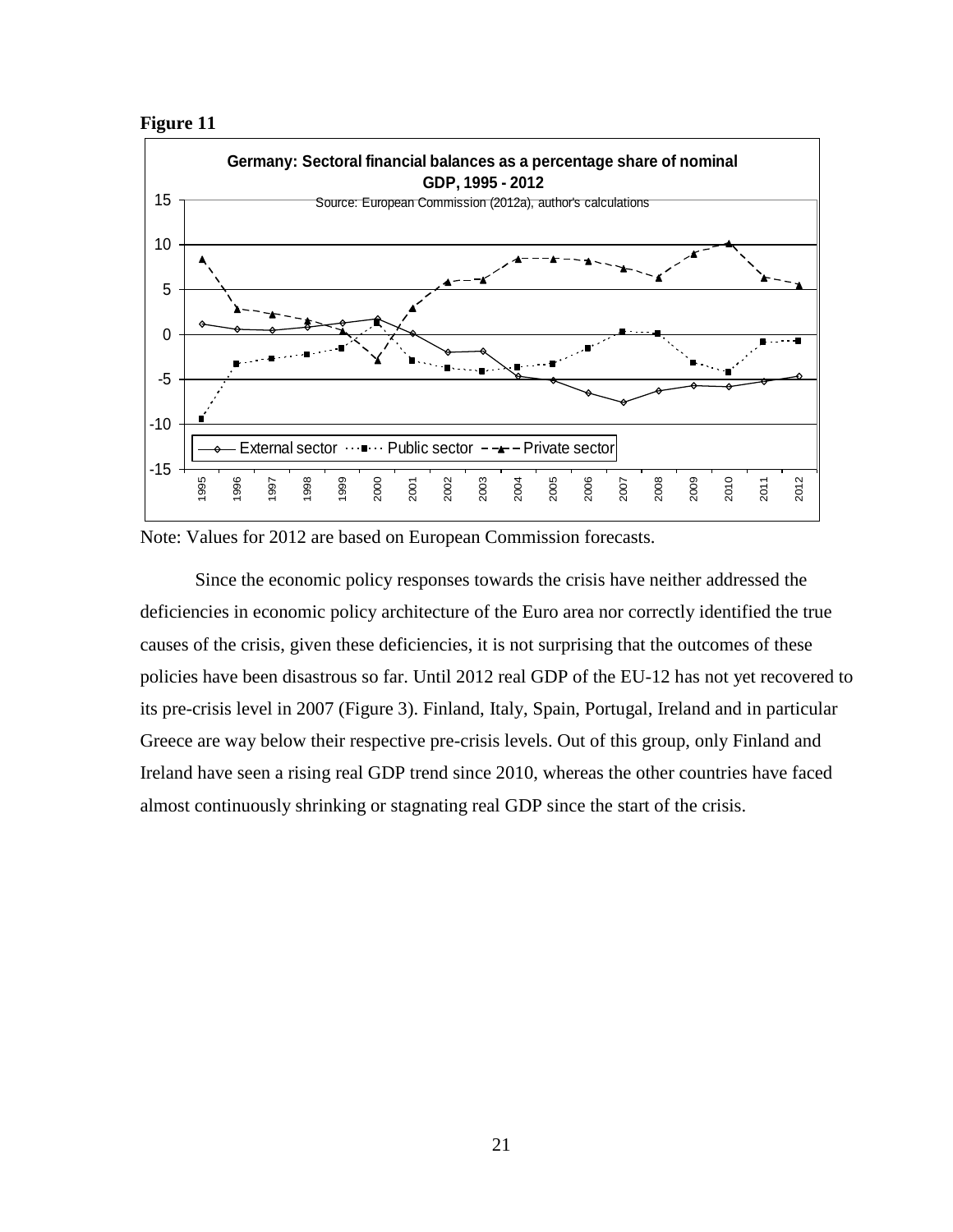## **Table 3a**

| Key macroeconomic variables for "debt-led consumption boom" economies, average |               |                |              |  |  |
|--------------------------------------------------------------------------------|---------------|----------------|--------------|--|--|
| values, $2008 - 2012^{b}$                                                      | <b>Greece</b> | <b>Ireland</b> | <b>Spain</b> |  |  |
| Annual change in labor income share, as percentage of GDP at                   |               |                |              |  |  |
| current factor costs                                                           | $-1.1$        | $-0.3$         | $-0.9$       |  |  |
|                                                                                |               |                |              |  |  |
| Financial balances of external sector as a share of nominal GDP,               |               |                |              |  |  |
| percent                                                                        | 12.7          | 1.3            | 5.0          |  |  |
| Financial balances of public sector as share of nominal GDP,                   |               |                |              |  |  |
| percent                                                                        | $-10.5$       | $-14.8$        | $-8.0$       |  |  |
| Financial balance of private sector as a share of nominal GDP,                 |               |                |              |  |  |
| percent                                                                        | $-2.3$        | 13.5           | 3.0          |  |  |
| Financial balance of private household sector as a share of                    |               |                |              |  |  |
| nominal GDP, percent <sup>a)</sup>                                             | $-10.6$       | 4.1            | 3.2          |  |  |
| Financial balance of the corporate sector as a share of nominal                |               |                |              |  |  |
| GDP, percent                                                                   | 8.3           | 9.4            | 0.3          |  |  |
|                                                                                |               |                |              |  |  |
| Real GDP growth, percent                                                       | $-3.7$        | $-1.8$         | $-0.8$       |  |  |
| Growth contribution of domestic demand including stocks,                       |               |                |              |  |  |
| percentage points                                                              | $-5.7$        | $-4.8$         | $-2.9$       |  |  |
| Growth contribution of private consumption, percentage points                  | $-2.0$        | $-1.4$         | $-0.8$       |  |  |
| Growth contribution of public consumption, percentage points                   | $-0.9$        | $-0.5$         | 0.0          |  |  |
| Growth contribution of gross fixed capital formation,                          |               |                |              |  |  |
| percentage points                                                              | $-2.4$        | $-2.9$         | $-2.1$       |  |  |
| Growth contribution of the balance of goods and services,                      |               |                |              |  |  |
| percentage points                                                              | 2.1           | 3.1            | 2.1          |  |  |
| Net exports of goods and services as a share of nominal GDP,                   |               |                |              |  |  |
| percent                                                                        | $-9.5$        | 17.7           | $-1.8$       |  |  |
|                                                                                |               |                |              |  |  |
| Growth rate of nominal unit labor costs, percent                               | 0.3           | $-1.6$         | 0.0          |  |  |
| Inflation (HCPI growth rate), percent                                          | 2.6           | 0.5            | 2.2          |  |  |
| Growth rate of nominal effective exchange rates (relative to 35                |               |                |              |  |  |
| countries), percent                                                            | 0.3           | $-0.1$         | 0.0          |  |  |
| Growth rate of real effective exchange rates (relative to 35                   |               |                |              |  |  |
| countries), percent                                                            | $-1.8$        | $-3.6$         | $-2.1$       |  |  |
|                                                                                |               |                |              |  |  |

Note: <sup>a)</sup> adjusted such that private household plus corporate balances sum up to private sector balance, <sup>b)</sup> values for 2012 are based on forecasts by the European Commission (2012a) Source: European Commission (2012a), author's calculations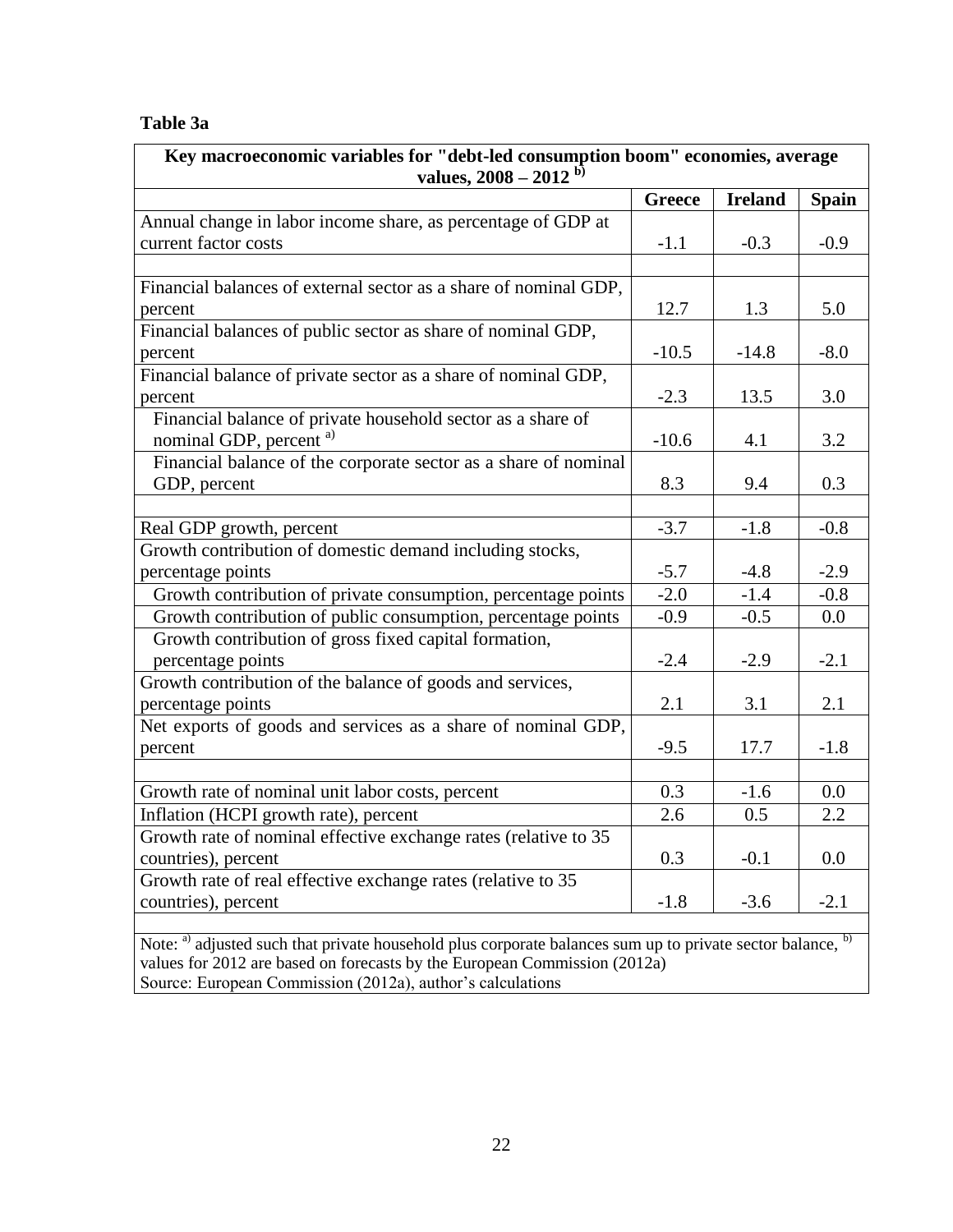## **Table 3b**

| Key macroeconomic variables for "export-led mercantilist" economies, average values,<br>$2008 - 2012$ <sup>b)</sup> |         |         |                |              |                  |  |
|---------------------------------------------------------------------------------------------------------------------|---------|---------|----------------|--------------|------------------|--|
|                                                                                                                     | Austria | Belgium | <b>Finland</b> | Ger-<br>many | Nether-<br>lands |  |
| Annual change in labor income share, as                                                                             |         |         |                |              |                  |  |
| percentage of GDP at current factor costs                                                                           | 0.6     | 0.5     | 0.9            | 0.8          | 0.4              |  |
| Financial balances of external sector as a                                                                          |         |         |                |              |                  |  |
| share of nominal GDP, percent                                                                                       | $-2.9$  | $-1.7$  | $-1.1$         | $-5.5$       | $-5.6$           |  |
| Financial balances of public sector as share                                                                        |         |         |                |              |                  |  |
| of nominal GDP, percent                                                                                             | $-3.0$  | $-3.5$  | $-0.6$         | $-1.9$       | $-3.8$           |  |
| Financial balance of private sector as a                                                                            |         |         |                |              |                  |  |
| share of nominal GDP, percent                                                                                       | 6.0     | 5.2     | 1.7            | 7.4          | 9.5              |  |
| Financial balance of private household                                                                              |         |         |                |              |                  |  |
| sector as a share of nominal GDP,                                                                                   |         |         |                |              |                  |  |
| percent <sup>a)</sup>                                                                                               | 4.2     | 4.0     | $-2.3$         | 5.7          | 0.7              |  |
| Financial balance of the corporate sector                                                                           |         |         |                |              |                  |  |
| as a share of nominal GDP, percent                                                                                  | 1.8     | 1.2     | 4.0            | 1.7          | 8.7              |  |
|                                                                                                                     |         |         |                |              |                  |  |
| Real GDP growth, percent                                                                                            | 0.9     | 0.5     | $-0.1$         | 0.7          | 0.0              |  |
| Growth contribution of domestic demand                                                                              |         |         |                |              |                  |  |
| including stocks, percentage points                                                                                 | 0.8     | 0.6     | 0.6            | 0.8          | $-0.2$           |  |
| Growth<br>contribution<br>private<br>of                                                                             |         |         |                |              |                  |  |
| consumption, percentage points                                                                                      | 0.5     | 0.6     | 0.8            | 0.4          | $-0.3$           |  |
| contribution<br>public<br>Growth<br>of                                                                              |         |         |                |              |                  |  |
| consumption, percentage points                                                                                      | 0.3     | 0.2     | 0.2            | 0.4          | 0.4              |  |
| contribution of gross<br>fixed<br>Growth                                                                            |         |         |                |              |                  |  |
| capital formation, percentage points                                                                                | 0.0     | $-0.1$  | $-0.4$         | 0.1          | $-0.3$           |  |
| Growth contribution of the balance of                                                                               |         |         |                |              |                  |  |
| goods and services, percentage points                                                                               | 0.2     | $-0.1$  | $-0.7$         | $-0.2$       | 0.3              |  |
| Net exports of goods and services as a                                                                              |         |         |                |              |                  |  |
| share of nominal GDP, percent                                                                                       | 4.2     | 1.8     | 1.0            | 5.3          | 7.9              |  |
|                                                                                                                     |         |         |                |              |                  |  |
| Growth rate of nominal unit labor costs,                                                                            |         |         |                |              |                  |  |
| percent                                                                                                             | 2.5     | 2.8     | 3.5            | 2.2          | 2.1              |  |
| Inflation (HCPI growth rate), percent <sup>a)</sup>                                                                 | 2.3     | 2.6     | 2.7            | 1.8          | 1.8              |  |
| Growth rate of nominal effective exchange                                                                           |         |         |                |              |                  |  |
| rates (relative to 35 countries), percent                                                                           | $-0.2$  | $-0.1$  | $-0.4$         | $-0.3$       | 0.0              |  |
| Growth rate of real effective exchange                                                                              |         |         |                |              |                  |  |
| rates (relative to 35 countries), percent                                                                           | 0.1     | 0.6     | 1.0            | $-0.2$       | 0.0              |  |

Note: <sup>a)</sup> adjusted such that private household plus corporate balances sum up to private sector balance, <sup>b)</sup> values for 2012 are based on forecasts by the European Commission (2012a) Source: European Commission (2012a), author's calculations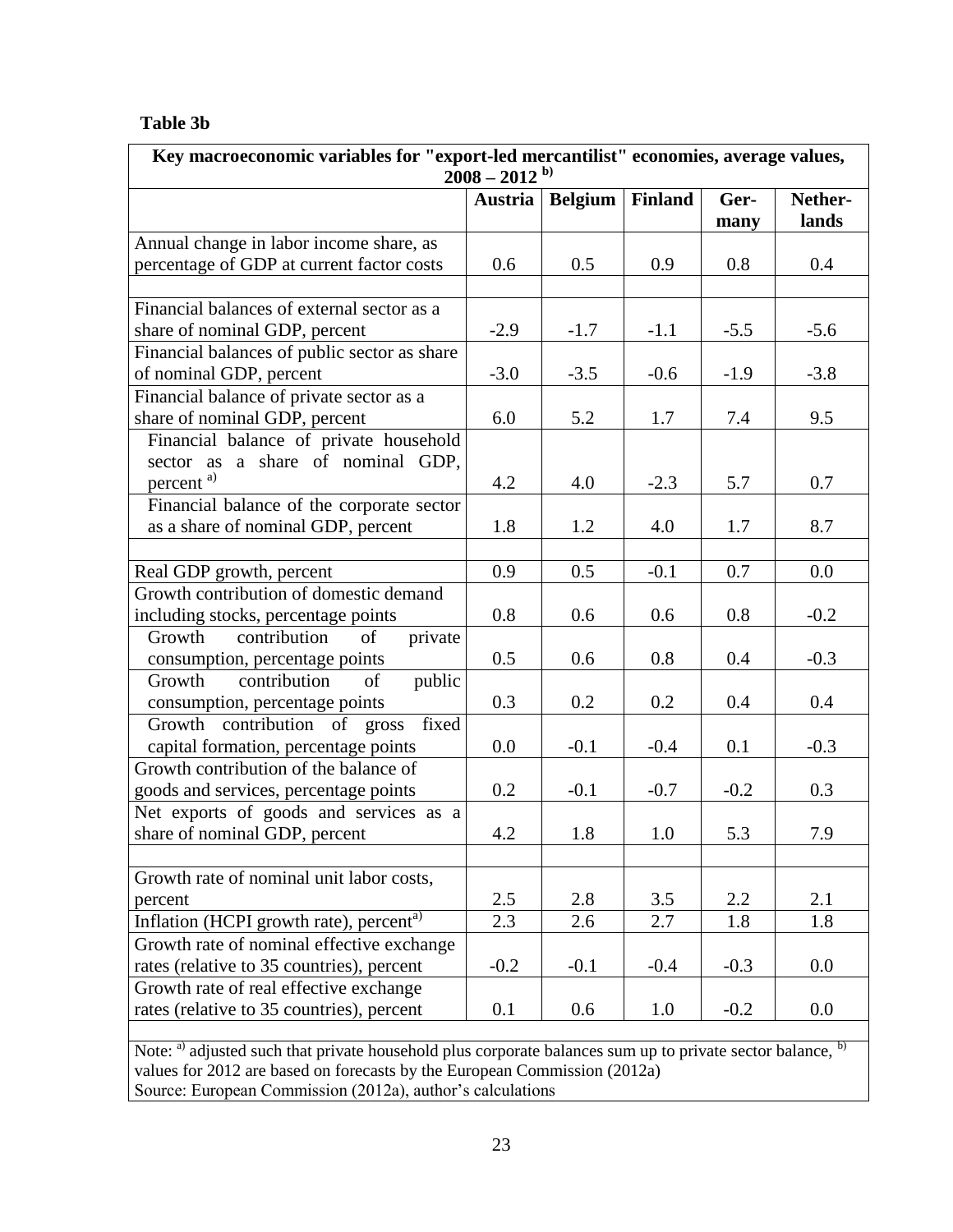Because of the crisis in the former debt-led consumption boom economies, Greece, Ireland and Spain, and thanks to austerity policies and a falling labor income share, the growth contributions of domestic demand and its components have been negative, on average over the period 2008 until 2012, in these countries (Table 3a). The growth contributions of net exports of goods and services have turned positive, net export-GDP ratios have improved, but have remained considerably negative in Greece and slightly so in Spain. The major reason for improved net exports has been shrinking domestic demand and hence imports, on the one hand, and improved price competitiveness, measured by the rate of change in the real exchange rate, based on stagnating (Greece, Spain) or shrinking (Ireland) nominal unit labor costs, on the other hand.

Turning to the domestic demand-led economies, we find that Portugal basically displays a similar pattern as Greece, Ireland and Spain in the period 2008-12 (Table 3c), whereas Italy has not seen an improvement in price competitiveness based on stagnating or falling nominal unit labor costs. Unit labor cost growth and inflation in 2008-12 have remained at the levels of the pre-crisis period 1999-07, and price competitiveness has not improved. Small positive growth contributions of net exports in Italy have therefore been due to shrinking import demand caused by negative growth contributions of domestic demand. However, net exports as share of GDP have deteriorated, as has the current account (i.e., the financial balance of the external sector increased significantly). France is the only domestic-demand led economy, which managed to catch up to its pre-crisis real GDP in the course of the recovery (Figure 3). Under the conditions of an increase in the wage share, as a stabilizer of aggregate demand in a recession, the recovery has been based on domestic demand only, and average growth contributions of net exports have remained zero. Although average inflation has been in line with the ECB inflation target and with average in inflation in the EU-12, and price competitiveness measured by the real effective exchange rate has not declined, the net export-GDP ratio has deteriorated and become negative, as has the current account, which means that the financial balance of the external sector has turned positive.<sup>15</sup>

<sup>&</sup>lt;sup>15</sup> The reason for this may be more dynamic domestic demand relative to the trading partners, an increase in the income elasticity of imports, or a decline in the income elasticity of exports. In other words, either GDP growth has exceeded the French balance of payments (BoP) constrained growth rate (Thirlwall, 1979, 2002), or the latter has declined.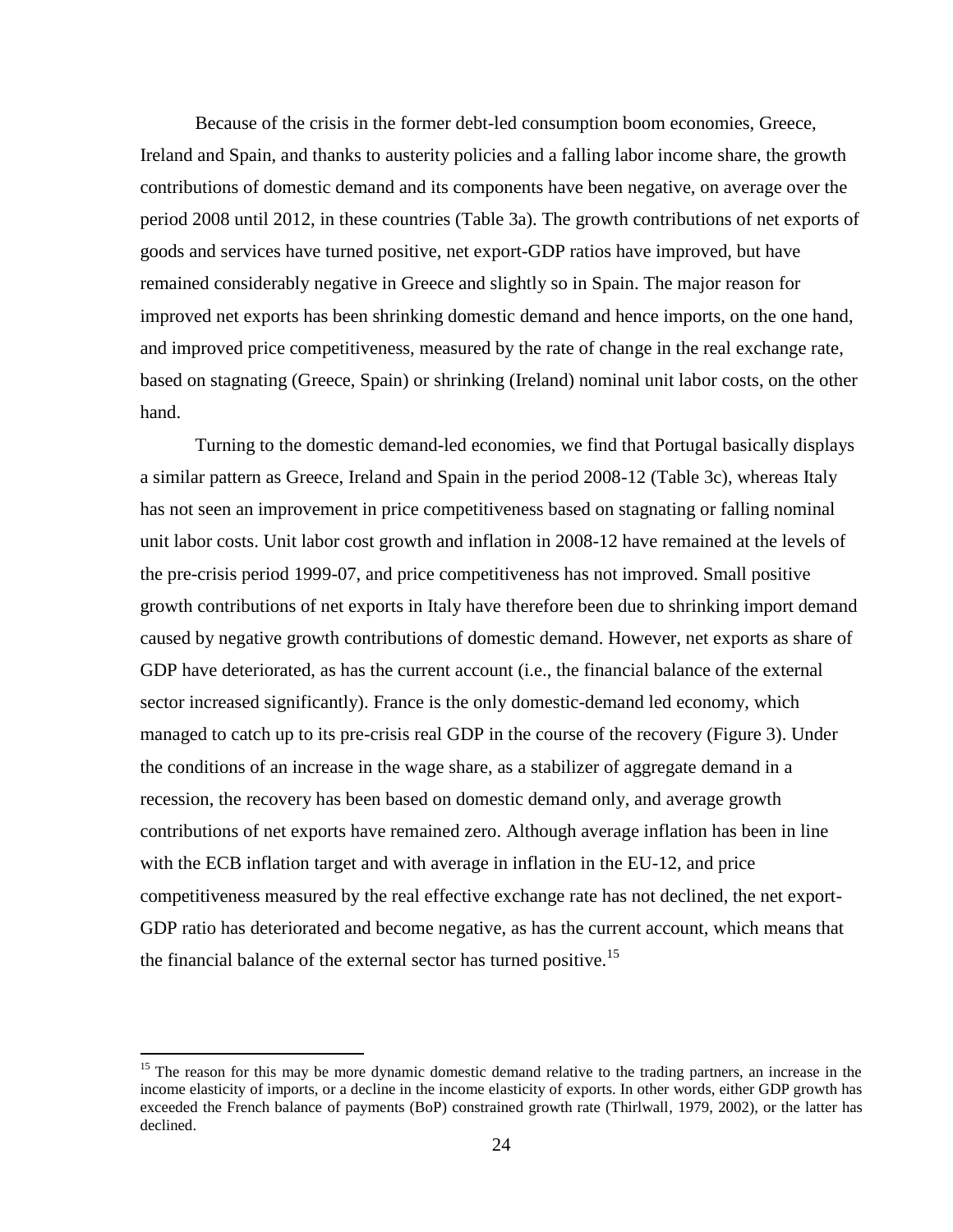### **Table 3c**

| Key macroeconomic variables for "domestic demand-led" economies, average values, 2008<br>$-2012^{b}$ |               |              |          |                |
|------------------------------------------------------------------------------------------------------|---------------|--------------|----------|----------------|
|                                                                                                      | <b>France</b> | <b>Italy</b> | Portugal | <b>EU-12</b>   |
| Annual change in labor income share, as percentage of                                                |               |              |          |                |
| GDP at current factor costs                                                                          | 0.6           | 0.4          | $-0.5$   | 0.4            |
|                                                                                                      |               |              |          |                |
| Financial balances of external sector as a share of                                                  |               |              |          |                |
| nominal GDP, percent                                                                                 | 2.3           | 2.7          | 8.7      | 0.0            |
| Financial balances of public sector as share of nominal                                              |               |              |          |                |
| GDP, percent                                                                                         | $-5.5$        | $-3.7$       | $-6.5$   | $-4.4$         |
| Financial balance of private sector as a share of nominal                                            |               |              |          |                |
| GDP, percent                                                                                         | 3.3           | 0.9          | $-2.1$   | 4.5            |
| Financial balance of private household sector as a                                                   |               |              |          |                |
| share of nominal GDP, percent <sup>a)</sup>                                                          | 4.3           | 2.2          | 2.5      | .              |
| Financial balance of the corporate sector as a share of                                              |               |              |          |                |
| nominal GDP, percent                                                                                 | $-0.9$        | $-1.3$       | $-4.6$   | .              |
|                                                                                                      |               |              |          |                |
| Real GDP growth, percent                                                                             | 0.2           | $-1.2$       | $-1.3$   | $-0.2$         |
| Growth contribution of domestic demand including                                                     |               |              |          |                |
| stocks, percentage points                                                                            | 0.2           | $-1.5$       | $-3.0$   | $-0.6$         |
| of<br>private<br>contribution<br>consumption,<br>Growth                                              |               |              |          |                |
| percentage points                                                                                    | 0.3           | $-0.4$       | $-1.2$   | 0.0            |
| contribution<br>of public<br>consumption,<br>Growth                                                  |               |              |          |                |
| percentage points                                                                                    | 0.3           | 0.0          | 0.0      | 0.2            |
| Growth contribution of gross fixed capital formation,                                                |               |              |          |                |
| percentage points                                                                                    | $-0.3$        | $-0.8$       | $-1.4$   | $-0.6$         |
| Growth contribution of the balance of goods and                                                      |               |              |          |                |
| services, percentage points                                                                          | 0.0           | 0.3          | 1.7      | 0.4            |
| Net exports of goods and services as a share of nominal                                              |               |              |          |                |
| GDP, percent                                                                                         | $-2.4$        | $-1.0$       | $-5.8$   | 1.4            |
|                                                                                                      |               |              |          |                |
| Growth rate of nominal unit labor costs, percent                                                     | 2.2           | 2.3          | 0.2      | 1.9            |
| Inflation (HCPI growth rate), percent                                                                | 1.9           | 2.4          | 1.9      | 2.0            |
| Growth rate of nominal effective exchange rates                                                      |               |              |          |                |
| (relative to 35 countries), percent                                                                  | $-0.3$        | $-0.3$       | $-0.1$   | $-0.5^{\circ}$ |
| Growth rate of real effective exchange rates (relative to                                            |               |              |          |                |
| 35 countries), percent                                                                               | 0.0           | 0.1          | $-1.5$   | $-0.6^{\circ}$ |
|                                                                                                      |               |              |          |                |

Notes: <sup>a)</sup> adjusted such that private household plus corporate balances sum up to private sector balance, <sup>b)</sup> values for 2012 are based on forecasts by the European Commission (2012a),  $\degree$  relative to 21 countries Source: European Commission (2012a), author's calculations

Most of the export-led mercantilist economies have recovered from the Great Recession and have reached their pre-crisis real GDP again in 2010 (Belgium) or 2011 (Austria, Germany, Netherlands) (Figure 3). Only Finland has not yet succeeded but its real GDP has shown a rising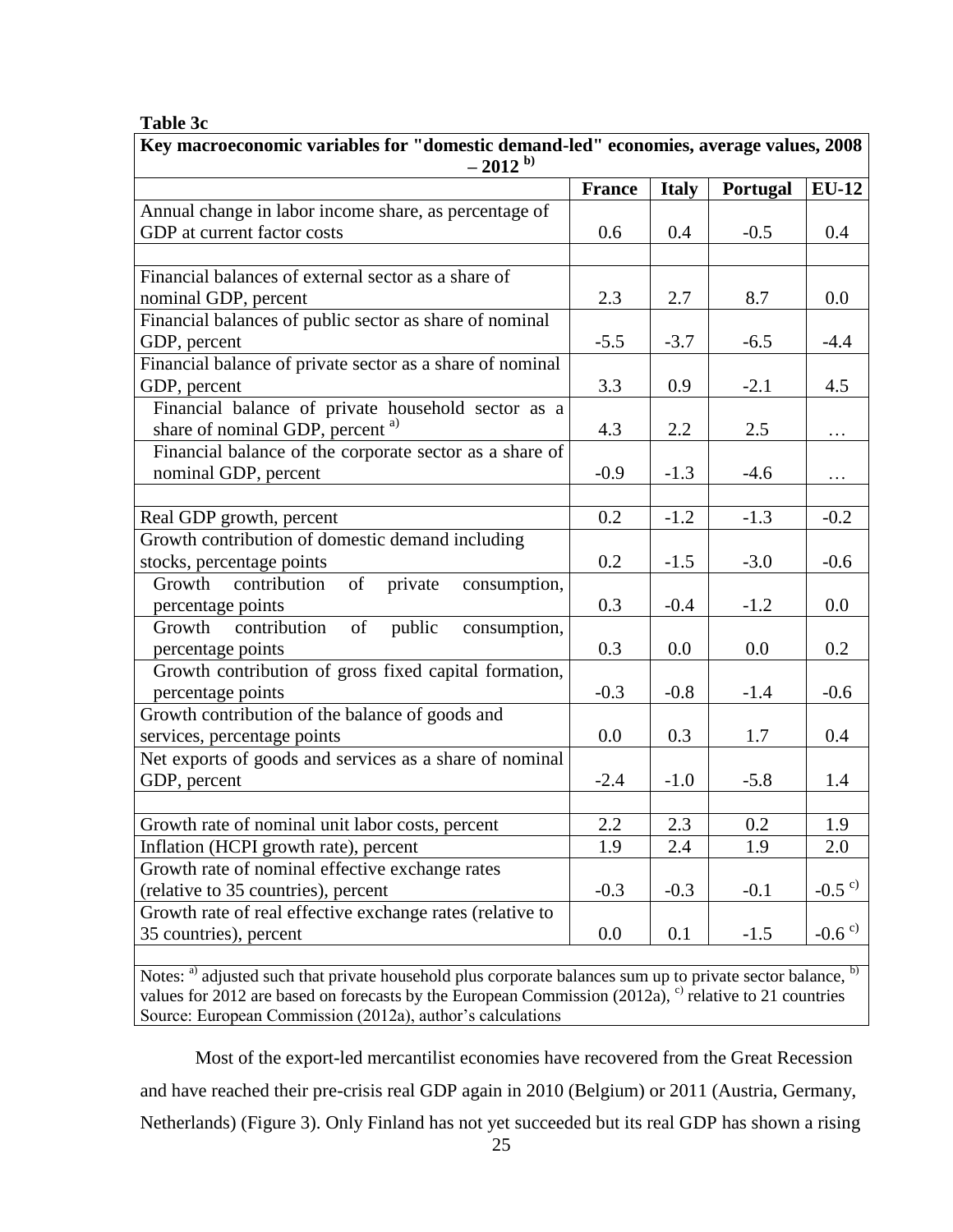trend since 2010. With rising labor income shares, acting as a stabiliser of aggregate demand during a recession, economic recovery in this group of countries has mainly been driven by domestic demand, with the exception of the Netherlands (Table 3b). Only Austria and the Netherlands have accounted for positive growth contributions of net exports, whereas these have been slightly negative in Belgium and Germany, and more considerably so in Finland. Unit labor cost growth has increased relative to the pre-crisis period and has been higher than in the crisis countries. The export-led mercantilist countries have slightly lost ground with respect to price competitiveness, with the notable exceptions of Germany, which even improved price competitiveness measured by the real effective exchange rate, and the Netherlands. Net export-GDP ratios, however, have remained positive, with particularly high values in Austria, Germany and the Netherlands but less so in Belgium and Finland. The same results and pattern hold for the current account surpluses in these countries. The financial balances of the respective external sectors have remained negative, considerably so in the cases of Germany, the Netherlands and Austria, but less so for Belgium and Finland.

So far, deflationary stagnation policies since 2010 in the GIPS countries have improved their current account positions since the Great Recession, which means that the surpluses of the respective external sectors have declined significantly (Figures 7-10). In Ireland the financial balance of the external sector has turned negative already in 2010, and for 2012 it is expected to reduce to 2 percent for Spain, 3.6 percent for Portugal and 7.8 percent for Greece. This means that the 2012 value for Spain will be even smaller than the values for France (2.4 percent) and Italy (2.2 percent), which have shown a rising trend since the introduction of the euro. With the exception of the Netherlands, the current account surpluses, that is the deficits in the financial balances of the respective external sectors, of the export-led mercantilist economies have slightly declined after the Great Recession (Figure 2, and Figure 11 for Germany as an example). In Finland the external sector has even shown a surplus of around 0.4 percent of GDP since 2011. However, the deficits of the respective external sectors in the other countries will remain considerable in 2012. In Austria the financial balance of the external sector will be at - 1.9 percent of GDP, in Belgium at -1.5 percent, in Germany at -4.7 percent and in the Netherlands at -8.0 percent. This means that after three years of deflationary stagnation policies remarkable current account imbalances within the Euro area persist (Figure 2). Furthermore, deflationary stagnation policies so far have failed to stop the rising trend of government gross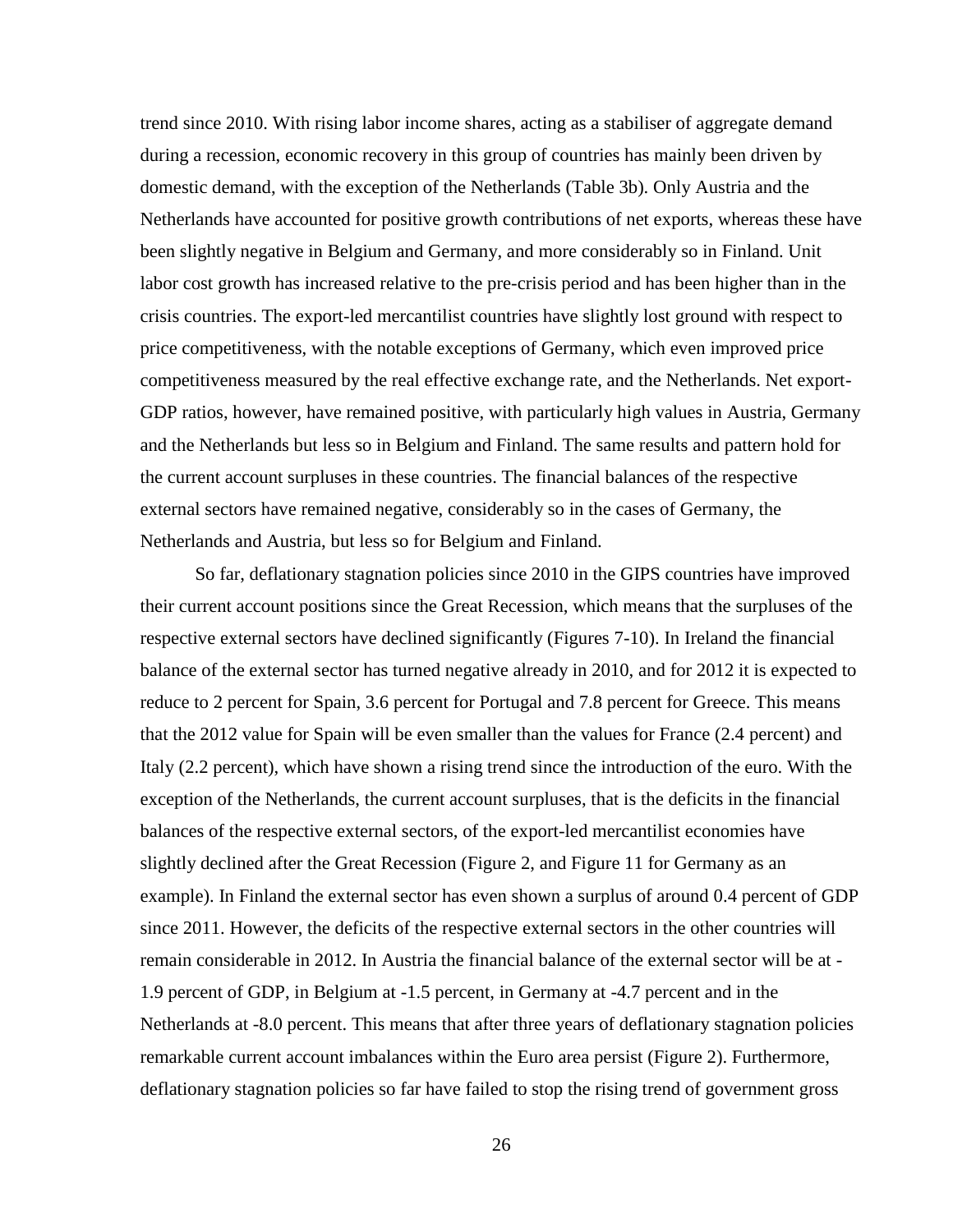debt-GDP ratios after the crisis in all the countries in our data set (Figure 5),  $^{16}$  although government deficit-GDP ratios have been considerably reduced (Figure 4). The divergence in the development of government deficit- and gross debt-GDP ratios is partly due to the fact that the government deficit is a net value, whereas government debt is taken as a gross value, and partly to the accounting procedure of Eurostat with respect to government interventions related to the support of financial institutions in the course of the crisis.<sup>17</sup> With increasing government gross debt-GDP ratios it is, therefore, not surprising that the spreads of government bond yields have not converged at all during the period of deflationary stagnation policies (Figure 6). Whereas Irish government bond yields have started to decline in July 2011 and Portuguese yields in January 2012, there is no such tendency for Greek yields, and Spanish and Italian yields have shown a tendency to rise since spring 2012. Therefore, in June 2012 Spain had to ask the Euro group for EFSF assistance of up to  $\epsilon$  100 billion for recapitalising its banking sector and breaking the link between the troubled banking sectors and government debt yields (EFSF, 2012b; European Council, 2012b).

Summing up, deflationary stagnation policies in the Euro area since 2010 have meant massive real GDP losses (and related increases in unemployment and poverty not discussed here) in the former debt-led consumption boom economies as well as in Portugal and Italy, due to a policy induced collapse of domestic demand; some improvement in price competitiveness of these countries due to deflationary wage developments, with the exception of Italy; some improvements in the current accounts, however, with considerable current account imbalances persisting in the Euro area as a whole; reductions in government deficit-GDP ratios but continuously rising trends in government gross debt-GDP ratios for all the core Euro area countries considered here; persistent differentials in government bond yields; the risk of a further recession for the Euro area as a whole – and an increasing risk of a final collapse of the euro as a currency.

## **4. ALTERNATIVES TO DEFLATIONARY STAGNATION POLICIES**

<sup>&</sup>lt;sup>16</sup> Whether the European Commission (2012a) forecast for Greece in 2012 which expects a fall in the government gross debt-GDP ratio will come true remains to be seen.

See European Commission (2012d) for a detailed outline of the impacts of the interventions related to the support of the financial institutions on government deficits and government liabilities in Eurostat accounting.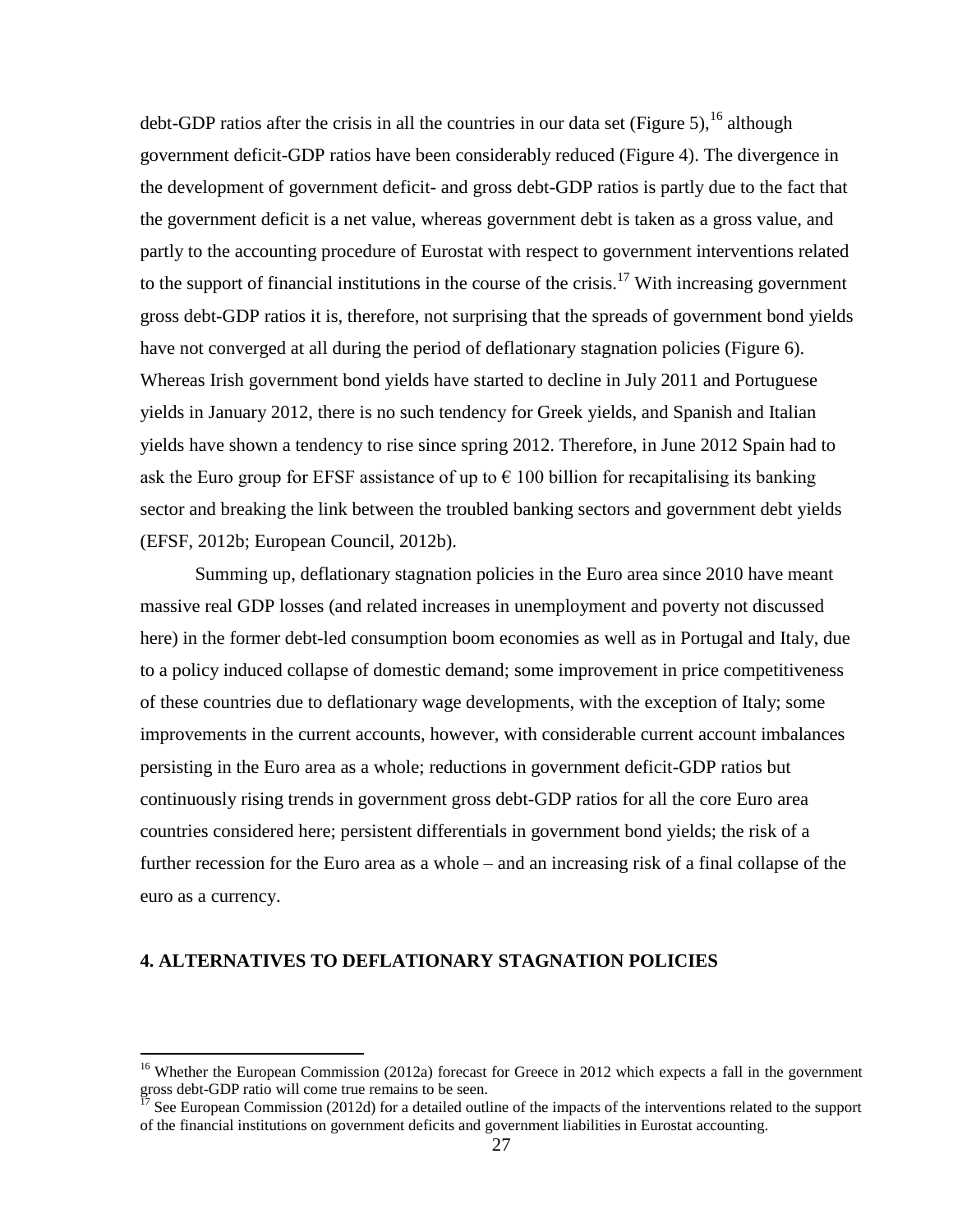Getting out of the euro-crisis requires, on the one hand, addressing the long-run developments of finance-dominated capitalism which have caused the crisis of this type of capitalism (i.e., the inefficient regulation of financial markets, the increased inequality in income distribution, and the imbalances in the current accounts at the global and the European level). On the other hand, the European Union and the Euro area will have to overcome the specific institutional and economic policy failures which have made the financial and economic crises a euro-crisis.<sup>18</sup>

In Hein and Truger (2011, 2012) and Hein (2012) we have proposed a "Keynesian New Deal at the Global and the European Level" in order to tackle the roots of the crisis of financedominated capitalism. This policy package should include, first, the re-regulation of the financial sector in order to prevent future financial excesses and financial crises, second, the reorientation of macroeconomic policies towards stimulating and stabilising domestic demand, in particular in the current account surplus countries, and third, the reconstruction of international macroeconomic policy coordination and a new world financial order, in order to rebalance the world and the regional economies.

In what follows we apply this concept to the Euro area and take into account the required remedies of the deficiencies and malfunctions of the European economic policy architecture. We base our arguments on the Post-Keynesian approach to macroeconomics and macroeconomic policies as developed in Hein and Stockhammer (2010) as a potential alternative to the now discredited New Consensus macroeconomics (NCM), on which much of the existing economic policy framework in the Euro area is built.<sup>19</sup> The major aims of the reorientation of economic policies in the Euro area are to overcome the present economic and financial crisis, to improve the growth rate of the Euro area as a whole, and to avoid major imbalances in economic development across the Euro area member countries.

First, in order to overcome the present euro-crisis the ECB should not only act as a lender-of-last-resort for the banking system, it should also guarantee public debt of the Euro area member countries in a convincing way, allowing these countries to issue debt in their "own currency". This would immediately reduce the pressure imposed by "financial markets" on those countries presently in crisis and would provide the conditions for a long-run oriented solution to

<sup>&</sup>lt;sup>18</sup> On the "design faults" of the European Monetary and Economic Union see also more extensively Arestis and Sawyer (2011), however, without establishing any relationship of the euro-crisis with the crisis of financedominated capitalism.

<sup>&</sup>lt;sup>19</sup> For the NCM see Goodfriend and King (1997), Clarida et al. (1999) and Woodford (2003), and for detailed critiques of the NCM and its application in economic policy making in the EU, see Arestis (2009, 2011a, 2011b), Arestis and Sawyer (2004a), and Hein and Stockhammer (2010).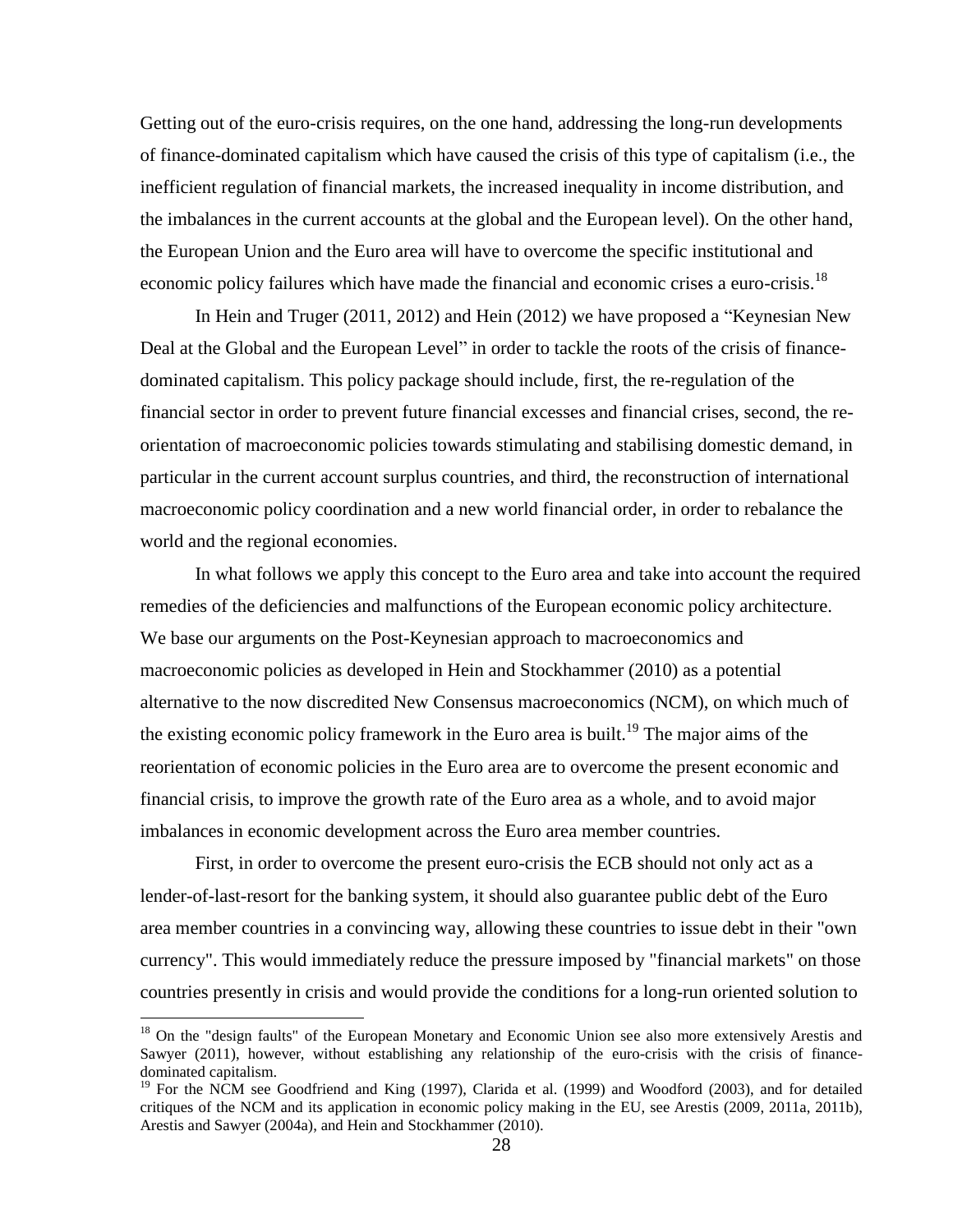the current account imbalances within the Euro area. The ECB could simply announce that it will intervene into secondary government bond markets as soon as the rate of interest on government bonds exceeds the long-run nominal rate of growth of the respective country.<sup>20</sup> Furthermore, the ECB should modify its monetary policy strategy and should take into account the long-run distribution, employment and growth effects of its policies, and pursue a monetary policy targeting low real interest rates, below productivity growth in the Euro area as a whole. This should be conducive to real investment and growth. Finally, the ECB ought to focus on financial market stability. Instead of the blunt instrument of the interest rate it should introduce those instruments which are appropriate to contain bubbles in specific asset markets in specific countries or regions (i.e., credit controls or asset-based reserve requirements (Palley, 2010)).

Second, the SGP at the European level has to be abandoned and needs to be replaced by a means of coordination of national fiscal policies at the Euro area level which allows for the short- and long-run stabilising role of fiscal policies. Hein and Truger (2007) have suggested the coordination of long-run expenditure paths for non-cyclical government spending (i.e., those components of spending which are under control of the government). Such expenditure paths could be geared towards stabilising aggregate demand in the Euro area at non-inflationary full employment levels, and automatic stabilisers plus discretionary counter-cyclical fiscal policies could be applied to fight demand shocks. In order to avoid current account imbalances within the Euro area, these expenditure paths would have to make sure of the following: On average over the cycle and the average tax rate in each member country given, as a first approximation, the government deficits in single countries (i.e., government spending (G) minus taxes (T)) would have to be roughly equal to the excess of private saving (S) over private investment (I) in the respective country, such that the current accounts are roughly balanced at a high level of aggregate demand and non-inflationary full employment  $(S - I = G - T)$ , and GDP growth is close to the balance of payments constrained growth rate of the individual country. This means, of course, following the functional finance approach proposed by Lerner (1942) and more recently again by Arestis and Sawyer (2004b), and including balance of payments

<sup>&</sup>lt;sup>20</sup> Of course, this suggestion goes well beyond different proposals for eurobonds of different types, which are focusing on joint guarantees for only parts of government debt of member countries (Brunnermeier et al., 2011; Delpla and von Weizsäcker, 2010; European Commission, 2011) or even combine this with fixed rules for government debt repayment (SVR, 2011). Palley's (2011) proposal of a European Public Finance Authority issuing joint debt of Euro area member countries which the ECB is then allowed to trade may be an alternative to our suggestion. But here is not the place and space to go into a deeper discussion.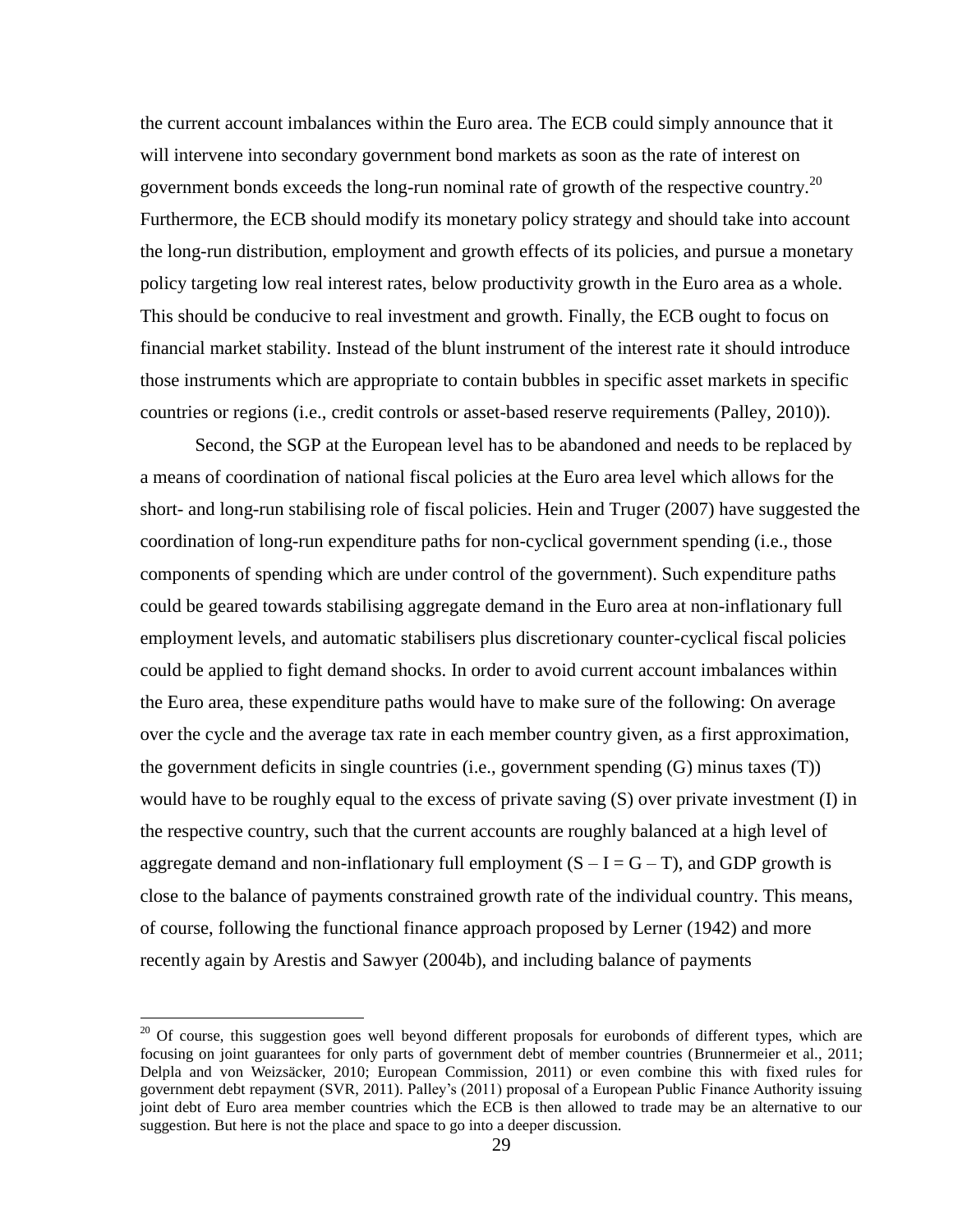considerations into this approach, as will be specified further below.<sup>21</sup> As long as the inflation constraint is respected, which can be relaxed by incomes policies as explained below, and as long as the ECB is ready to guarantee public debt of member countries and to keep interest rates low, public deficits and debt related to this fiscal policy approach are not a problem at all.

Third, the orientation of labor market and social policies towards deregulation and flexibilization, still dominating in the EU and the Euro area, will have to be abandoned in favour of re-organising labor markets, stabilising labor unions and employer associations, and adopting Euro area-wide minimum wage legislation.<sup>22</sup> This could provide the institutional requirements for the effective implementation of stabilising nominal wage policies. Nominal wages should rise according to the sum of long-run average growth of labor productivity in the respective national economy plus the target rate of inflation for the Euro area as a whole. This would contribute to roughly equal inflation rates across the Euro area, and it would prevent mercantilist strategies based on nominal wage moderation. Furthermore, it would contribute to stabilising the wage share in national income.

Fourth, in order to overcome the present imbalances in economic development within the Euro area, member countries should aim at adjusting actual GDP growth rates and balance of payments constrained growth rates. For the current account surplus countries, this means that they should use expansive fiscal policies to increase domestic demand. For a transitional period, they should also increase their rates of inflation relative to the rates of inflation in the current account deficit countries, in order to rebalance price competitiveness among Euro area member countries. Nominal wage growth should therefore exceed the wage norm mentioned above (i.e., the sum of national productivity growth plus the Euro area inflation target) during the adjustment process. The major task for the current account deficit countries, with the exception of Ireland, $^{23}$  will be to improve their balance of payments constrained growth rates. This means, on the one hand, to contribute to a reduction of the inflation differentials with respect to the surplus countries, by means of nominal wage growth below the sum of national productivity growth plus the inflation target. In order to prevent the risk of deflation in these countries during

<sup>&</sup>lt;sup>21</sup> On the determinants of the balance of payments constrained growth rate see Thirlwall (1979, 2002) and on the application of this concept to the analysis of the imbalances within a currency area (i.e., the Euro area) see Hein et al. (2012) and Hein (2012, chapter 8).

 $22$  Of course, this does not imply the same minimum wage rate for the whole Euro area, but country-specific minimum wages, which, however, should be set according to some Euro area wide rule.

<sup>&</sup>lt;sup>23</sup> In the case of Ireland, the current account deficit was not due to a deficit in external trade but rather a deficit in the flows of primary incomes.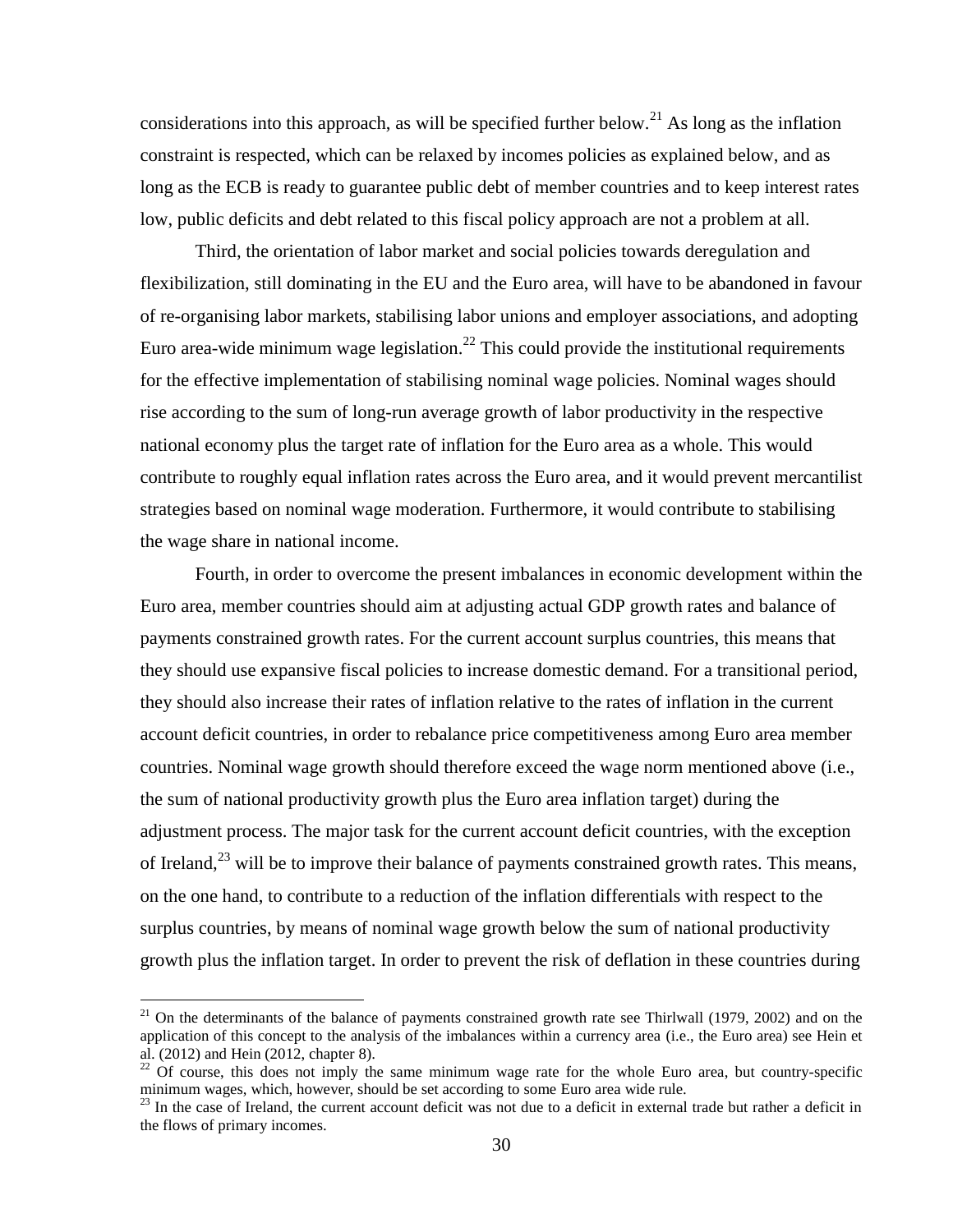the process of adjustment, the Euro area inflation target should be increased above the rather ambitious present target of "below, but close to 2 percent" for the harmonized index of consumer prices (HICP). On the other hand, current account deficit countries have to increase the income elasticity of demand for their exports and to reduce the income elasticity of demand for imports by means of industrial, structural and regional policies; this means they have to improve their non-price competitiveness.

Fifth, even if the adjustment processes of actual and balance of payments constrained growth rates in each of the Euro area member countries is accepted as an economic policy goal, we would not expect complete adjustment in the short or medium run. Growth rates of member countries will differ due to productivity catch-up processes, and it is not very likely that the more rapidly growing catching up countries will have lower inflation, higher income elasticities of demand for their exports, and lower income elasticities of demand for imports than the slowly growing more advanced economies, so that actual growth differentials would be matched exactly by balance of payments constrained growth differentials. Therefore, current account surpluses and deficits will arise due to these differentials. Coordinating fiscal policies and government deficits at the Euro area level should therefore take tolerable current account deficits associated with catch-up processes into account in the short and medium run. As shown in Hein et al.  $(2012)^{24}$  in a currency union with a balanced current account with the rest of the world and therefore with a (close to) zero net foreign assets/liabilities position, there is no risk that the current account deficit member countries will face exploding net foreign liabilities-GDP ratios, provided that GDP growth in the deficit countries exceeds growth in the surplus countries. Sustainably higher growth than that of the surplus countries on Euro area average should therefore be the ultimate criterion for tolerable current account deficits in the coordination process of economic policies within the Euro area.

Sixth, since acceptable current account deficits within the Euro area will have to be financed by capital imports, appropriate financial regulations, avoiding excessive asset price inflation and credit bubbles, are key prerequisites for sustainable growth and for the stability of productivity growth catch-up processes as well as for the related current account deficits and net foreign liabilities position. Long-term capital flows as a means of finance of acceptable current account deficits are therefore most important. Long-term direct investment may be the most

 $2<sup>24</sup>$  See also Hein (2012, chapter 8).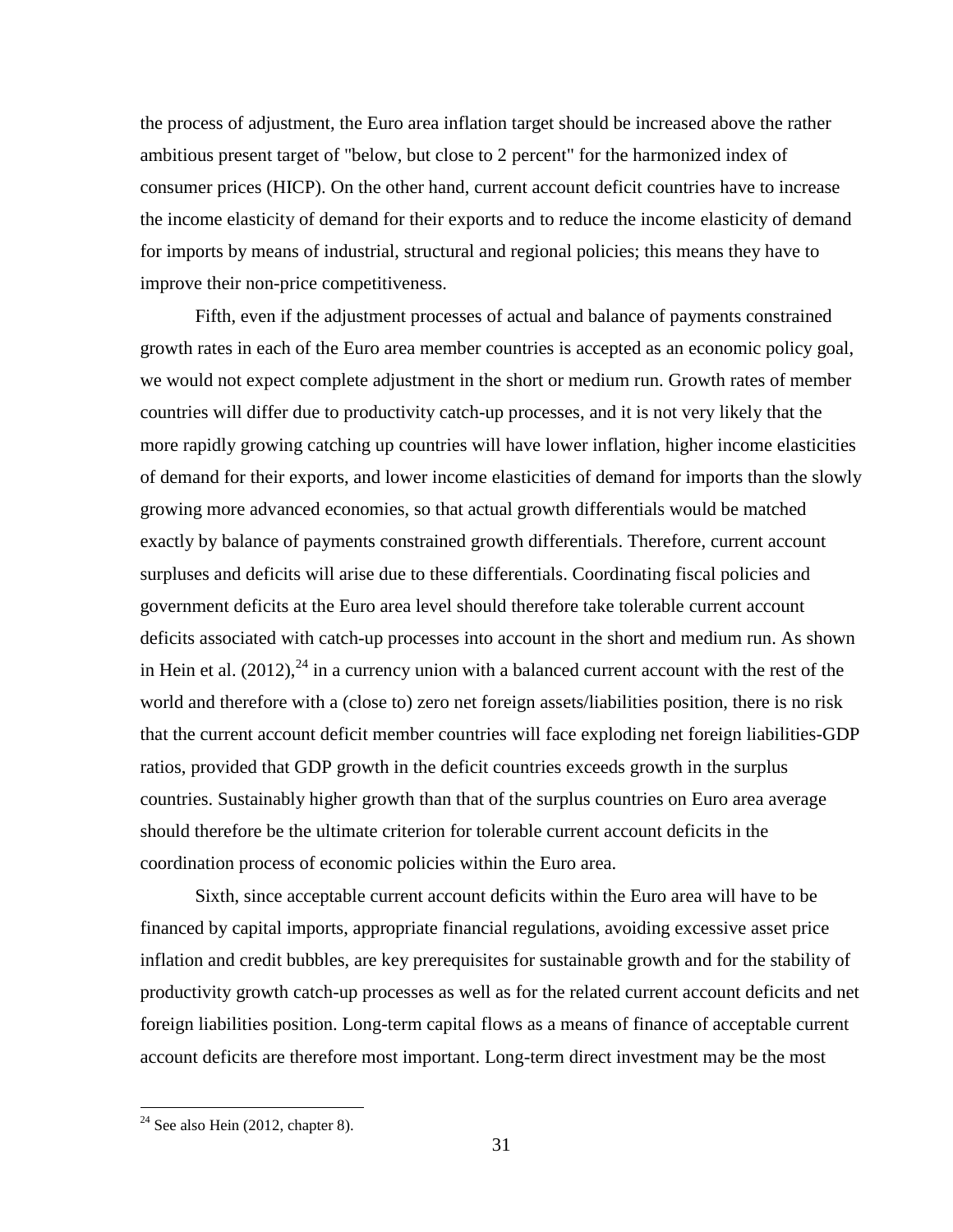stable and beneficial, but structural effects (and also the outflow of profits) have to be taken into account. If capital inflows are financed by credit, the focus should be on long-term credit. The European Investment Bank, together with the European Regional and Structural Funds and the government institutions of the recipient countries, should therefore be involved in directing capital flows into appropriate sectors and areas of the current account deficit countries which facilitate real catch-up processes and avoid bubbles in certain sectors (i.e., in housing or financial sectors).

#### **5. CONCLUSIONS**

In this paper we have viewed the euro-crisis as the latest episode of the crisis of financedominated capitalism. For eleven initial Euro area countries we have analysed major features of finance-dominated capitalism, specifically the fall in the labor income share and increasing inequality of income distribution as well as the rising imbalances of current accounts within the Euro area. Against this background we have then examined the euro-crisis and the economic policy reactions of European governments and institutions. Since these policy makers narrowly interpret the crisis as a sovereign debt crisis caused by irresponsible behaviour of some member country governments, their policy reactions and recommendations have focussed on constraining government deficits and debt by means of tighter rules and deflationary policies. We have shown that deflationary stagnation policies in the Euro area since 2010 have meant massive real GDP losses, in particular in the crisis countries, some improvement in price competitiveness and in the current accounts of these countries, however, with considerable current account imbalances persisting in the Euro area as a whole, reductions in government deficit-GDP ratios but continuously rising trends in government gross debt-GDP ratios for all the Euro area countries considered here, persistent differentials in government bond yields, the risk of a further recession for the Euro area as a whole – and an increasing threat of a final collapse of the euro as a currency. Therefore, we have finally outlined an alternative macroeconomic policy approach tackling the basic contradictions of finance-dominated capitalism and the deficiencies of European economic policy institutions and economic policy strategies. What is urgently required in order to prevent a worsening of the crisis in the Euro area is, first, a central bank which convincingly guarantees public debt of Euro area member countries and which contributes to improved Euro area growth by means of targeting low real

32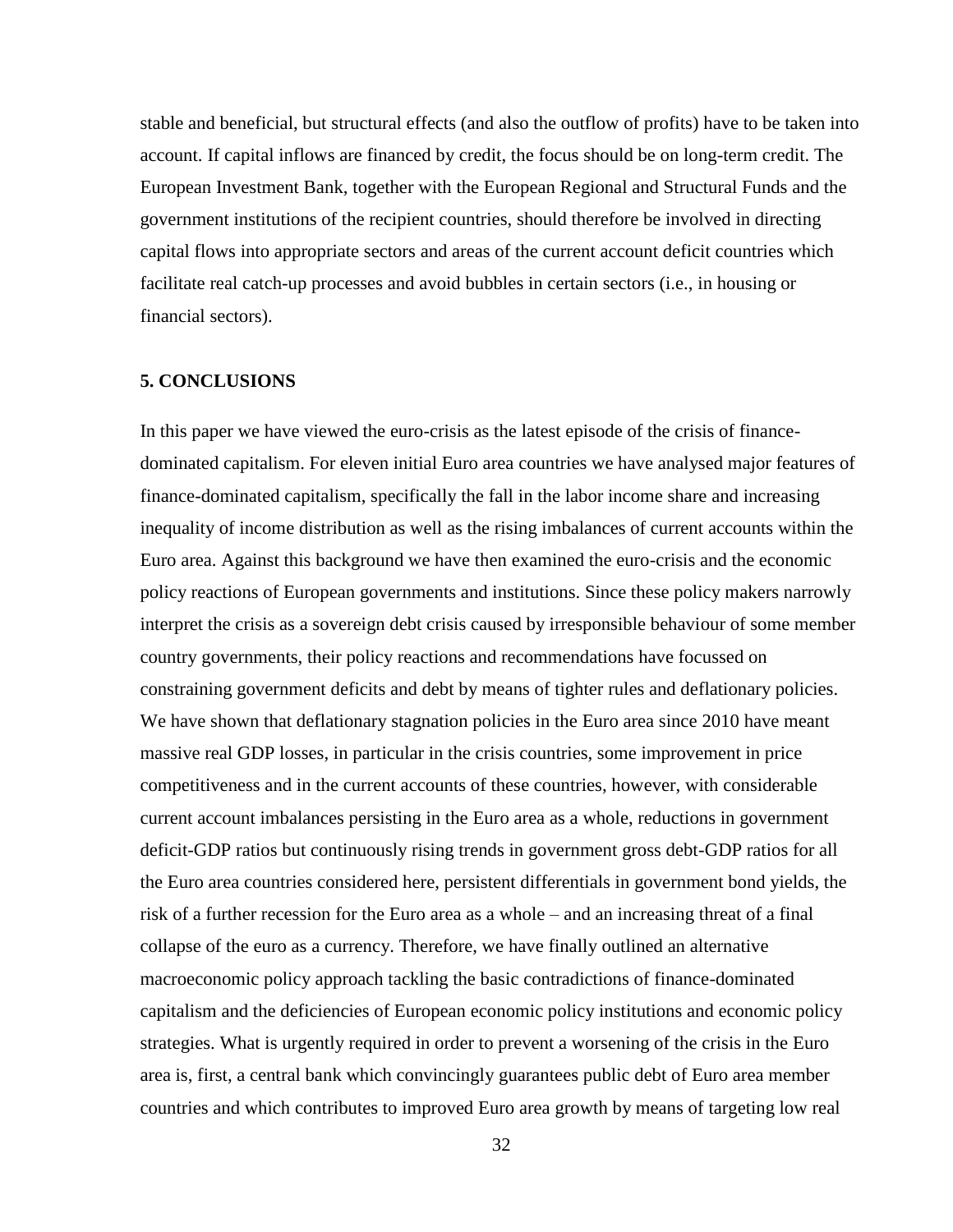interest rates. Second, fiscal policies along functional finance lines will have to be applied and coordinated across the Euro area, taking our criterion for long-run acceptable current account deficits (and surpluses) on board. Third, wage and incomes policies should contribute to nominal stabilisation and prevent mercantilist strategies and the related imbalances, as well as to stable income shares. Fourth, active industrial and regional policies will have to be applied in order to facilitate sustainable catch-up processes of the less developed countries and regions within the Euro area.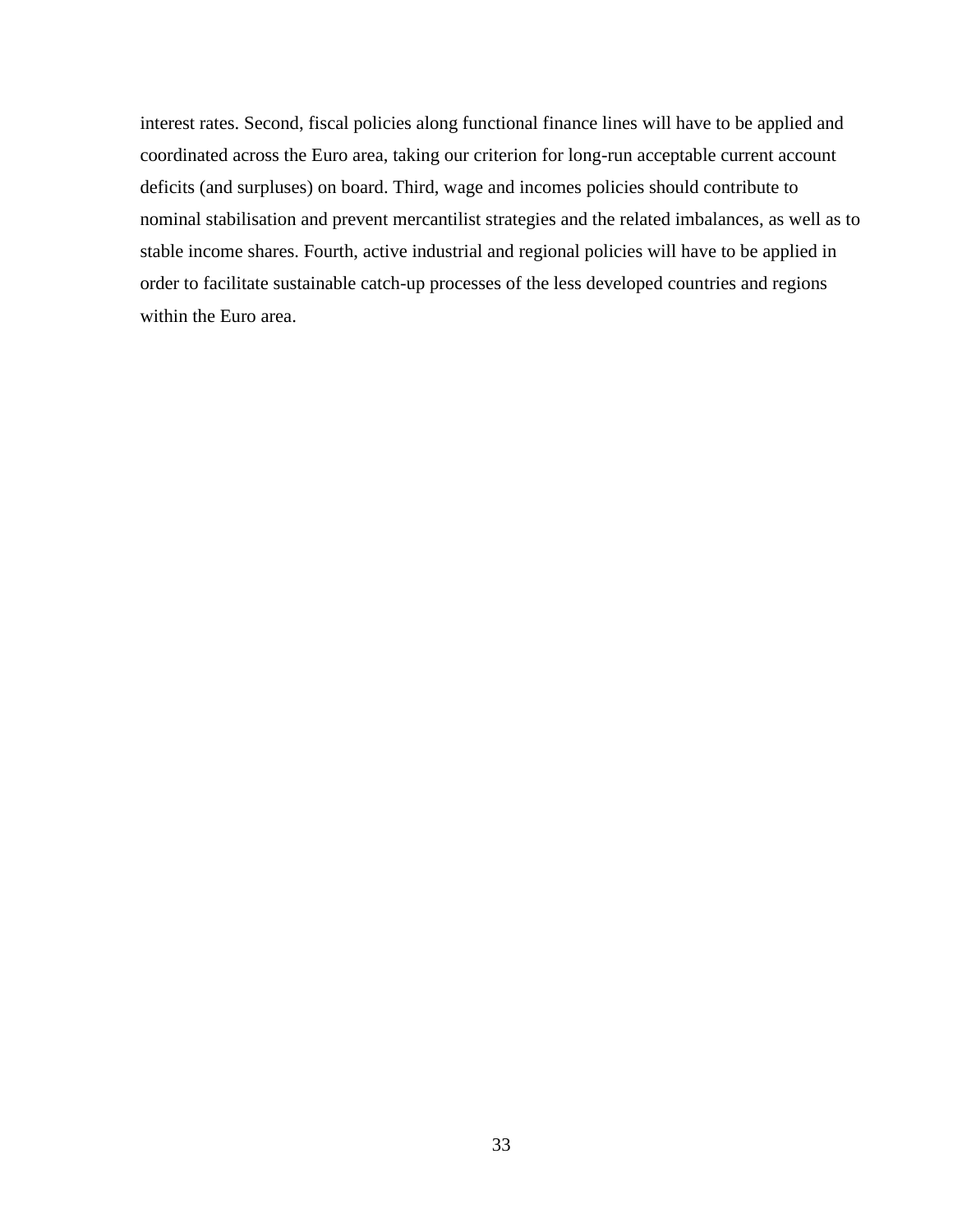#### **REFERENCES**

- Arestis, P. 2009. "New Consensus Macroeconomics and Keynesian Critique." In E. Hein, T. Niechoj and E. Stockhammer (eds.), *Macroeconomic Policies on Shaky Foundations. Whither Mainstream Economics?* Marburg: Metropolis, pp. 165-185.
- \_\_\_. 2011a. "Keynesian Economics and the New Consensus in Macroeconomics." In E. Hein and E. Stockhammer (eds.), *A Modern Guide to Keynesian Macroeconomics and Economic Policies*. Cheltenham: Edward Elgar, pp. 88-112.
- \_\_\_. 2011b. "European Economic and Monetary Union policies from a Keynesian Perspective." In E. Hein and E. Stockhammer (eds.), *A Modern Guide to Keynesian Macroeconomics and Economic Policies.* Cheltenham: Edward Elgar, pp. 191-214.
- Arestis, P. and Sawyer, M. 2004a. *Re-examining Monetary and Fiscal Policy for the 21st Century.* Cheltenham: Edward Elgar.
- \_\_\_. 2004b. "On Fiscal Policy and Budget Deficits." *Intervention. Journal of Economics*, 1 (2), pp. 61-74.
- \_\_\_. 2011. "The Design Faults of the Economic and Monetary Union." *Journal of Contemporary European Studies*, 19 (1), pp. 21–32.
- Bibow, J. 2008. "The International Monetary (Non-) Order and The 'Global Capital Flows Paradox'."In E. Hein, T. Niechoj, P. Spahn and A. Truger (eds.), *Finance-led Capitalism? Macroeconomic Effects of Changes in the Financial Sector.* Marburg: Metropolis, pp. 219-248.
- BIS 2010. *Bank for International Settlements. Property Price Statistics*, [http://www.bis.org/statistics/pp.htm.](http://www.bis.org/statistics/pp.htm)
- Brunnermeier, M. et al. 2011. European Safe Bonds: *ESBies*, [http://euro-nomics.com/wp](http://euro-nomics.com/wp-content/uploads/2011/09/ESBiesWEBsept262011.pdf)[content/uploads/2011/09/ESBiesWEBsept262011.pdf.](http://euro-nomics.com/wp-content/uploads/2011/09/ESBiesWEBsept262011.pdf)
- Cesaratto, S. and Stirati, A. 2010. "Germany and the European and Global Crises." *International Journal of Political Economy*, 39 (4), pp. 56-86.
- Clarida, R., Gali, J. and Gertler, M. 1999. "The Science of Monetary Policy: a New Keynesian perspective." *Journal of Economic Literature*, 37, pp. 1661-1707.
- Council of the EU 2011a. *Council Reaches Agreement on Measures to Strengthen Economic Governance*. Brussels, 7681/11, PRESSE 63, 15 March 2011.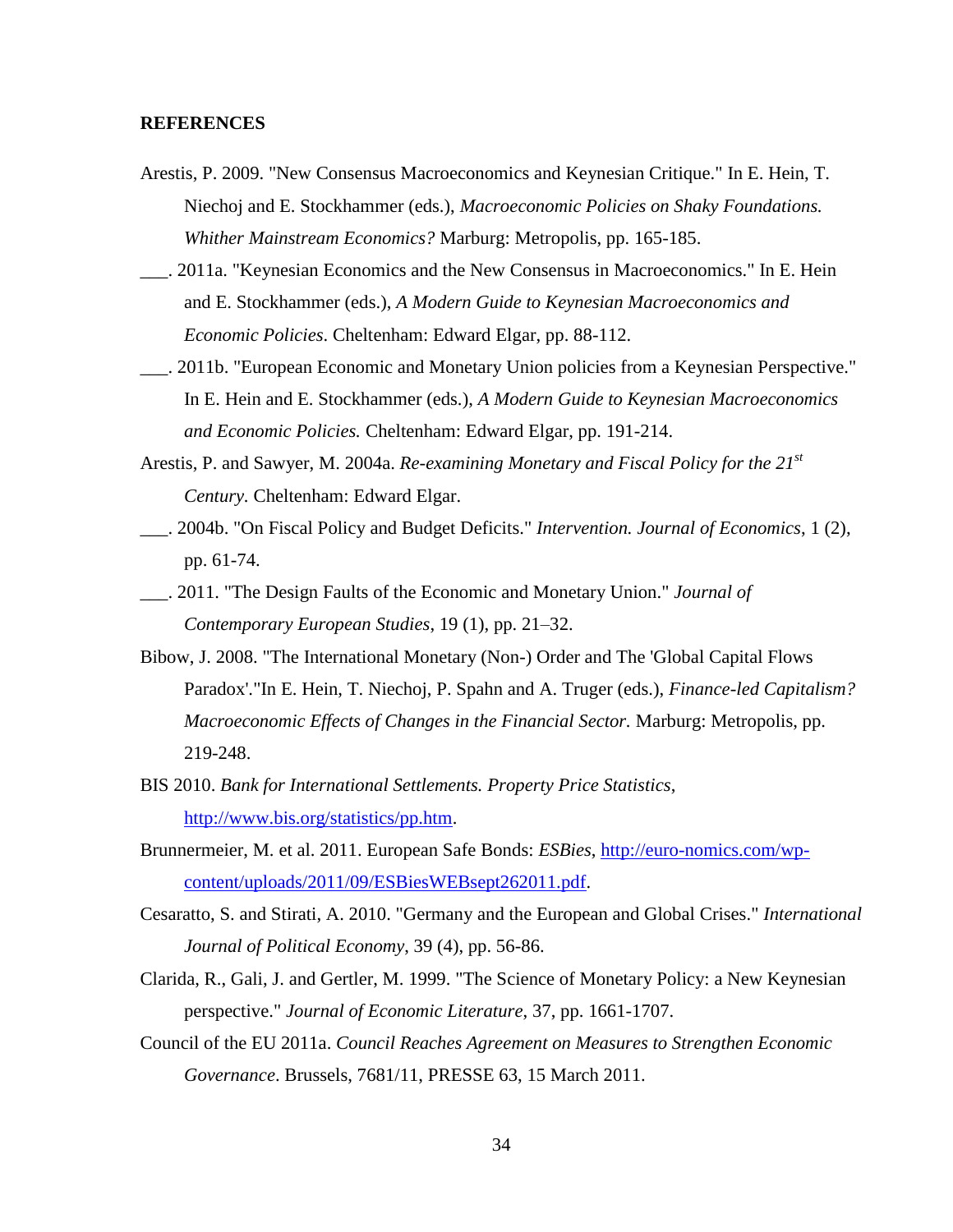- \_\_\_. 2011b. *Statement by the Heads of State or Government of the Euro Area and EU Institutions*, Brussels, 21 July 2011.
- Delpla, J. and von Weizsäcker, J. 2010. "The Blue Bond Proposal", Bruegel Policy Brief, 2010/3, Brussels: Bruegel.
- ECB 2012a. *Long Term Interest Rate Statistics*, [http://www.ecb.int/stats/money/long/html/index.en.html.](http://www.ecb.int/stats/money/long/html/index.en.html)
- \_\_\_. 2012b.*Weekly Financial Statements*, [http://www.ecb.int/press/pr/wfs/2012/html/index.en.html.](http://www.ecb.int/press/pr/wfs/2012/html/index.en.html)
- EFSF 2012a. *European Financial Stability Facility: Lending operations*, [http://www.efsf.europa.eu/about/operations/index.htm.](http://www.efsf.europa.eu/about/operations/index.htm)
- \_\_\_. 2012b. *Master Financial Assistance Facility Agreement Between the European Financial Stability Facility, Kingdom of Spain as Beneficiary Member State, Fondo de Reestructuracion Ordenada Bancaria as Guarantor and the Bank of Spain*, [http://www.efsf.europa.eu/attachments/efsf\\_spain\\_ffa.pdf.](http://www.efsf.europa.eu/attachments/efsf_spain_ffa.pdf)
- European Commission 2011. *Green Paper on the Feasibility of Introducing Stability Bonds*, Brussels, COM(2011) 818 final, 23 November 2011.
- \_\_\_. 2012a. *AMECO Database*, Spring 2012, [http://ec.europa.eu/economy\\_finance/db\\_indicators/ameco/index\\_en.htm.](http://ec.europa.eu/economy_finance/db_indicators/ameco/index_en.htm)
- \_\_\_. 2012a. *The Greek Loan Facility*, [http://ec.europa.eu/economy\\_finance/eu\\_borrower/greek\\_loan\\_facility/index\\_en.htm.](http://ec.europa.eu/economy_finance/eu_borrower/greek_loan_facility/index_en.htm)
- \_\_\_. 2012c. *European Financial Stability Mechanism (EFSM)*, [http://ec.europa.eu/economy\\_finance/eu\\_borrower/efsm/index\\_en.htm.](http://ec.europa.eu/economy_finance/eu_borrower/efsm/index_en.htm)
- \_\_\_. 2012d. *Eurostat Supplementary Table for the Financial Crisis, Background Note (April 2012)*,

[http://epp.eurostat.ec.europa.eu/portal/page/portal/government\\_finance\\_statistics/documen](http://epp.eurostat.ec.europa.eu/portal/page/portal/government_finance_statistics/documents/Background_note_fin_crisis_Apr_2012_final.pdf) [ts/Background\\_note\\_fin\\_crisis\\_Apr\\_2012\\_final.pdf.](http://epp.eurostat.ec.europa.eu/portal/page/portal/government_finance_statistics/documents/Background_note_fin_crisis_Apr_2012_final.pdf)

European Council 2011a. *Conclusions*, EUCO 10/11, 24/25 March 2011.

- \_\_\_. 2011b. *Statement by the Euro Area Heads of State or Government*, Brussels, 9 December 2011.
- \_\_\_. 2012a *Treaty on Stability, Coordination and Governance in the Economic and Monetary Union*, 2 March 2012, [http://european-](http://european-council.europa.eu/media/639235/st00tscg26_en12.pdf)

[council.europa.eu/media/639235/st00tscg26\\_en12.pdf.](http://european-council.europa.eu/media/639235/st00tscg26_en12.pdf)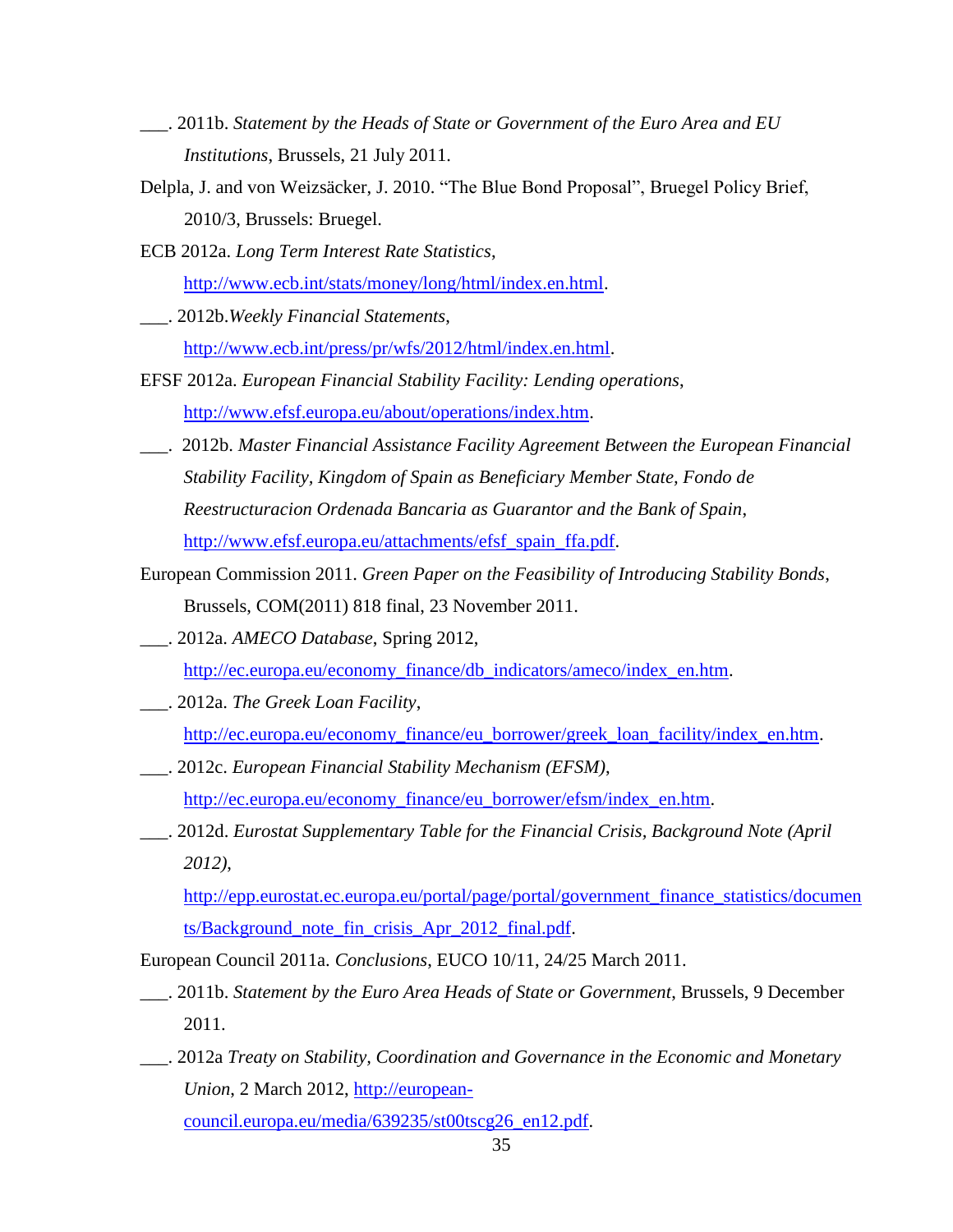\_\_\_. 2012b. *Euro Area Summit Statement*. Brussels, 29 June 2012.

Fitoussi, J.-P. and Stiglitz, J. 2009. "The Ways Out Of The Crisis And The Building Of A More Cohesive World"*,* OFCE Document de Travail, No. 2009-17, Paris: OFCE.

German Federal Ministry of Finance 2011. *German Stability Programme 2011 Update*. Berlin.

- Girouard, N., Kennedy, M. and Andre, C. 2006. "Has The Rise In Debt Made Households More Vulnerable?" OECD Economics Working Paper, No. 535 8 ECO/WKP(2006)63, Paris: OECD.
- Goodbody Stockbrokers 2009. *Irish Economic Commentary*, 15 October 2009, Dublin: Goodbody Stockbrokers.
- Goodfriend, M. and King, R.G. 1997. "The New Neoclassical Synthesis and The Role Of Monetary Policy." In B.S. Bernanke and J.J. Rotemberg (eds.), *NBER Macroeconomics Annual: 1997*, Cambridge, MA: MIT Press, pp. 231-283.
- Hein, E. 2011a. "Redistribution, Global Imbalances and the Financial and Economic Crisis The Case For A Keynesian New Deal." *International Journal of Labor Research*, 3 (1), pp. 51-73.
- $\Box$ . 2011b. "Financialisation, Re-Distribution, and the Financial and Economic Crisis A Kaleckian Perspective." In T. Niechoj, Ö. Onaran, E. Stockhammer, A. Truger and T. van Treeck (eds.), *Stabilising an Unequal Economy? Public Debt, Financial Regulation, and Income Distribution*. Marburg: Metropolis, pp. 35-62.
- \_\_\_. 2012a. *The Macroeconomics of Finance-dominated Capitalism – and Its Crisis*. Cheltenham: Edward Elgar.
- \_\_\_. 2012b. "Financialisation, Re-Distribution and The Financial And Economic Crisis A European Perspective." In E. Febrero and O. de Juan (eds.), *Post-Keynesian Views of the Great Crisis and its Remedies*. Abingdon: Routledge, forthcoming.
- Hein, E. and Mundt, M. 2012. "Financialisation and the Requirements and Potentials For Wage-Led Recovery – A Review Focussing on the G20." ILO Conditions of Work and Employment Series No. 37, forthcoming, Geneva: ILO.
- Hein, E. and Stockhammer, E. 2012. "Macroeconomic Policy Mix, Employment and Inflation In A Post-Keynesian Alternative To The New Consensus Model." *Review of Political Economy,* 22, pp. 317-354.
- Hein, E. and Truger, A. 2007. "Germany's Post-2000 Stagnation In The European Context A Lesson In Macroeconomic Mismanagement." In P. Arestis, E. Hein and E. Le Heron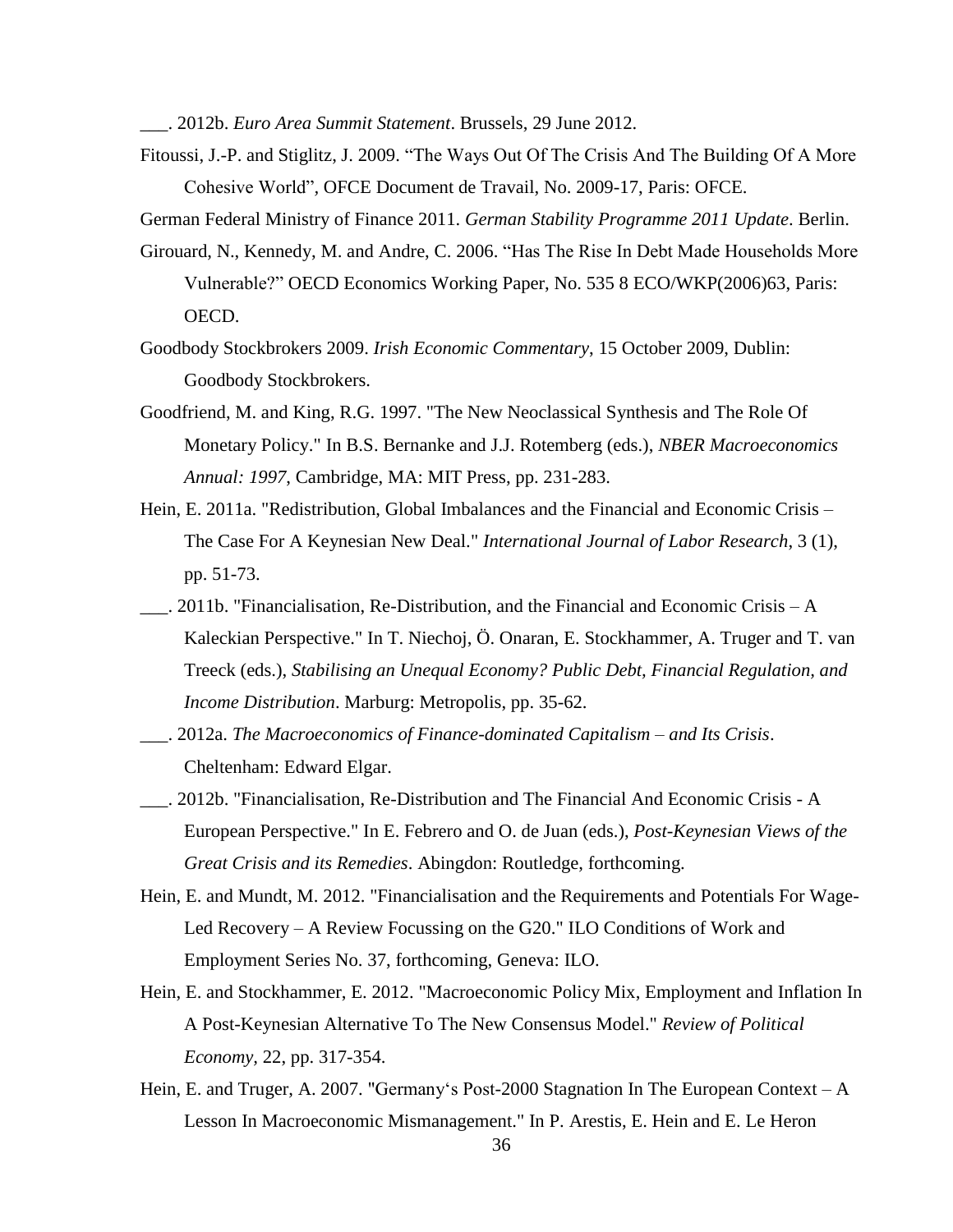(eds.), *Aspects of Modern Monetary and Macroeconomic Policies.* Basingstoke: Palgrave Macmillan, pp. 223-247.

- \_\_\_. 2009. "How To Fight (Or Not To Fight) A Slowdown." *Challenge. The Magazine of Economic Affairs,* 52 (3), pp. 52-75.
- \_\_\_. 2010. "Financial Crisis, Global Recession And Macroeconomic Policy Reactions The Case Of Germany." In S. Dullien, E. Hein, A. Truger and T. van Treeck (eds.), *The World Economy in Crisis – The Return of Keynesianism?* Marburg: Metropolis, pp. 191-220.
- \_\_\_. 2011. "Finance-dominated Capitalism In Crisis The Case For A Keynesian New Deal At The European and The Global Level." In P. Arestis and M. Sawyer (eds.), *New Economics as Mainstream Economics, International Papers in Political Economy*. Basingstoke: Palgrave Macmillan, pp. 190-230.
- \_\_\_. 2012. "Finance-dominated Capitalism In Crisis The Case For A Global Keynesian New Deal." *Journal of Post Keynesian Economics*, forthcoming.
- Hein, E., Truger, A., and van Treeck, T. 2012. "The European Financial And Economic Crisis: Alternative Solutions From A (Post-)Keynesian Perspective." In P. Arestis and M. Sawyer (eds.), *The Euro Crisis. International Papers in Political Economy*. Basingstoke: Palgrave Macmillan, pp. 35-78.
- Kalecki, M. 1971. *Selected Essays on the Dynamics of Capitalist Economy, 1933-1970*. Cambridge: Cambridge University Press.
- Lerner, A. 1943. "Functional Finance And Federal Debt." *Social Research*, 10, pp. 38-51.
- Meyer, L.H. 2001. "Inflation targets and inflation targeting." *Federal Reserve Bank of St. Louis Review,* 83 (6), pp. 1-13.
- OECD 2008. *Growing Unequal? Income Distribution and Poverty in OECD Countries*. Paris: OECD.
- \_\_\_. 2012. *OECD.StatExtracts*, [http://stats.oecd.org/Index.aspx.](http://stats.oecd.org/Index.aspx-)
- Palley, T. 2010. "Asset Price Bubbles and Counter-Cyclical Monetary Policy: Why Central Banks Have Been Wrong and What Should Be Done." *Intervention. European Journal of Economics and Economic Policies*, 7, pp. 91-107.
- \_\_\_. 2011. "Monetary Union Stability: The Need for a Government Banker and the Case for a European Public Finance Authority." IMK Working Paper 2/2011, Düsseldorf: Macroeconomic Policy Institute (IMK), Hans Boeckler Foundation.